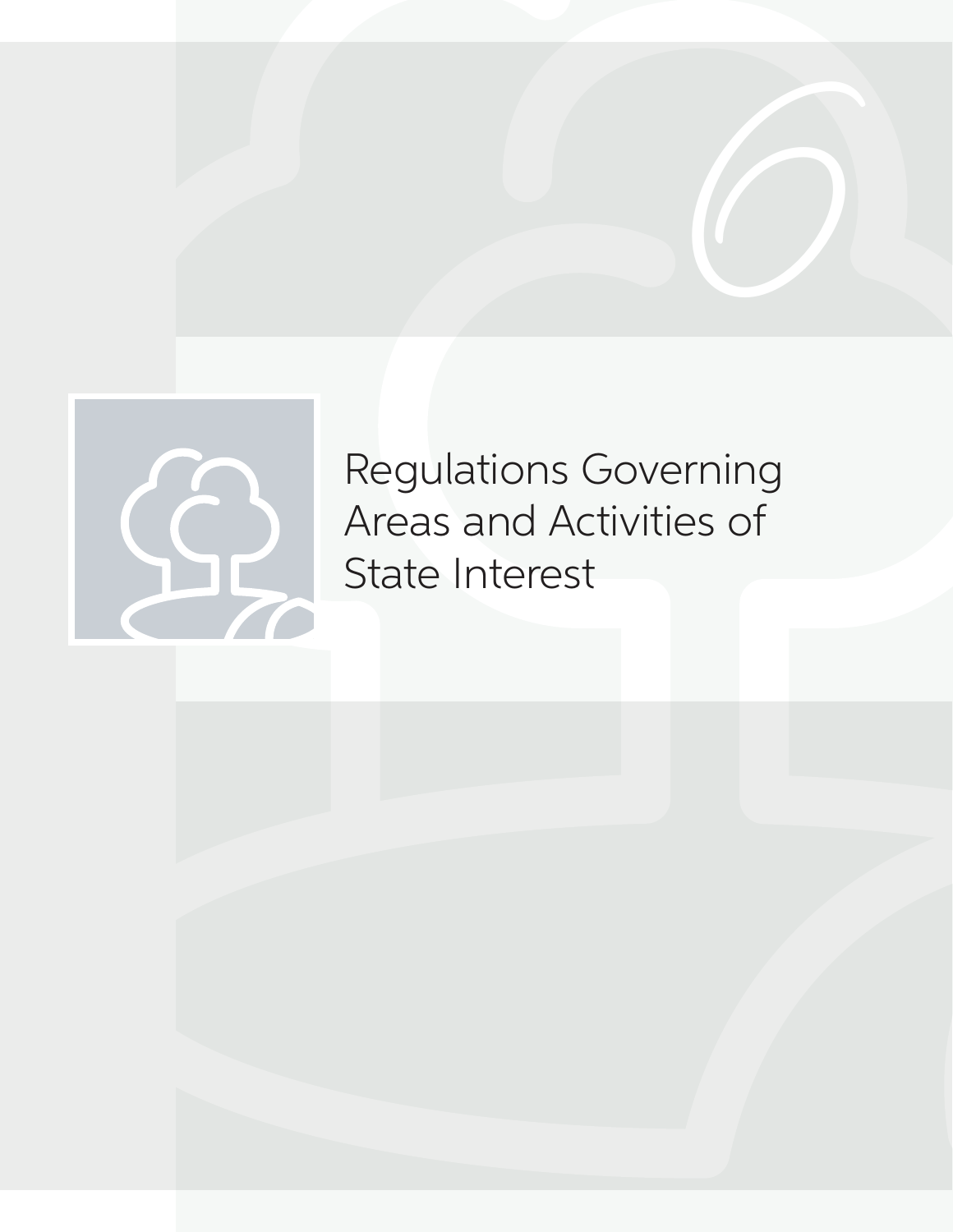# **CHAPTER 6—REGULATIONS GOVERNING AREAS AND ACTIVITIES OF STATE INTEREST**

# *Table of Contents*

| $6 - 01$      | REGULATIONS GOVERNING AREAS AND ACTIVITIES OF STATE         |
|---------------|-------------------------------------------------------------|
|               |                                                             |
| $6 - 02$      | <b>REGULATIONS GOVERNING AREAS AND ACTIVITIES OF STATE</b>  |
|               |                                                             |
| $6 - 03$      | <b>REGULATIONS GOVERNING AREAS AND ACTIVITIES OF STATE</b>  |
|               |                                                             |
| $6 - 03 - 01$ |                                                             |
| $6 - 04$      | <b>REGULATIONS GOVERNING AREAS AND ACTIVITIES OF STATE</b>  |
|               |                                                             |
| $6 - 04 - 01$ |                                                             |
| $6 - 05$      |                                                             |
| $6 - 05 - 01$ | Inconsistencies or Conflict with Other County Regulations15 |
| $6 - 05 - 02$ |                                                             |
| $6 - 05 - 03$ |                                                             |
| $6 - 05 - 04$ |                                                             |
| $6 - 05 - 05$ |                                                             |
| $6 - 06$      | DESIGNATED AREAS AND ACTIVITIES OF STATE INTEREST 16        |
| $6 - 06 - 01$ |                                                             |
| $6 - 07$      |                                                             |
| $6 - 07 - 01$ |                                                             |
| $6 - 07 - 02$ |                                                             |
| $6 - 08$      |                                                             |
| $6 - 08 - 01$ |                                                             |
| $6 - 08 - 02$ |                                                             |
| $6 - 08 - 03$ |                                                             |
| $6 - 08 - 04$ | Arterial Highways, Interchanges and Collector Highways29    |
| $6 - 08 - 05$ |                                                             |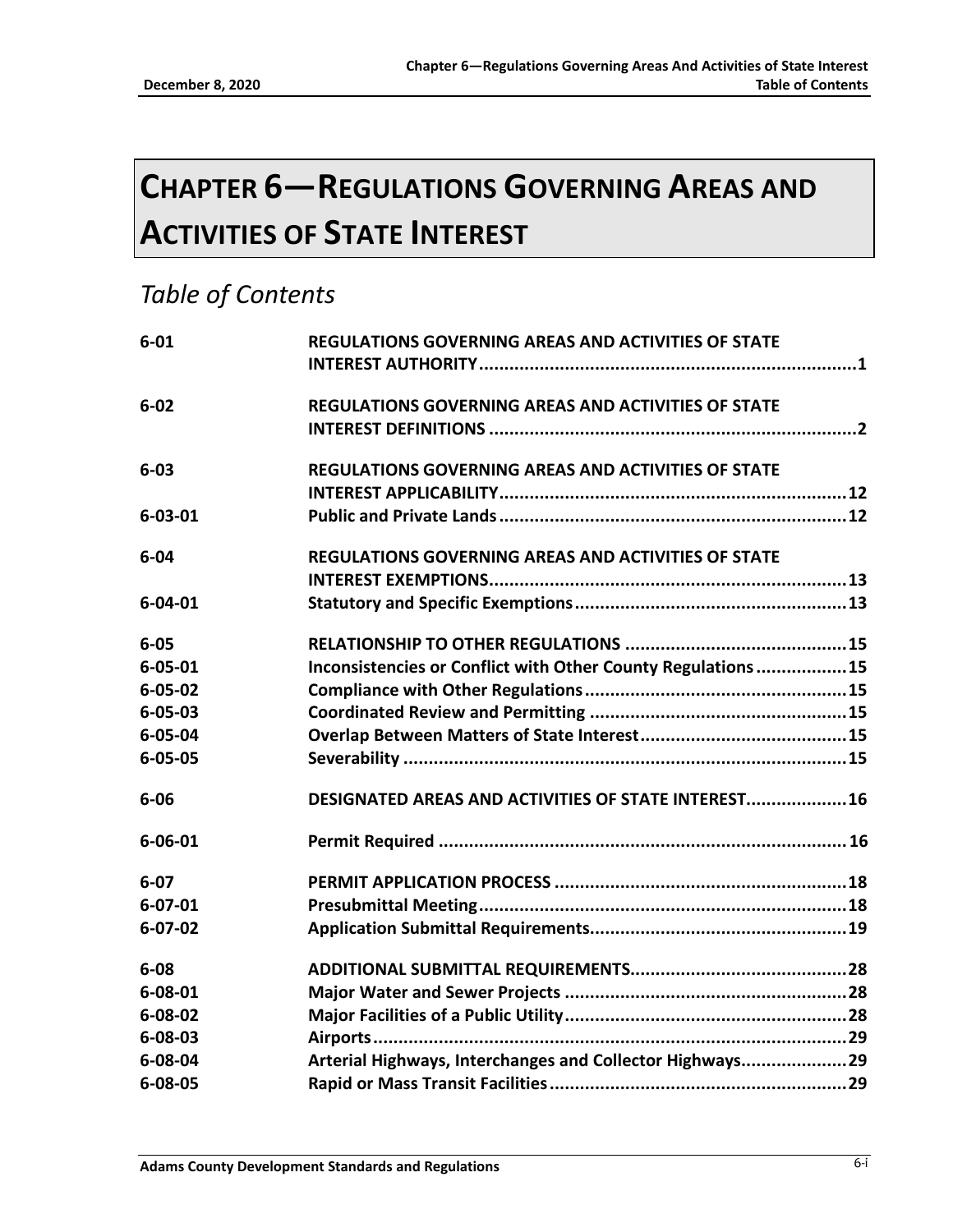| $6 - 09$      |                                                           |
|---------------|-----------------------------------------------------------|
| $6 - 10$      | APPEAL OF COMMUNITY AND ECONOMIC DEVELOPMENT              |
|               |                                                           |
| $6 - 10 - 01$ |                                                           |
| $6 - 10 - 02$ |                                                           |
| $6 - 10 - 03$ |                                                           |
| $6 - 10 - 04$ |                                                           |
| $6 - 10 - 05$ |                                                           |
| $6 - 10 - 06$ |                                                           |
| $6 - 10 - 07$ | Action by the Community and Economic Development Director |
|               |                                                           |
| $6 - 10 - 08$ |                                                           |
| $6 - 11$      |                                                           |
| $6 - 11 - 01$ |                                                           |
| $6 - 11 - 02$ |                                                           |
| $6 - 11 - 03$ | Board of County Commissioners Hearing and Decision  37    |
| $6 - 11 - 04$ | Conduct of Hearings, Hearing Record, and Decision  38     |
| $6 - 12$      |                                                           |
| $6 - 13$      |                                                           |
| $6 - 14$      | PERMIT DOES NOT EXEMPT DEVELOPMENT FROM LAND              |
|               | DEVELOPMENT AND OTHER CODE REQUIREMENTS  41               |
| $6 - 15$      | PERMIT AMENDMENT/TECHNICAL REVIEW AMENDMENT (TRA) 42      |
| $6 - 15 - 01$ |                                                           |
| $6 - 15 - 02$ |                                                           |
| $6 - 16$      |                                                           |
| $6 - 17$      |                                                           |
| $6 - 17 - 01$ |                                                           |
| $6 - 17 - 02$ |                                                           |
| $6 - 18$      |                                                           |
| $6 - 18 - 01$ |                                                           |
| $6 - 18 - 02$ |                                                           |
| $6 - 18 - 03$ |                                                           |
| $6 - 18 - 04$ |                                                           |
| $6 - 18 - 05$ |                                                           |
| $6 - 18 - 06$ |                                                           |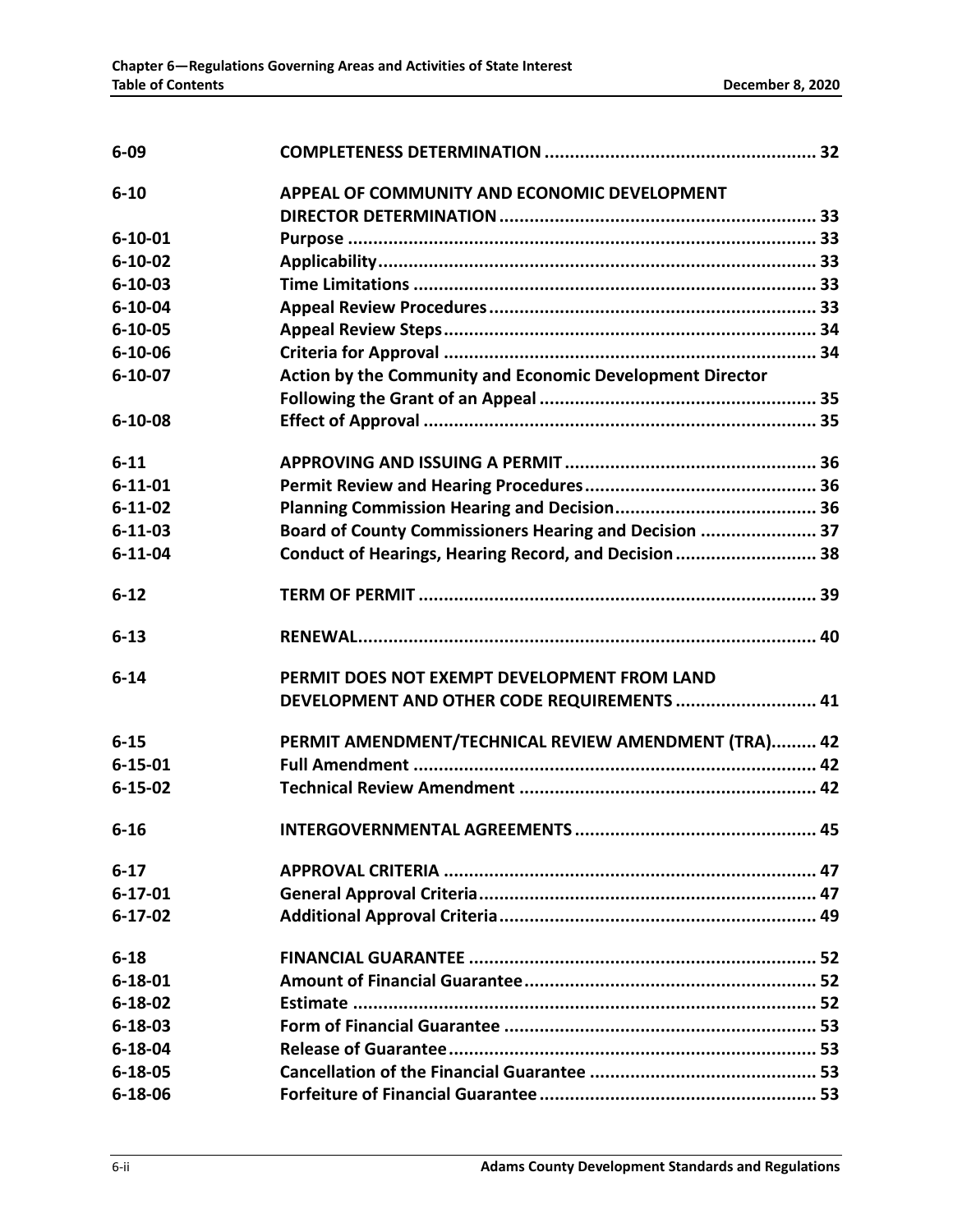| $6 - 18 - 07$ |                                          |  |
|---------------|------------------------------------------|--|
| $6 - 19$      | PERMIT ADMINISTRATION AND ENFORCEMENT 55 |  |
| $6 - 19 - 01$ |                                          |  |
| $6 - 19 - 02$ |                                          |  |
| $6 - 19 - 03$ |                                          |  |
| $6 - 20$      |                                          |  |
| $6 - 20 - 01$ |                                          |  |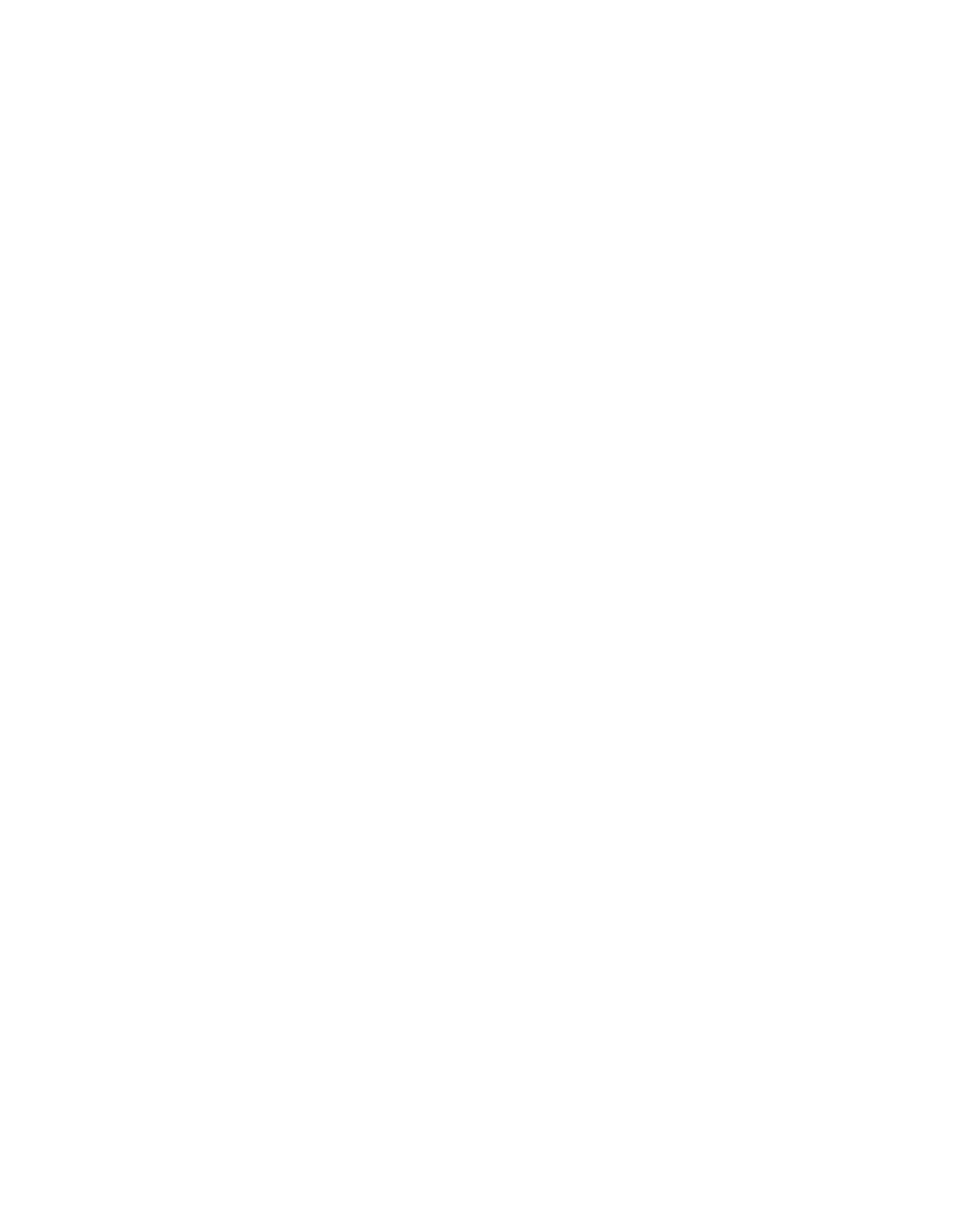# **CHAPTER 6—REGULATIONS GOVERNING AREAS AND ACTIVITIES OF STATE INTEREST**

### <span id="page-5-0"></span>**6-01 AUTHORITY**

These standards and regulations are authorized by Section 24-65.1-101, et seq., C.R.S.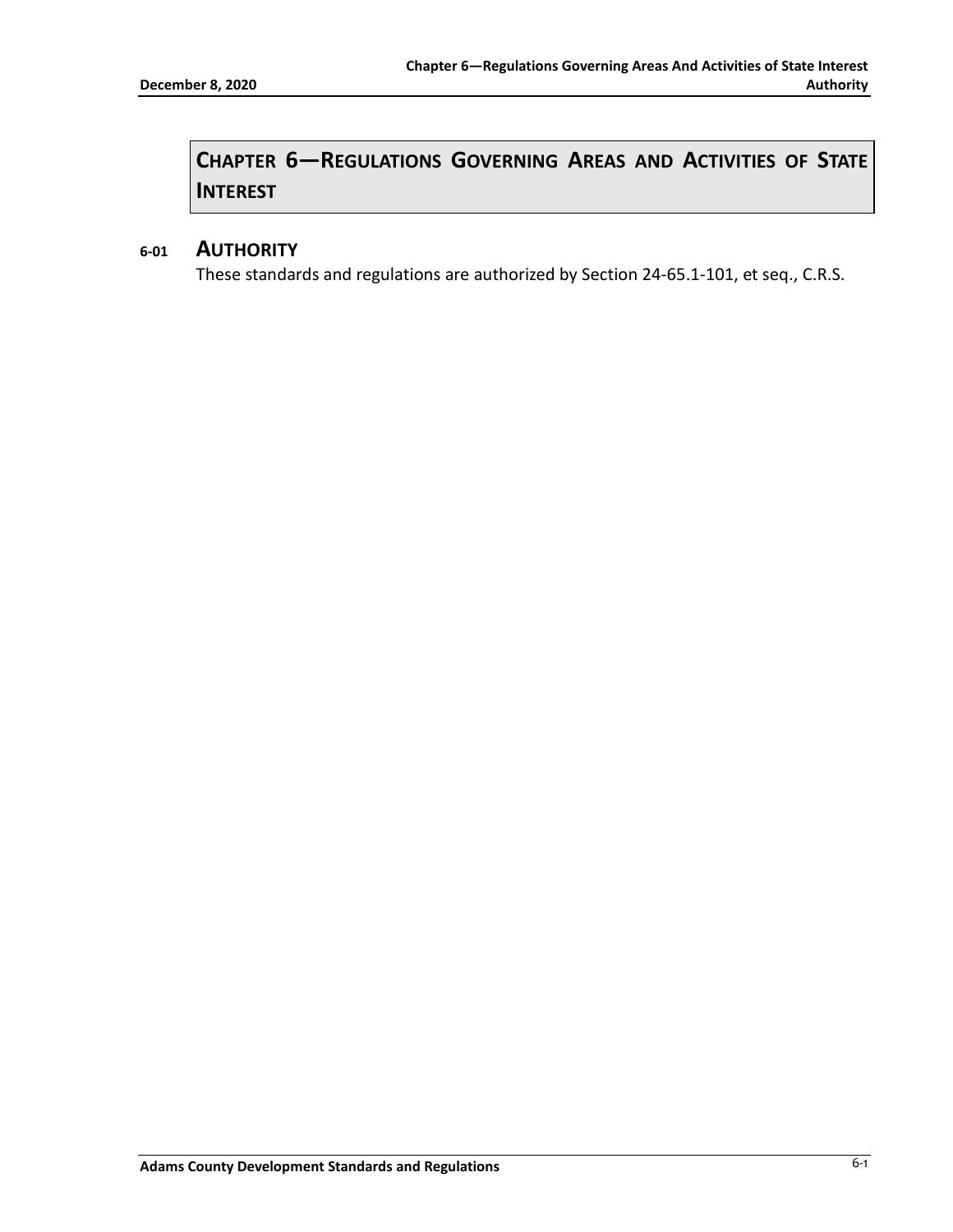### <span id="page-6-0"></span>**6-02 DEFINITIONS**

The definitions listed in this section shall apply only to Regulations governing Areas and Activities of State Interest. The words and terms used in this Section governing Areas and Activities of State Interest shall have the meanings set forth below. If a definition is not included in the Section listed below then the definition listed in Chapter 11 of the Adams County Development Standards and Regulations shall govern. If there is a conflict between the definitions in Chaper 11 and the definitions in this Section then the definitions in this Section shall prevail. If the term is not found in these Regulations or in Chapter 11, the term shall have its common meaning.

- **6-02-01 AASI Permit/Permit:** A permit issued pursuant to this Section by the Board that covers an area or activity of state interest.
- **6-02-02 Affected Party:** Any person with an interest in the outcome of the permit decision for the Proposed Project.
- **6-02-03 Airport:** Any proposed or existing municipal or county airport or airport under the jurisdiction of an airport authority formed under the "Public Airports Authority Act" of 1965, as amended.
- **6-02-04 Applicant:** A Person submitting an application for a Permit to engage in a development in a designated Area of State Interest or to conduct a designated Activity of State Interest, who is either the owner of the property to be developed, has written permission from the property owner for submittal of the project proposal, or has authority to condemn the property.
- **6-02-05 Aquifer Recharge Area:** Any area where surface water may infiltrate to a waterbearing stratum of permeable rock, sand or gravel. This definition shall also include areas around wells used for disposal of wastewater or toxic pollutants.
- **6-02-06 Area Around a Rapid or Mass Transit Facility:** An area immediately surrounding and directly affected by a Rapid or Mass Transit Facility as defined herein.
- **6-02-07 Arterial Highway:** Any limited access highway that is part of the federal-aid interstate system, any limited access highway constructed under the supervision of the Colorado Department of Transportation or any private toll road constructed or operated under the authority of a private toll road company. "Arterial highway" does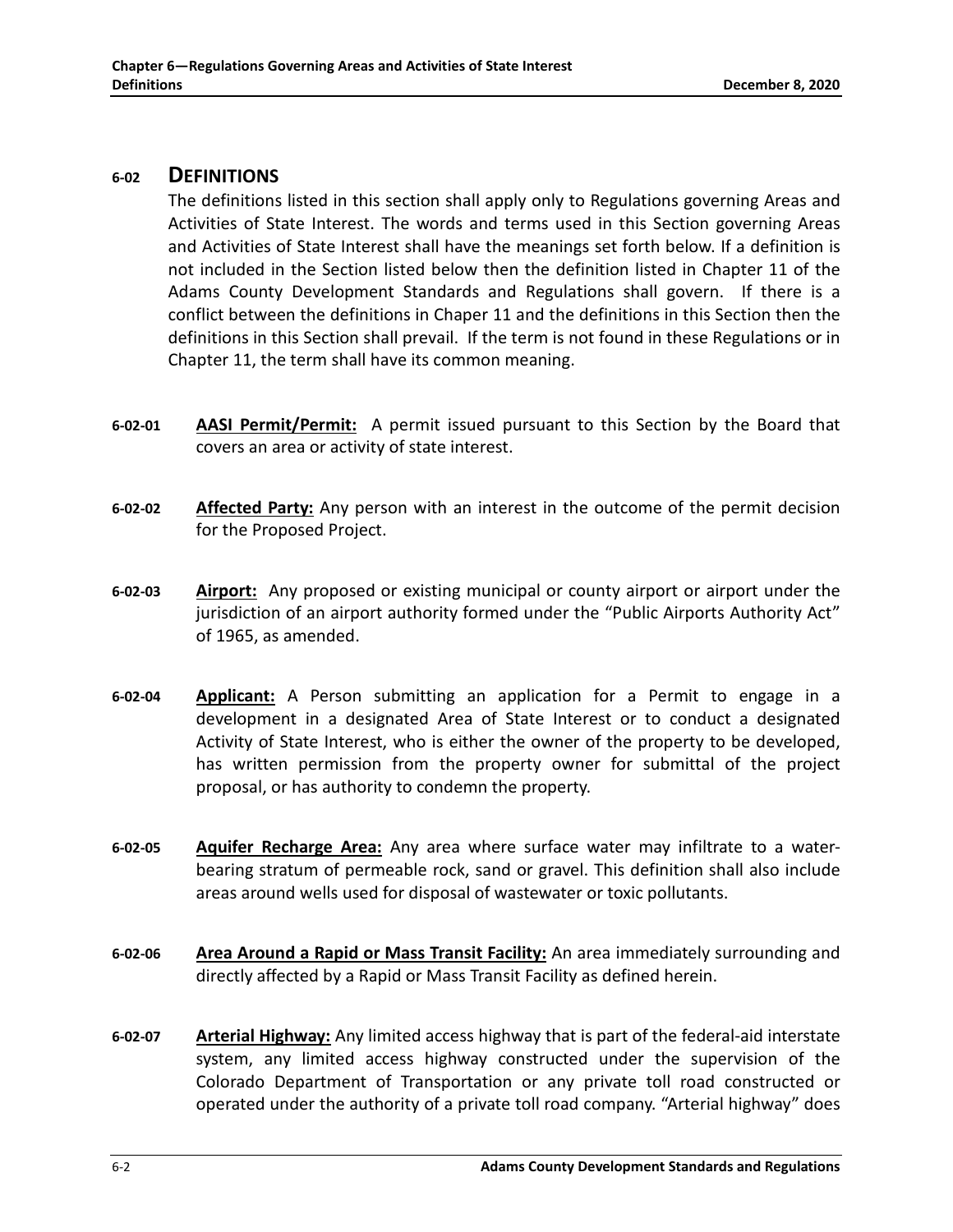not include a city street or local service road or a county road designed for local service and constructed under the supervision of local government.

- **6-02-08 Board/ Board of County Commissioners/ BOCC:** The Adams County Board of County Commissioners.
- **6-02-09 Building:** Any structure having a roof supported by columns or walls and intended for supporting or sheltering any use or occupancy.
- **6-02-10 Building Permit:** A permit which is issued by the Adams County Community and Economic Development Department Section prior to the erection, construction, alteration, moving, relocation or change of use of any building or structure.
- **6-02-11 Code:** Adams County Development Standards and Regulations.
- **6-02-12 Collection System:** A network of pipes and conduits through which sewage flows to a sewage treatment plant excluding storm sewers.
- **6-02-13 Collector Highway:** A major thoroughfare serving as a corridor or link between municipalities, unincorporated population centers or recreation centers, or industrial centers and constructed under guidelines and standards established by, or under the supervision of, the Department of Public Works. "Collector highway" does not include a city street or local service road or a county road designed for local service and constructed under the supervision of local government.
- **6-02-14 Commission:** Adams County Planning Commission.
- **6-02-15 Community and Economic Development Department:** The Adams County Community and Economic Development Department
- **6-02-16 Community and Economic Development Director:** The Adams County Community and Economic Development Director or designee.
- **6-02-17 Comprehensive Plan / Master Plan:** A plan adopted by the County or a municipality within the County that guides land use, growth, and development decisions.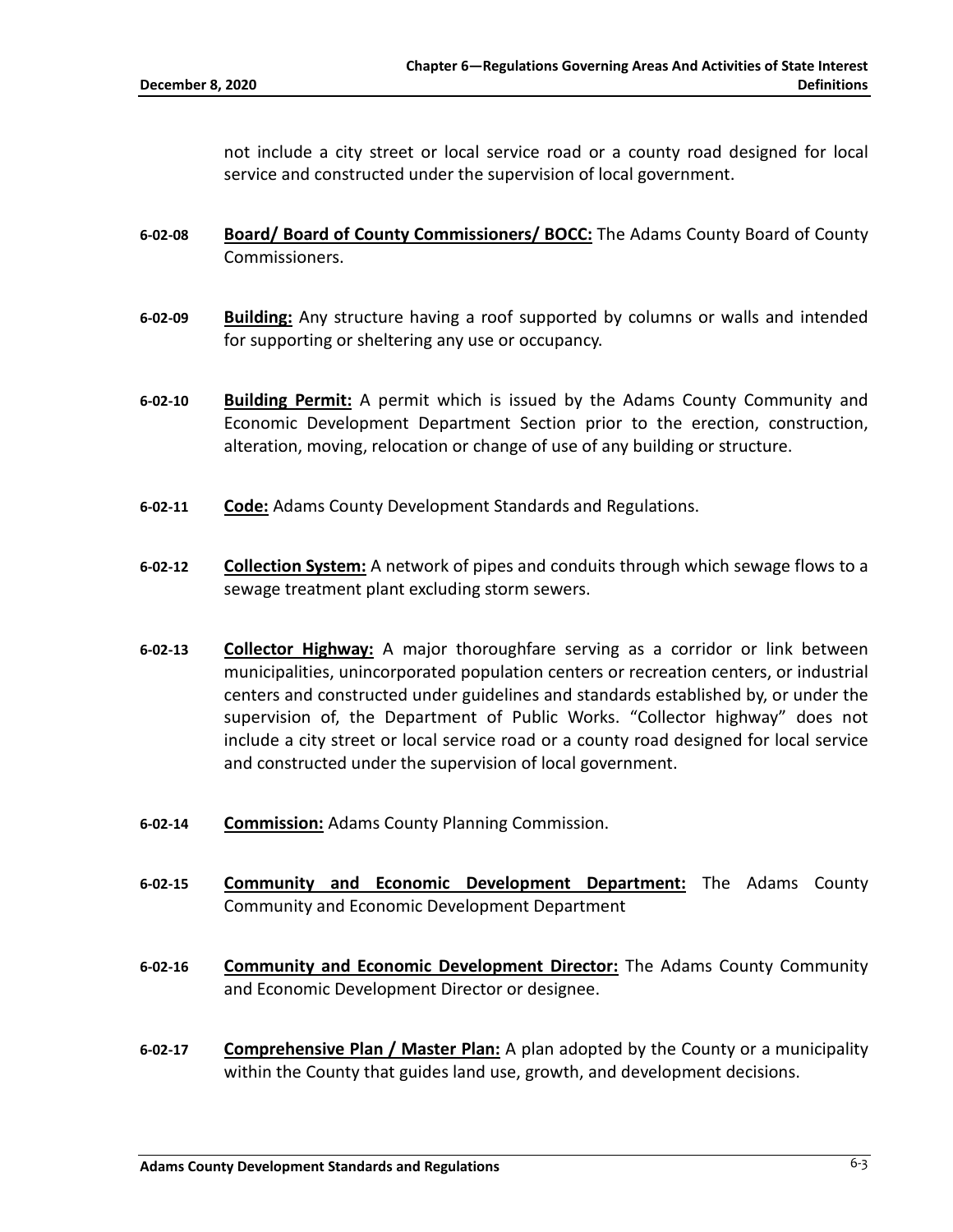- **6-02-18 Cost:** The total monetary amount to be paid for a development project, generally including all amounts to be paid for land acquisition, capital improvements, construction, fixtures, equipment, labor, materials, operation, financing, debt service, planning, permitting and similar purposes.
- **6-02-19 County:** Adams County, Colorado.
- **6-02-20 Dedication:** The conveyance or setting aside of land to the Board or its designee.
- **6-02-21 Department:** The Adams County Community and Economic Development Department.
- **6-02-22 Designation:** That legal procedure specified by §§ 24-65.1-401, et seq, C.R.S., for designating Matters of State Interest. It also includes the revocation and amendment of such designations.
- **6-02-23 Determination:** Determination of Level of Permit Review or amendment by the Community and Economic Development Director.
- **6-02-24 Development:** Any construction, activity and/or ongoing operation that changes the basic character or the use of the environment in which the construction, activity or operation occurs.
- **6-02-25 Development Area:** Those geographic areas within the County, which shall be developed or altered directly by construction or operation of the Project.
- **6-02-26 Development Permit:** Any Adams County land use permits or approvals of any kind, including, but not limited to, building permits, special uses, conditional uses, plat approvals, grading permits and other land use permits.
- **6-02-27 Distribution System:** A network of pipes and conduits through which water is piped for human consumption or a network of pipes and conduits through which water is piped in exchange or trade for water for human consumption. Also a network of distribution power lines, natural gas distribution lines, substations, and other associated equipment to convey electricity to the end-use consumer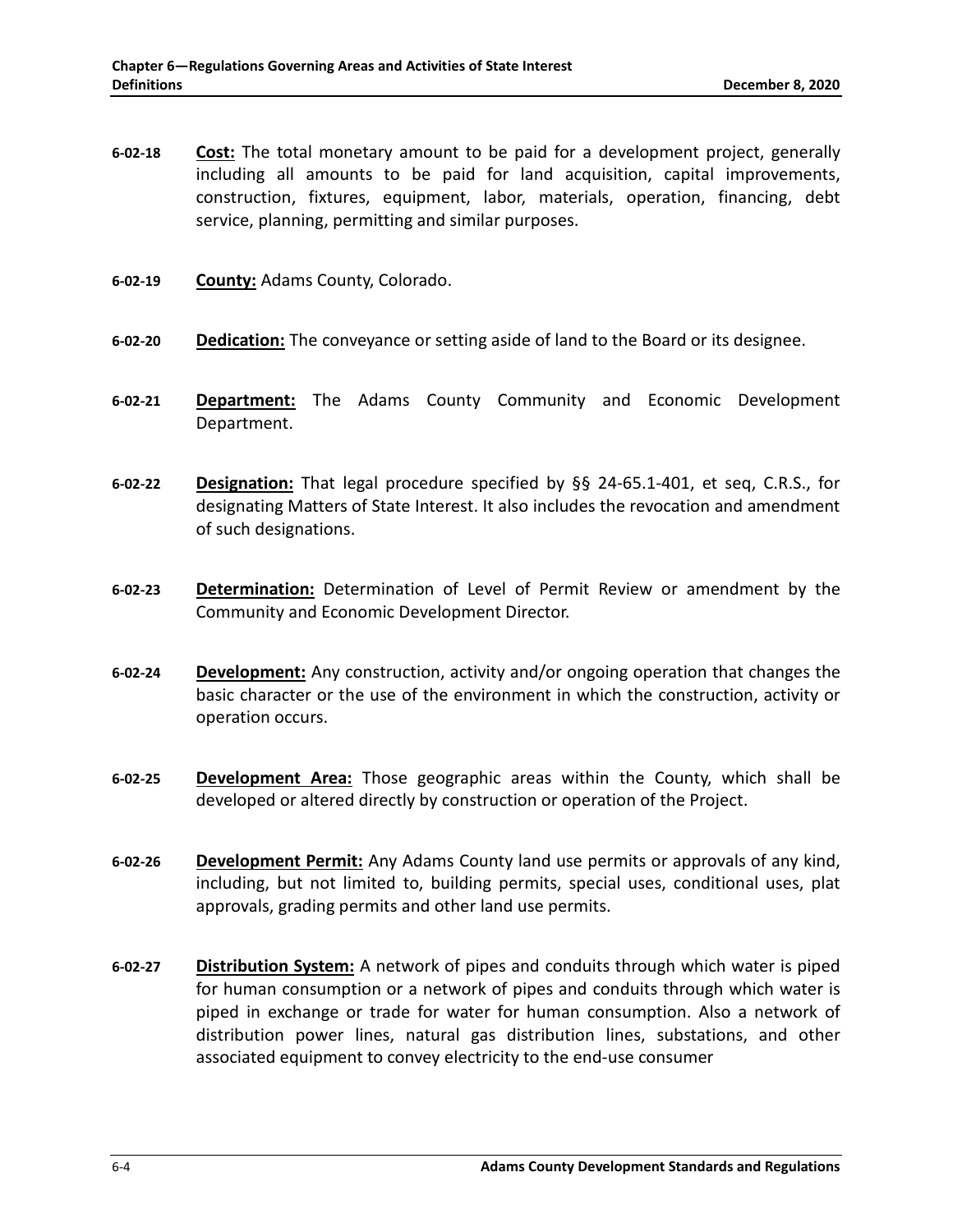- **6-02-28 Domestic Water and Wastewater Treatment System:** A Wastewater Treatment Plant, Water Treatment Plant, or Water Supply System. {See individual definitions}
- **6-02-29 Dwelling:** Any Building or part thereof designed or used for private residential purposes. See also Dwelling Unit.
- **6-02-30 Dwelling Unit:** Any Building or portion of a Building, which contains living facilities, including provisions for sleeping, eating, cooking and sanitation, intended for occupancy by not more than one family and which has no more than one kitchen.
- **6-02-31 Efficient Use of Water:** The employment of methods, procedures, techniques, and controls to encourage use of water for purposes, and in amounts, which shall yield the greatest possible benefit to the greatest number of people, while promoting, where feasible and appropriate, the conservation of water in particular uses. Such benefits shall include economic, social, aesthetic, ecological, agricultural and recreational benefits.
- **6-02-32 Environment:** All natural physical and biological attributes and systems including the atmosphere, climate, geology, soils, groundwater, surface water, wetlands, vegetation, animal life, physical features, natural hazards, topography and aesthetics.
- **6-02-33 Fixed Guideway:** A transportation facility consisting of a dedicated separate right-ofway or rail line for the exclusive use of rapid or mass transit vehicles.
- **6-02-34 Floodplain:** An area adjacent to a stream which is subject to flooding as the result of the occurrence of an intermediate regional flood and which is so adverse to past, current, or foreseeable construction or land use as to constitute a significant hazard to public health and safety or to property. The term includes but is not limited to:
	- a. Mainstream floodplains;
	- b. Debris-fan floodplains; and
	- c. Dry wash channels and dry wash floodplains.
- **6-02-35 Geologic Hazard:** A geologic phenomenon, which is so adverse to past, current, or foreseeable construction or land use as to constitute a significant hazard to public health and safety or to property. The term includes but is not limited to:
	- a. Avalanches, landslides, rock falls, mudflows, and unstable or potentially unstable slopes;
	- b. Seismic effects;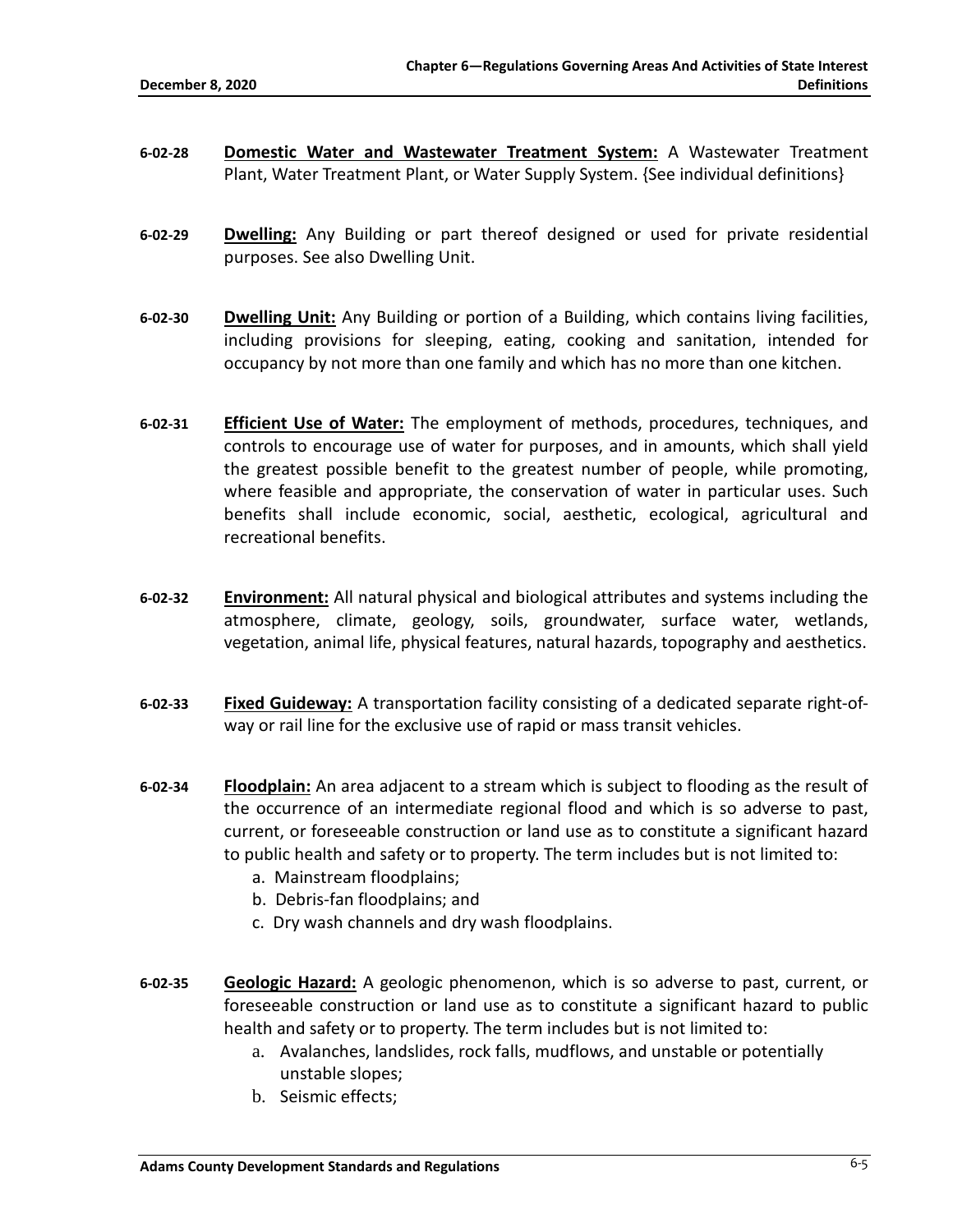- c. Radioactivity; and
- d. Ground subsidence.
- **6-02-36 Geologic Hazard Area:** An area that contains or is directly affected by a Geologic Hazard.
- **6-02-37 Hearing:** Public hearing.
- **6-02-38 Highway:** State and federal highways and major county arterials.
- **6-02-39 Impact Area:** Those geographic areas, including the Development Area, in which any impacts are likely to be caused by the Project within five hundred feet [500] or as increased by the Community and Economic Development Director or designee measured from the property line(s) of the Proposed Project.
- **6-02-40 On-Site Wastewater Treatment System:** Treatment of wastewater using septic tank and leach fields.
- **6-02-41 Industrial:** Any development of natural resources, business or trade, commercial activity, processing, fabrication, alteration or manufacture of raw or semi-processed materials, manufactured goods or any components thereof.
- **6-02-42 Interchange:** The intersection of two or more Highways, roads, or streets, at least one of which is an Arterial Highway where there is direct access to and from the Arterial Highway.
- **6-02-43 Irrigation Facilities**: Infrastructure or improvements intended to supply of convey water to dry land for agricultural purposes. Irrigation facilities do not include infrastructure or improvements designed to provide or transport water for application in municipal purposes, including domestic consumption.
- **6-02-44 Major Extension of Domestic Sewage Treatment System:** Any modification of an existing Wastewater Treatment Plant designed and intended to serve a Proposed Project and/or Service Area, regardless of whether such use is residential, commercial or industrial.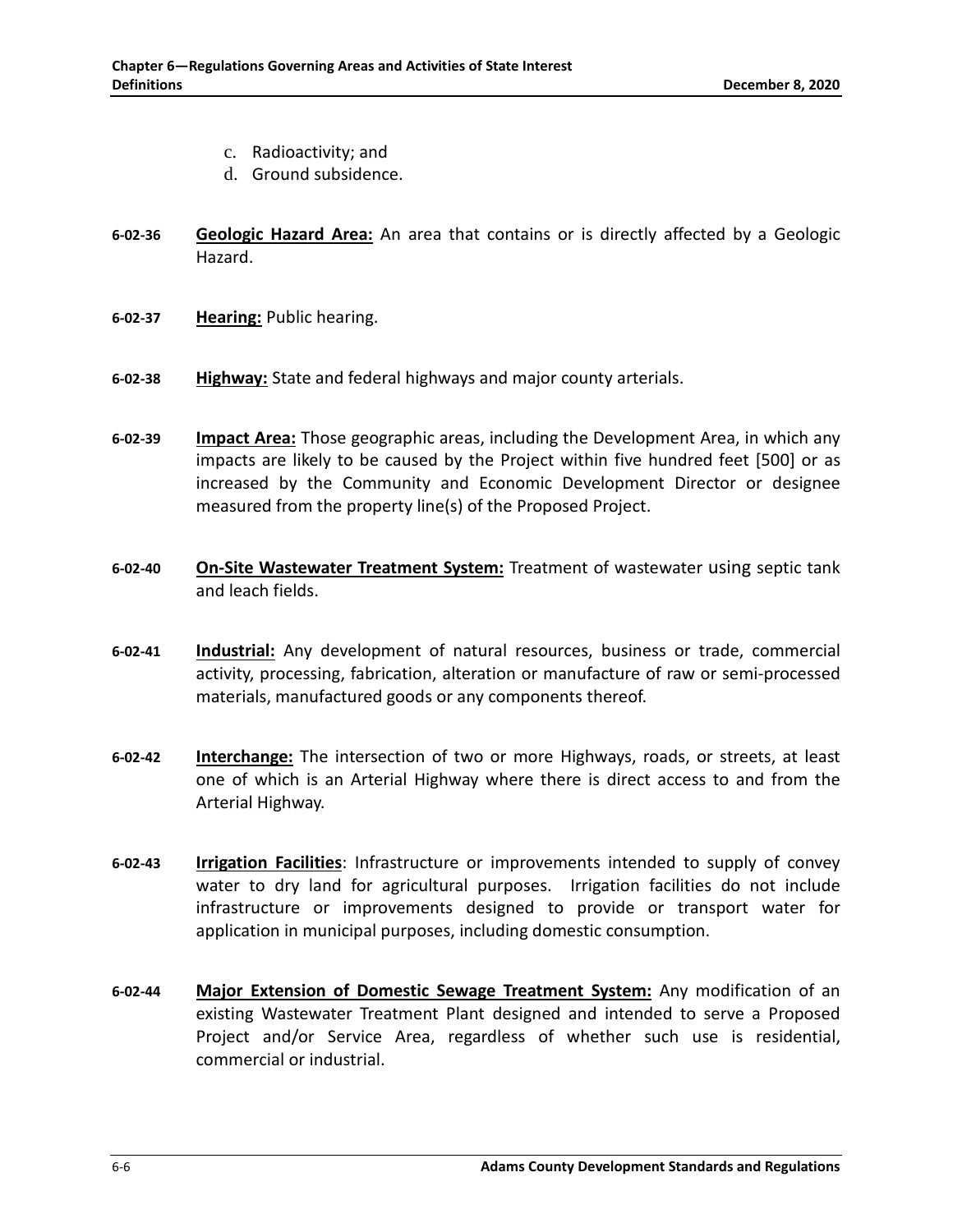**6-02-45 Major Extension of Domestic Water Treatment System:** The expansion of existing Water Treatment Plants, or any extension of existing Water Supply Systems to serve a Proposed Project and/or Service Area, regardless of whether such use is residential, commercial or industrial.

#### **6-02-46 Major Facilities of a Public Utility:**

- a. Transmission lines, power plants, and substations of electrical utilities; and
- b. Pipelines and storage areas of utilities providing natural gas or other petroleum derivatives.
- c. Wind farms and associated equipment.
- **6-02-47 Major New Domestic Sewage Treatment System:** Any new Wastewater Treatment Plant designed and intended to serve a Proposed Project and/or Service Area, regardless of whether such use is residential, commercial or industrial.
- **6-02-48 Major New Domestic Water Treatment Systems:** Any new Water Treatment Plant or Water Supply System designed and intended to serve a Proposed Project and/or Service Area, regardless of whether such use is residential, commercial or industrial.
- **6-02-49 Major Water and Sewer Project:** Major New Domestic Water and Sewage Treatment Systems; Major Extensions of Existing Water and Sewage Treatment Systems; and Municipal and Industrial Water Projects.
- **6-02-50 Mass Transit:** A coordinated system of one or more transit modes providing regular transportation to the general public including, but not limited to, bus or rapid transit but not including charter bus, school bus, or sightseeing transportation.
- **6-02-51 Master Plan:** See Comprehensive Plan / Master Plan.
- **6-02-52 Matter of State Interest:** An Area of or an Activity of State Interest, or both, as listed in §§ 24-65.1-201(1) - 203(1), C.R.S.
- **6-02-53 Mitigation:** An action that will have one or more of the following effects: a. Avoiding an impact by not taking a certain action or parts of an action;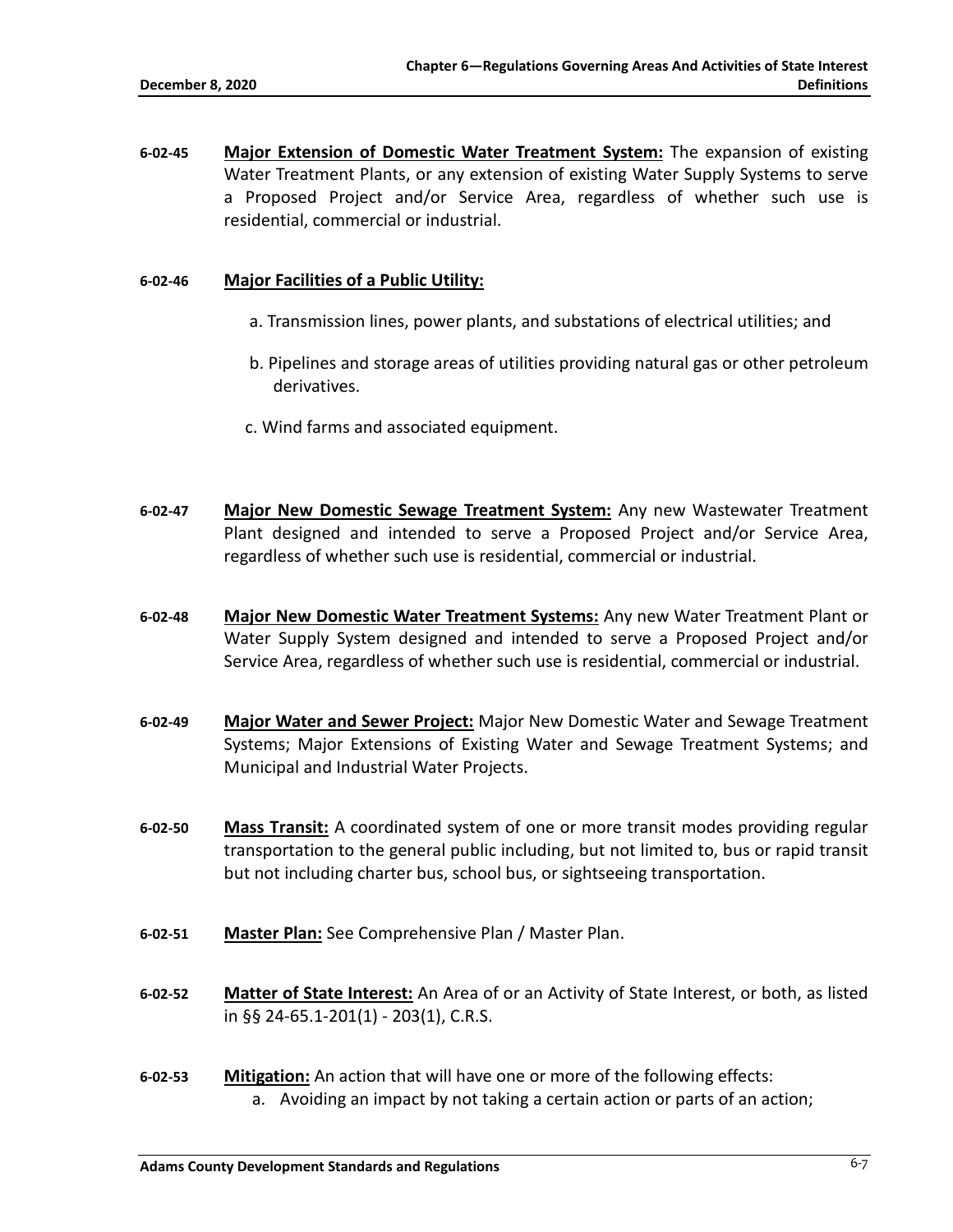- b. Minimizing impacts by limiting the degree or magnitude of the action or its implementation;
- c. Rectifying the impact by repairing, rehabilitating, or restoring the impact area, facility or service;
- d. Reducing or eliminating the impact over time by preservation and maintenance operations;
- e. Compensating for the impact by replacing or providing suitable biological and physical conditions; and by replacing or providing suitable services and facilities.
- **6-02-54 Municipal or Industrial Water Project:** Systems and all related components thereof that provide or may provide in the future, water supply, either directly or by trade, substitution, augmentation or exchange, for municipal or industrial uses.
- **6-02-55 Municipality:** An incorporated city or town.
- **6-02-56 Natural Hazard:** A natural phenomenon which so conflicts with construction or land use as to constitute a significant hazard to public health and safety or to property including, without limitation, geologic hazards, flood hazards, and wildfire hazards.
- **6-02-57 Net Effect:** The impact of an action after Mitigation.
- **6-02-58 Permit:** See AASI Permit / Permit.
- **6-02-59 Permit Authority:** The Board of County Commissioners, or its designee.
- **6-02-60 Permit Holder:** Person to whom a Permit has been granted.
- **6-02-61 Person:** Any individual, limited liability company, partnership, corporation, association, company, or other public or corporate body including the federal government, including any political subdivision, agency, instrumentality, or corporation of the State or the United States.
- **6-02-62 Project or Proposed Project:** The site selection, construction, development, or operation of an activity or other development proposed under these Regulations throughout its life cycle including all ancillary structures, facilities, improvements, and activities, and all integrated components thereof, and any proposed land use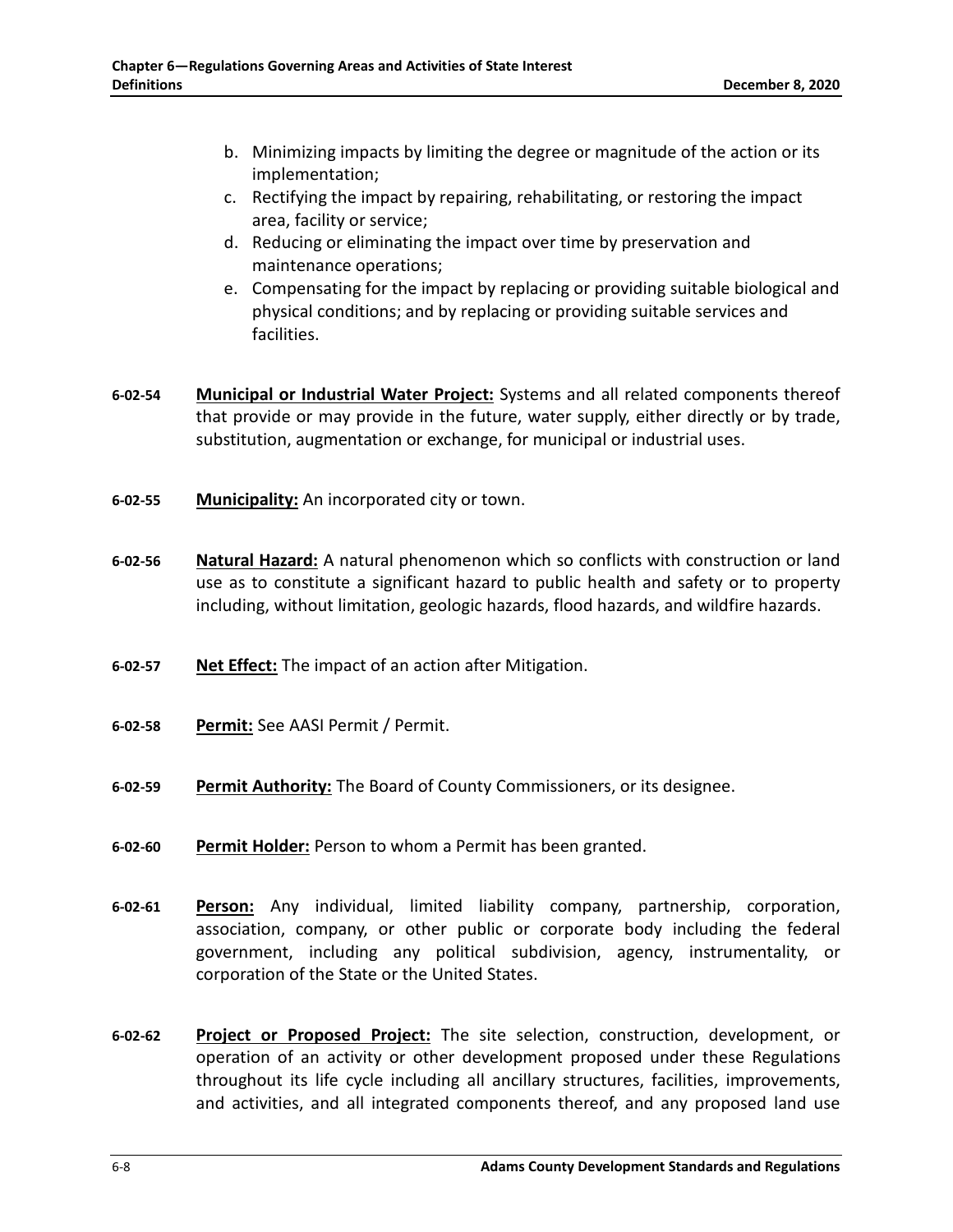directly related to such project if such project is to be located wholly or partially within the County. A project cannot be segmented to avoid the requirements of these Regulations. If a project is to be phased over time or is composed of distinguishable elements, the impacts of all phases or elements of the development must be considered together when reviewing the project hereunder and determining if it satisfies these Regulations.

- **6-02-63 Public Services and Facilities:** Those services and facilities provided by a political subdivision of the State or by a federal agency.
- **6-02-64 Public Utility:** Includes any utility or company that is generating or selling electricity or producing or selling natural gas to the general public or other companies.
- **6-02-65 Rapid or Mass Transit Facility:** A Station or Terminal constructed to provide and facilitate passenger access and egress to a Rapid or Mass Transit System, Fixed Guideways, dedicated highway lanes restricted to use by only mass transit vehicles, restricted dedicated flyovers and restricted dedicated access to Stations or Terminals, or highway access and egress facilities restricted to use only by mass transit vehicles.
- **6-02-66 Rapid Transit:** The element of a Mass Transit system involving a mechanical conveyance on an exclusive lane or guideway, rail trackage, or monorail facility constructed solely for that purpose.
- **6-02-67 Recycling:** The treatment and use of wastewater or water in a manner that shall make it available for use again. Also included is the reuse of solid waste material.
- **6-02-68 Service Area:** The primary geographic area to be served by the Proposed Project.
- **6-02-69 Service Road:** A street or road meeting County specifications used to provide ingress and egress to a development located adjacent to a highway.
- **6-02-70 Shelter:** A Building or structure designed primarily to provide a waiting area for transit passengers.
- **6-02-71 Site Selection, Rapid or Mass Transit Facility:** The process for determining the location of Rapid or Mass Transit Facilities or the substantial expansion or relocation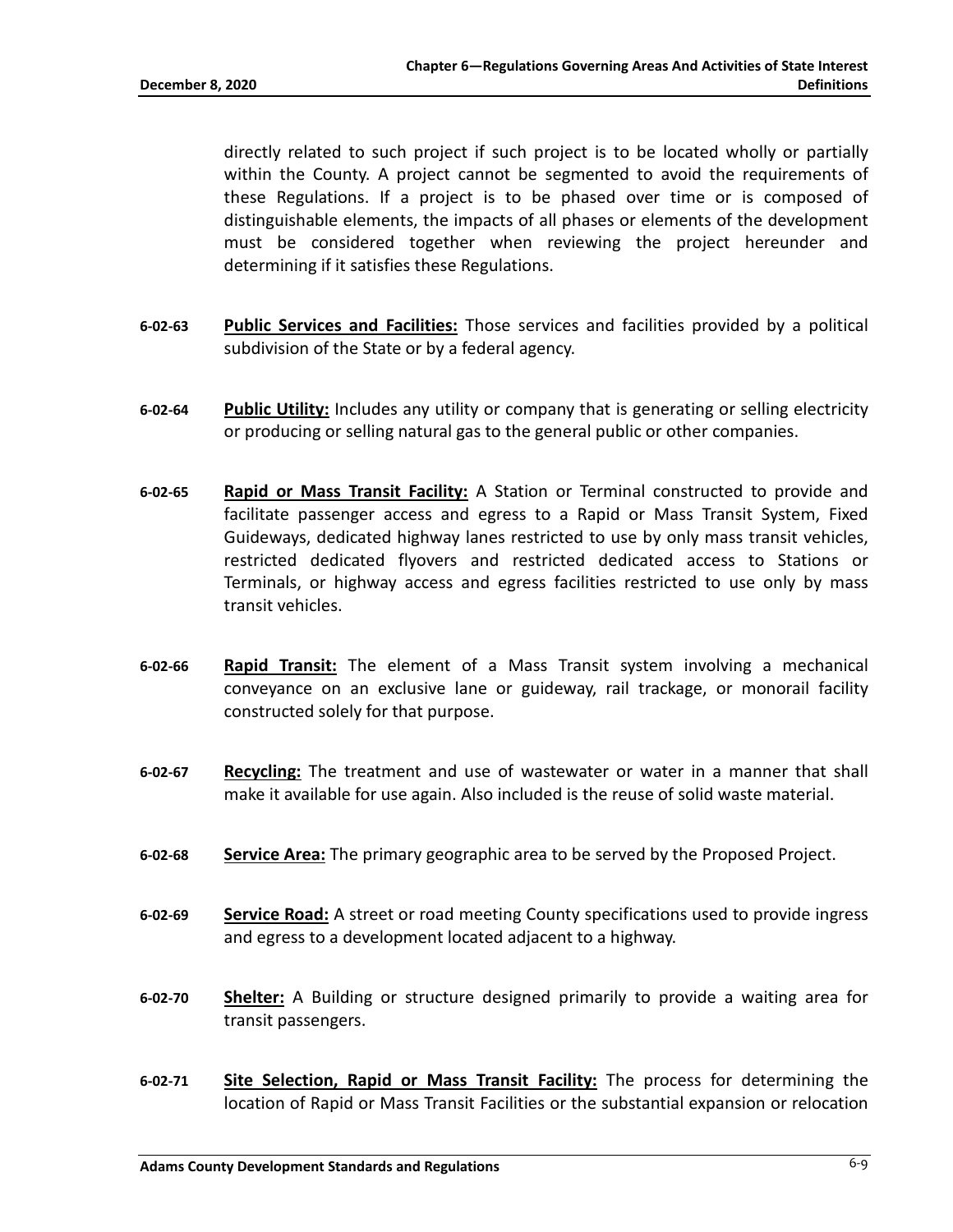of an existing facility, by a recognized and bona fide mass transit agency or authority, the County, the State, or the federal government or any subdivision of each and or any private entity or person.

- **6-02-72 Station or Terminal:** A facility constructed to provide and facilitate passenger access to and from a Rapid or Mass Transit System including areas necessary for vehicle operations, and parking areas for commuters and roadways connecting to the general road and street system of Adams County. Stations shall include any proposed regularly scheduled stop or planned optional or seasonal boarding point on a Rapid or Mass Transit System. Dedicated Park and Ride facilities with fifty or more parking spaces shall be deemed Stations for the purposes of these regulations, with or without a shelter facility. Shelters alone, or as part of traditional bus stops and pullouts lacking fifty dedicated spaces are not considered Stations or Terminals for the purposes of these regulations.
- **6-02-73 Stream Segment:** An identifiable lake or reservoir or a stretch of a stream or tributary defined on the basis of common classified uses and similar physical, chemical and biological characteristics, up to the point at which the use or characteristic changes to another.
- **6-02-74 Terminal:** See Station or Terminal.
- **6-02-75 Transportation Corridor:** Any County or municipal street or road, any State or federal highway, and any railroad operating as a common carrier.
- **6-02-76 Use:** The purpose or activity for which a parcel of land, a building or structure is designed, arranged, or intended, or for which it is occupied or maintained based on land use regulations.
- **6-02-77 Wastewater Treatment Plant:** A facility or group of units, including any system of pipes, structures, and facilities through which wastewater is collected for treatment, that is used for treatment of industrial or domestic wastewater from sewer systems and for the reduction and handling of solids and gases removed from such wastes, whether or not such facility or group of units discharges into State waters.
- **6-02-78 Water Diversion:** Removing water from its natural course or location, or controlling water in its natural course or location, by means of a ditch, canal, flume, reservoir, bypass, pipeline, conduit, well, pump, or other structure or device.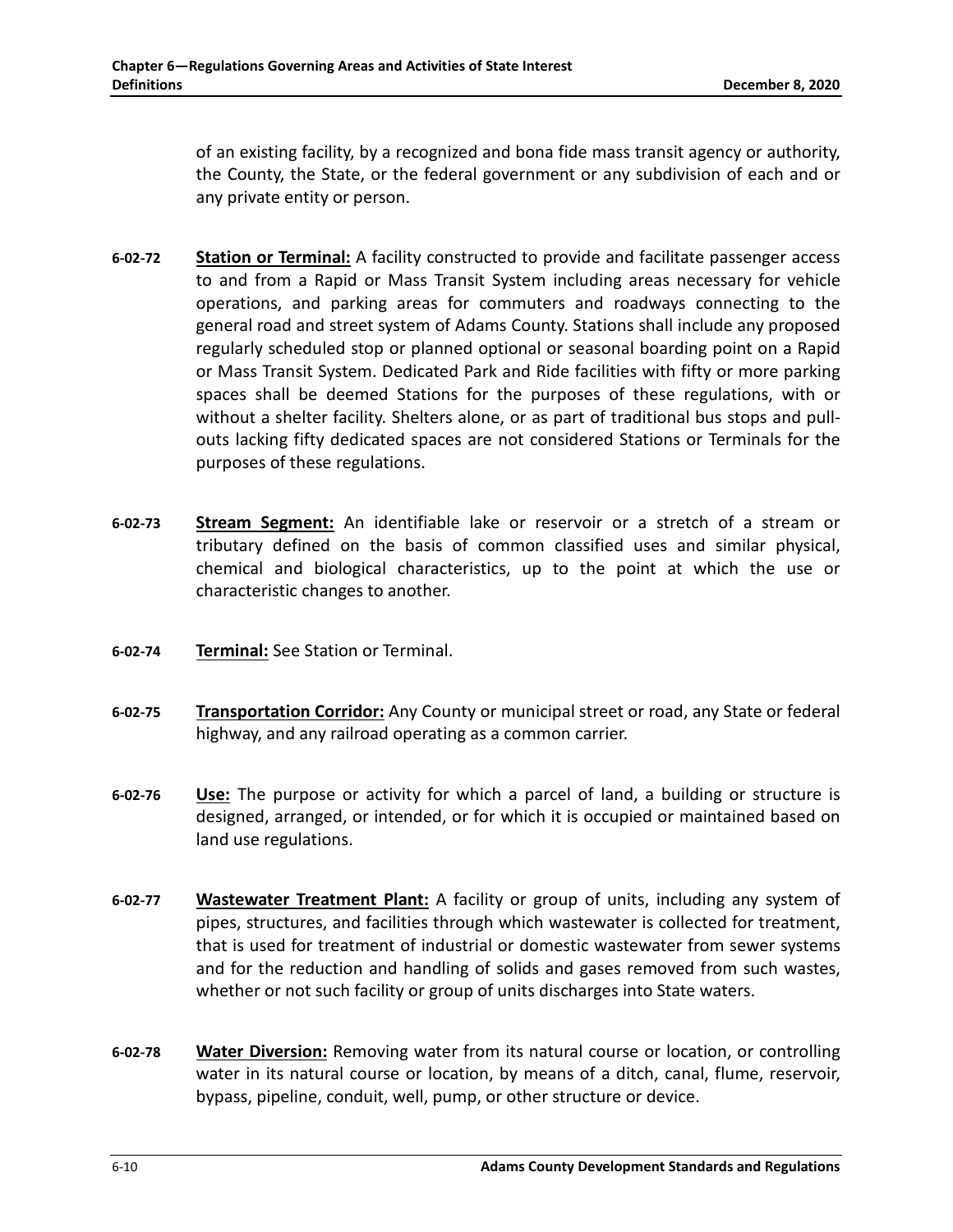- **6-02-79 Water Supply System:** A system of wells, diversions, pipes, structures, and facilities, including water reservoir(s), or water storage, impoundments and their associated structures, through which a water supply is obtained, stored, and sold or distributed for domestic uses; or the system of wells, diversions, pipes, structures, and facilities, including impoundments, through which a water supply is obtained which will be used directly or by trade, substitution, augmentation or exchange, for water which will be used for human consumption or household use. In determining whether a project is a domestic water supply system the Board shall consider water rights decrees, pending water rights applications, intergovernmental agreements, water supply contracts, and any other evidence of the ultimate use of the water.
- **6-02-80 Water Treatment Plant:** The facilities within the water supply system that regulate the physical, chemical, or bacteriological quality of the water.
- **6-02-81 Wildlife:** Native or introduced wild vertebrates or invertebrates.
- **6-02-82 Wildlife Habitat:** That natural or man-made environment which contains the elements of food, shelter, water and space in a combination and quantity necessary for the survival of one or more wildlife species.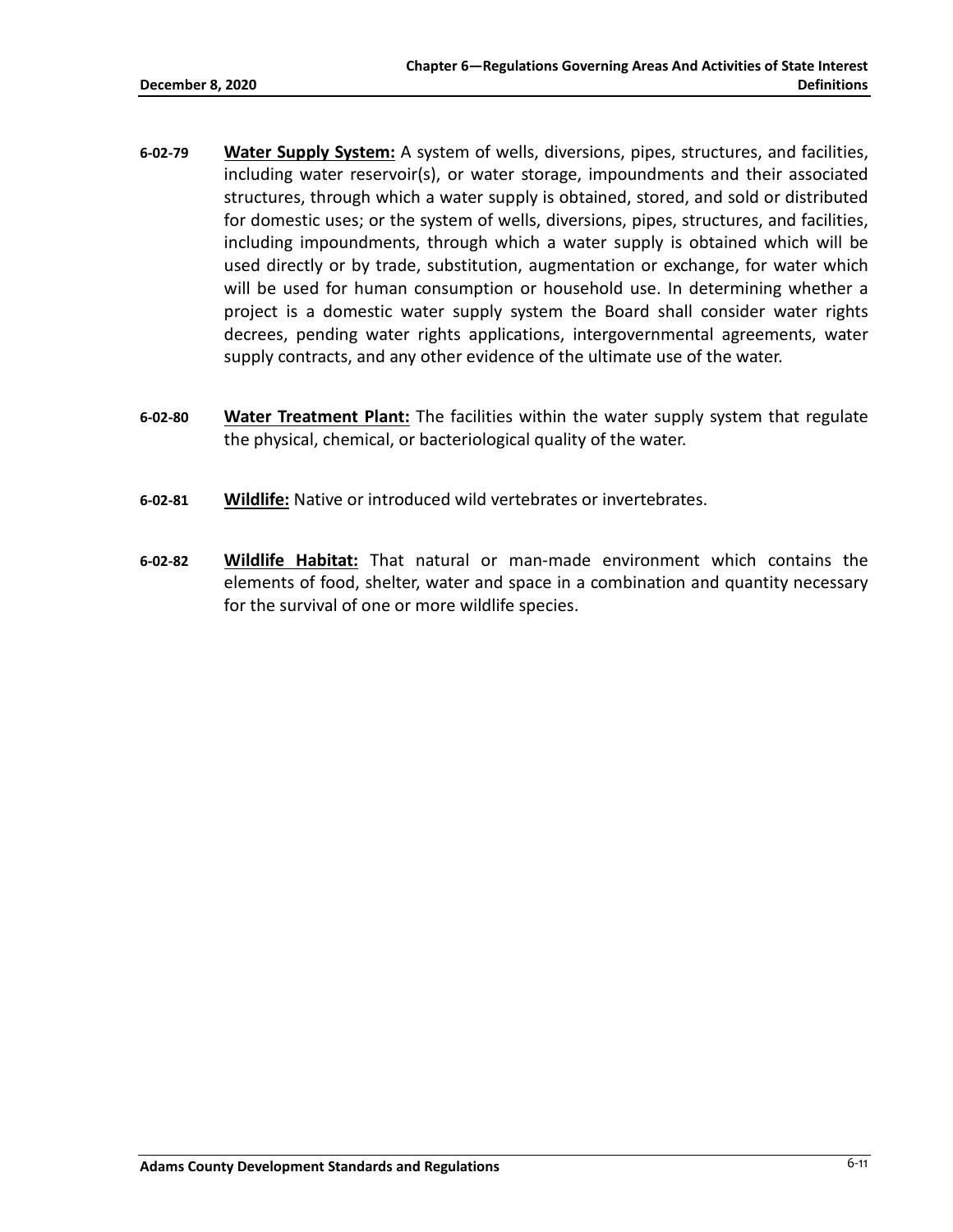### <span id="page-16-0"></span>**6-03 APPLICABILITY**

These Regulations shall apply to all Matters of State Interest in the unincorporated areas of the County that have been or may hereafter be designated by the Board of County Commissioners.

### <span id="page-16-1"></span>**6-03-01 PUBLIC AND PRIVATE LANDS**

These Regulations shall apply to all Matters of State Interest designated as such by the County whether located on private or public lands within the unincorporated areas of the County.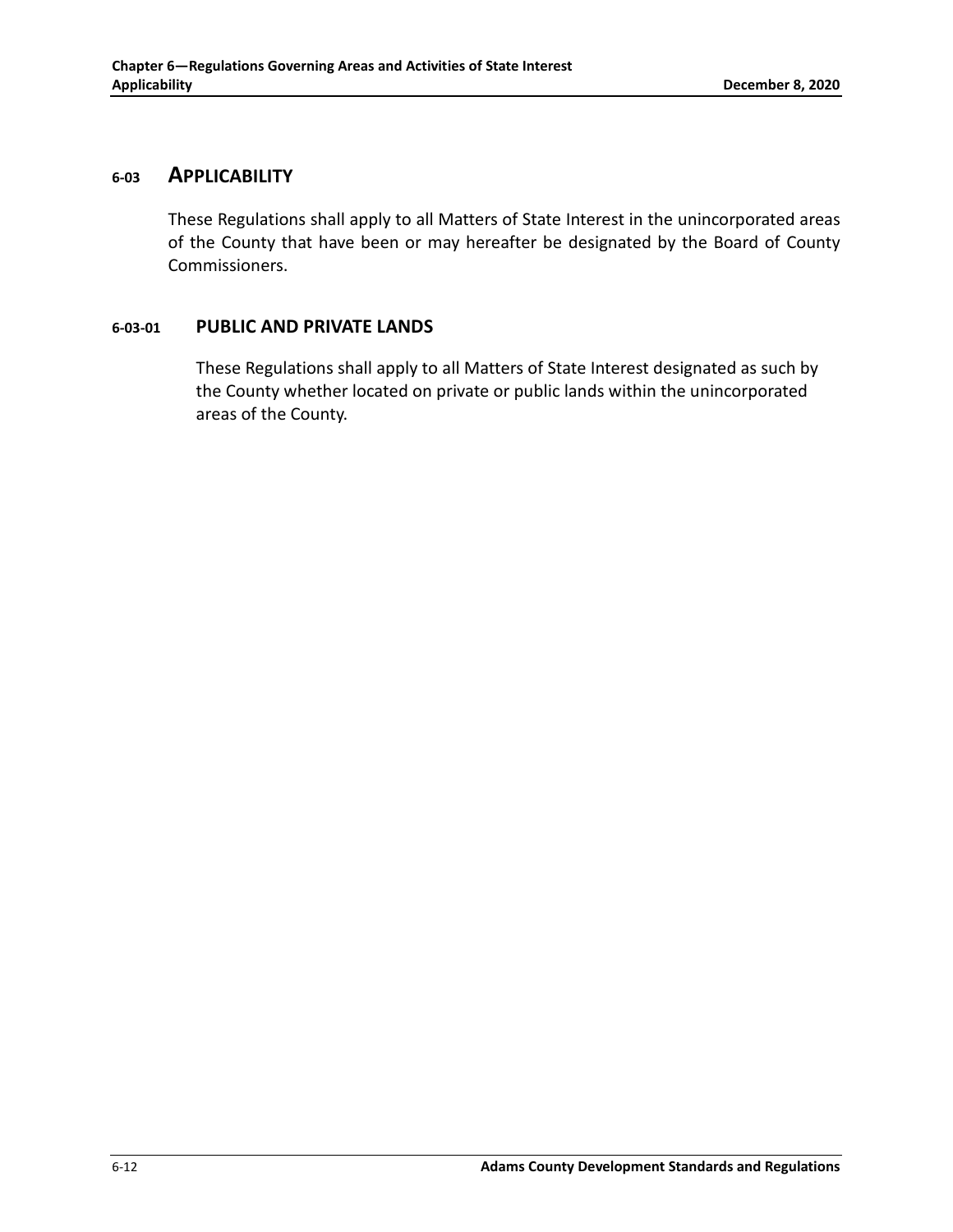### <span id="page-17-1"></span><span id="page-17-0"></span>**6-04 EXEMPTIONS**

### **6-04-01 STATUTORY AND SPECIFIC EXEMPTIONS**

The provisions of these regulations shall not apply to any development in an Area of State Interest or any Activity of State Interest if any one of the following is true:

- 1. As of May 17, 1974,
	- a. The specific development or activity was covered by a current building permit issued by the County; or
	- b. The specific development or activity was directly approved by the electorate of the State or the County, provided that approval by the electorate of any bond issue by itself shall not be construed as approval of the specific development or activity; or
	- c. The specific development or activity is to be on land which has been finally approved by the County for planned unit development or for a substantially the same as a planned unit development; or
	- d. The specific development or activity is to be on land which was either zoned or rezoned for the use contemplated by such specific development or activity; or
	- e. The specific development or activity is on land with respect to which a development plan has been conditionally or finally approved by the County.
- 2. Specific Exemptions. The provisions of these regulations shall not apply to any of the following:
	- a. Replacement of an existing water diversion structure without change in the point of diversion or point of use of the water, or yield from the diversion.
	- b. Irrigation Facilities.
	- c. Upgrades to existing facilities that are required maintenance or otherwise required by Federal, State or County regulations, including repairing or replacing old or outdated equipment, or installing new equipment or ancillary facilities, provided the improvements do not expand levels of service beyond the original design capacity and provided the improvements do not expand levels of service beyond the acceptable levels of expansion as determined by the Community and Economic Development Director or designee, and provided further that the upgrade does not alter the location of the existing facility.
	- d. Unincorporated Adams County Government.
	- e. The construction or extension of a water distribution system, domestic water system, municipal or industrial water project, water supply system,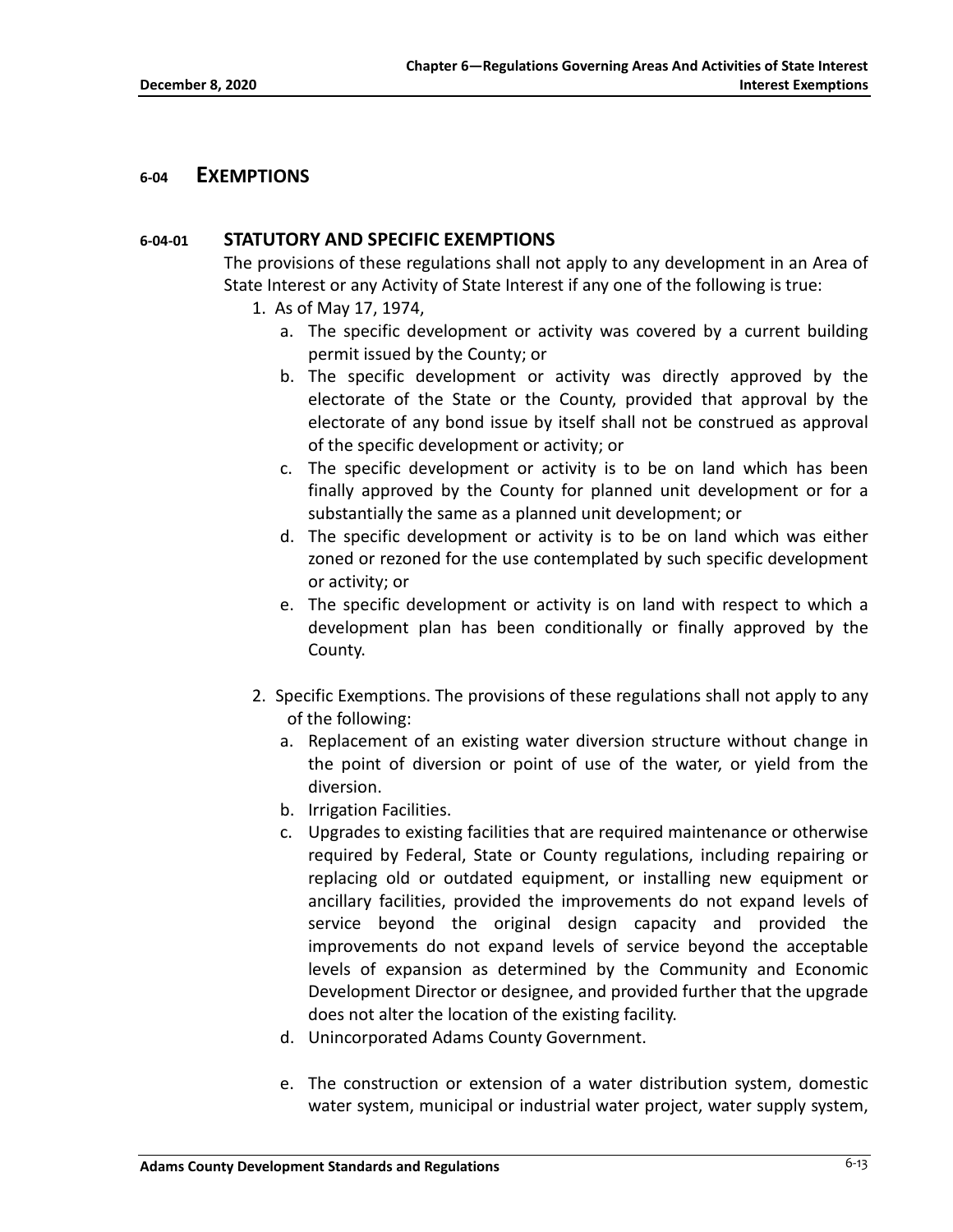water treatment plant, or major new domestic water treatment system with pipelines that do not exceed a maximum of 36 inches in diameter. Projects that fall within this category with pipelines that are 36 inches in diameter or smaller shall request a pre-application meeting to have the Community and Economic Development Director conduct a review to determine applicability pursuant to Section 06-07-01-02. All districts within three (3) miles of the proposed project shall be invited to the Conceptual Review meeting and shall be notified of the decision regarding applicability. If the Community and Economic Development Director determines that and Areas and Activities of State Interest permit is required due to the impacts of the proposed project, the applicant shall submit an AASI application in accordance with the procedures outlined in Section 6-07, Permit Application Process.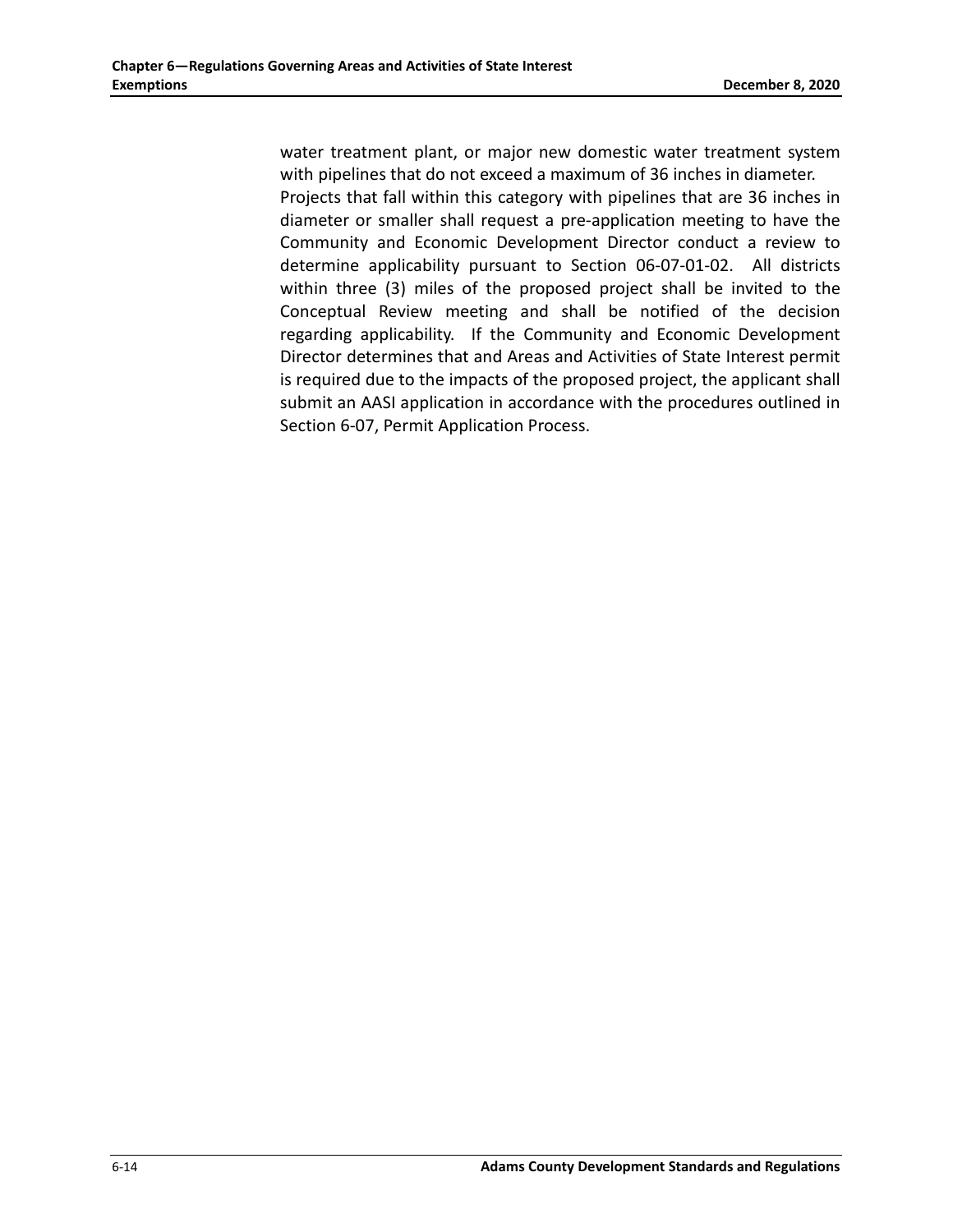### <span id="page-19-1"></span><span id="page-19-0"></span>**6-05 RELATIONSHIP TO OTHER REGULATIONS**

### **6-05-01 INCONSISTENCIES OR CONFLICT WITH OTHER COUNTY REGULATIONS**

If any of the provisions of these Regulations is deemed to be inconsistent or in conflict with the provisions of any other County regulations or requirements, then the more stringent regulation or requirement shall apply as determined by the County.

### <span id="page-19-2"></span>**6-05-02 COMPLIANCE WITH OTHER REGULATIONS**

Compliance with these Regulations does not waive the requirement to comply with any other applicable State, local or federal law or regulation.

### <span id="page-19-3"></span>**6-05-03 COORDINATED REVIEW AND PERMITTING**

Any Applicant for a Permit under these Regulations that is also subject to the regulations of other State or federal agencies may request that the County application and review process be coordinated with that of the other agency.

### <span id="page-19-4"></span>**6-05-04 OVERLAP BETWEEN MATTERS OF STATE INTEREST**

When an Applicant engages in Development or activity that implicates AASI Permit requirements for more than one Matter of State Interest, the Applicant shall complete and submit a single AASI Permit application that includes all affected areas and activities.

#### <span id="page-19-5"></span>**6-05-05 SEVERABILITY**

If any section, subsection, sentence, clause, or phrase of these Regulations is, for any reason, held to be invalid or unconstitutional by a court of law, such decision shall not affect the validity of these Regulations as a whole or any part other than the part declared invalid.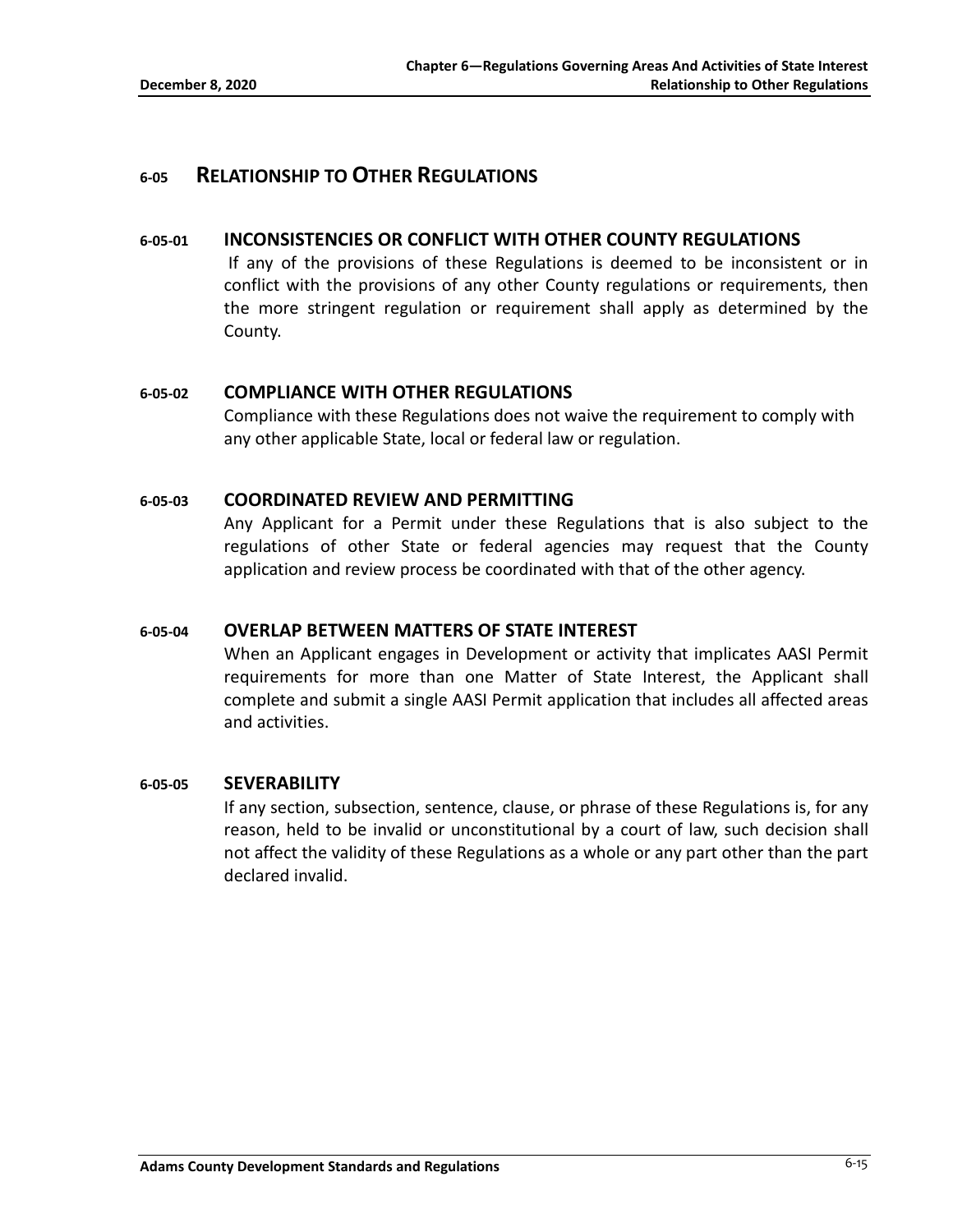# <span id="page-20-1"></span><span id="page-20-0"></span>**6-06 DESIGNATED AREAS AND ACTIVITIES OF STATE INTEREST**

### **6-06-01 PERMIT REQUIRED**

A Permit is required to be obtained pursuant to these Regulations in order to conduct any of the following Activities of State Interest (unless otherwise exempted by these Regulations):

- 1. Site selection and construction of Major New Domestic Water Treatment Systems and Major New Domestic Sewage Treatment Systems.
- 2. Major extensions of existing Domestic Water and Wastewater Treatment Systems.
- 3. Site selection and construction of Major Facilities of a Public Utility.
- 4. Site selection of Airports.
- 5. Site selection of Arterial Highways, Interchanges and Collector Highways.
- 6. Site selection of Rapid or Mass Transit Facilities, Stations or Terminals or Fixed Guideways ("Rapid or Mass Transit Facilities").

The Board may designate additional Matters of State Interest subsequent to the adoption of these Regulations. Any Proposed Project in any subsequently designated Area of State Activity and the conduct of any subsequently designated Activity of State Interest, shall also be subject to these Regulations and shall require a Permit unless specifically exempted.

In lieu of a permit application and review as provided by these regulations, the County, at its sole discretion, may elect to negotiate an intergovernmental agreement with the State of Colorado or a political subdivision of the State as defined by Section 29-1-202(1), C.R.S. for activities of state interest. Intergovernmental Agreements are described in Section 6-16.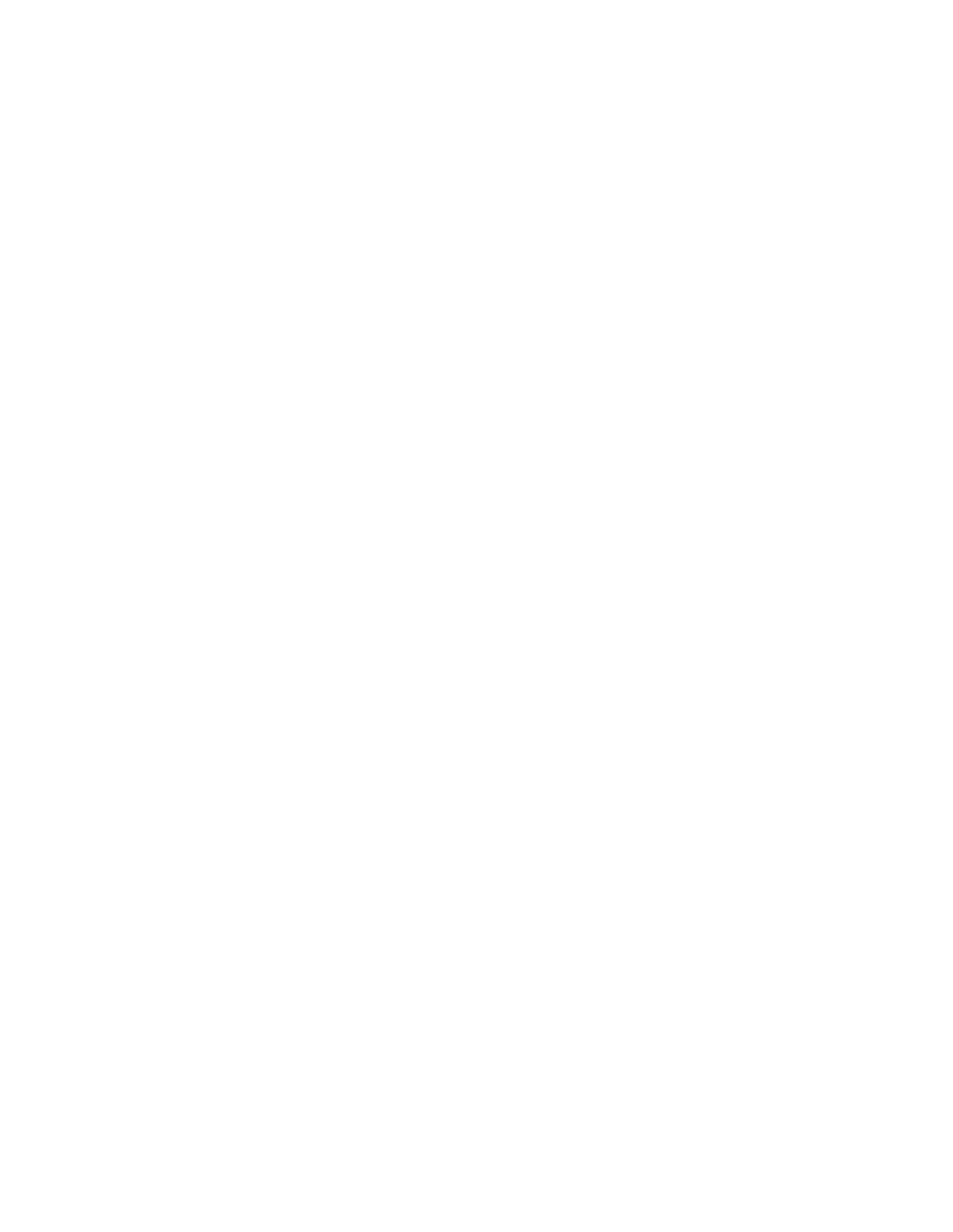# <span id="page-22-1"></span><span id="page-22-0"></span>**6-07 PERMIT APPLICATION PROCESS**

### **6-07-01 PRESUBMITTAL MEETING**

Before submitting an application to the County for a Permit under these Regulations, any Person seeking to engage in an activity or Development subject to these Regulations shall meet with the Community and Economic Development Staff. At this meeting, Community and Economic Development Staff shall explain the regulatory process and requirements and submittal requirements.

### **6-07-01-01 SUBMITTAL**

The Applicant shall submit the following prior to the presubmittal meeting:

- 1. A Presubmittal application form.
- 2. A map and/or sketch prepared at an easily readable scale showing:
	- a. Boundary of the proposed activity;
	- b. Relationship of the proposed activity to surrounding topographic and cultural features such as roads, streams and existing structures;
	- c. Proposed Building, improvements and infrastructure.
- 3. A written summary of the Project that describes the impacts of the Proposed Project as it relates to applicable approval criteria that are sufficient for determining the applicability of AASI Permit Requirements that shall be required for the application.
- 4. A copy of the latest approved zoning and subdivision plans, a vicinity/zoning map, and Assessor Parcel Number(s) of the parcel(s) that are proposed to be developed.

### **6-07-01-02 COMMUNITY AND ECONOMIC DEVELOPMENT DIRECTOR DETERMINATION**

1. The Community and Economic Development Director shall determine, in writing, the applicability of this article and Chapter to the conduct of particular proposed activities or Development. The Community and Economic Development Director shall make this Determination within ten (10) working days after the Presubmittal Meeting in which the Applicant provides adequate information for the Community and Economic Development Director to make such Determination. If any Person is aggrieved by the Community and Economic Development Director's Determination to include or exempt an activity from the AASI Permit regulations and procedures, that Person may file an appeal to the Board of County Commissioners no later than ten (10) working days after the date of the Community and Economic Development Director's written Determination. See Section 6-10.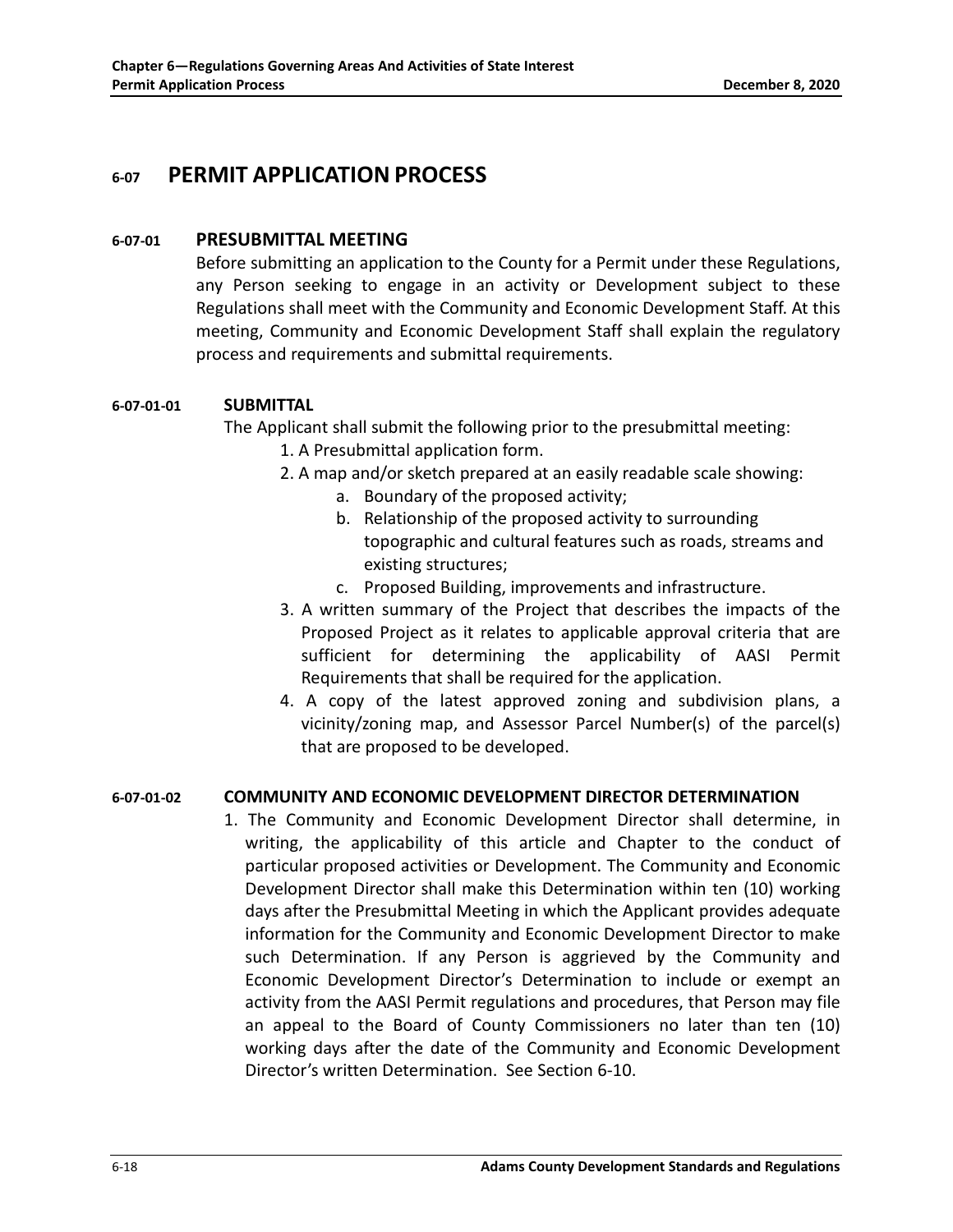- 2. No Development With out Permit: If it is determined that the Proposed Project requires a Permit, no Person may engage in an Activity of State Interest or engage in Development in a designated Area of State Interest without first obtaining a Permit. No Permit shall be issued for any activity that does not comply with these Regulations.
- 3. Process Land Use Applications Concurrently: Applicants are encouraged to submit an AASI Permit Application concurrent with or approximately at the same time as all other necessary land use applications. If an Applicant chooses not to submit all land use applications concurrently, the County would encourage the Applicant to submit an AASI Permit Application around the same time as the Final Development Plan, or Final Plat or other similar land use process that is involved with site planning.

### <span id="page-23-0"></span>**6-07-02 APPLICATION SUBMITTAL REQUIREMENTS**

The Community and Economic Development Director, or designee in their sole discretion, may waive one or more of the submittal requirements when the submittal information would not be relevant to an analysis as to whether the Project complies with the approval criteria. Unless waived, the following submittal components are required:

### **6-07-02-01 APPLICATION FEE**

- 1. The application package must be accompanied by payment of the application fee for the AASI Permit review. The County shall establish and administer a schedule for such application.
- 2. The Board of County Commissioners shall take no action on the application package until all fees and expenses related to the application review process have been paid.
- 3. The Applicant shall also be responsible to pay for any consultant that the County may need to retain to analyze, evaluate or provide information to the County regarding all or a portion of an application where County Staff does not have expertise. The selection of any consultants shall be subject to the approval of the Community and Economic Development Director.

### **6-07-02-02 INFORMATION DESCRIBING THE APPLICANT**

- 1. The names, addresses, email address, fax number, organization form, and business of the Applicant, and if different, the owner of the Project.
- 2. The names, addresses and qualifications, including those areas of expertise and experience with projects directly related or similar to that proposed in the application package, of individuals who are or shall be responsible for constructing and operating the Project.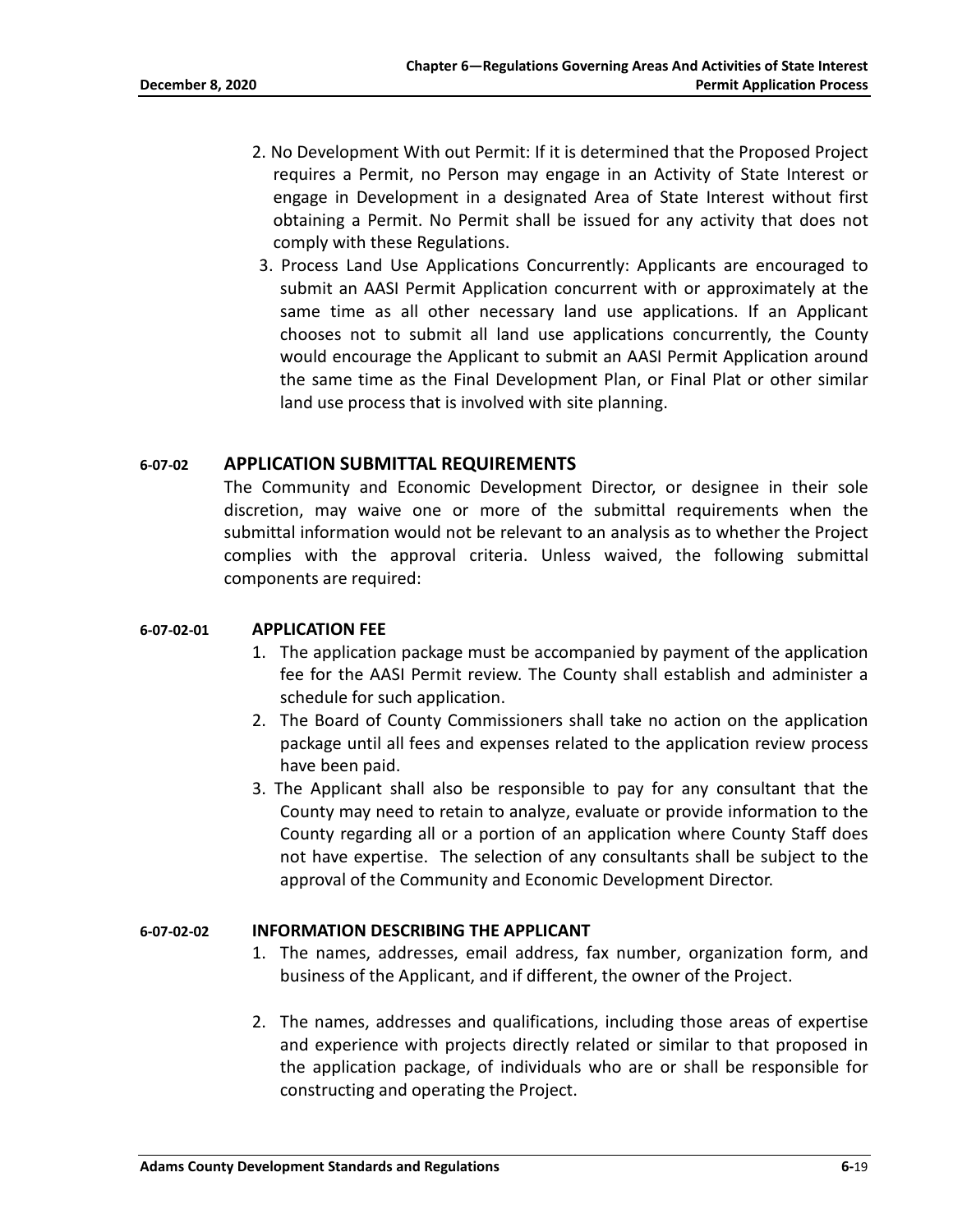- 3. Authorization of the application by the Project owner, if different than the Applicant.
- 4. Documentation of the Applicant's financial and technical capability to develop and operate the Project, including a description of the applicant's experience developing and operating similar projects.

#### **6-07-02-03 INFORMATION DESCRIBING THE PROJECT**

- 1. Detailed plans and specifications of the Project.
- 2. Descriptions of at least three (3) or more alternatives to the Project that were considered by the Applicant.
- 3. Schedules for designing, permitting, constructing and operating the Project including the estimated life of the Project.
- 4. The need for the Project, including existing/proposed facilities that perform the same or related function; and population projections or growth trends that form the basis of demand projections justifying the Project.
- 5. Description of all conservation techniques to be used in the construction and operation of the Project.

### **6-07-02-04 PROPERTY RIGHTS, PERMITS AND OTHER APPROVALS**

- 1. A list and copies of all other federal, State and local permits and approvals that have been or shall be required for the Project, together with any proposal for coordinating these approvals with the County permitting process.
- 2. Copies of all official federal and State consultation correspondence prepared for the Project; a description of all Mitigation required by federal, State and local authorities; and copies of any draft or final environmental assessments or impact statement required for the Project.
- 3. Description of the water to be used by the Project and alternatives, including the source, amount, the quality of such water, the Applicant's right to use the water, including adjudicated decrees, applications for decrees, proposed points of diversion, and the existing uses of water. If an augmentation plan has been filed in court, the applicant must submit a copy of that plan.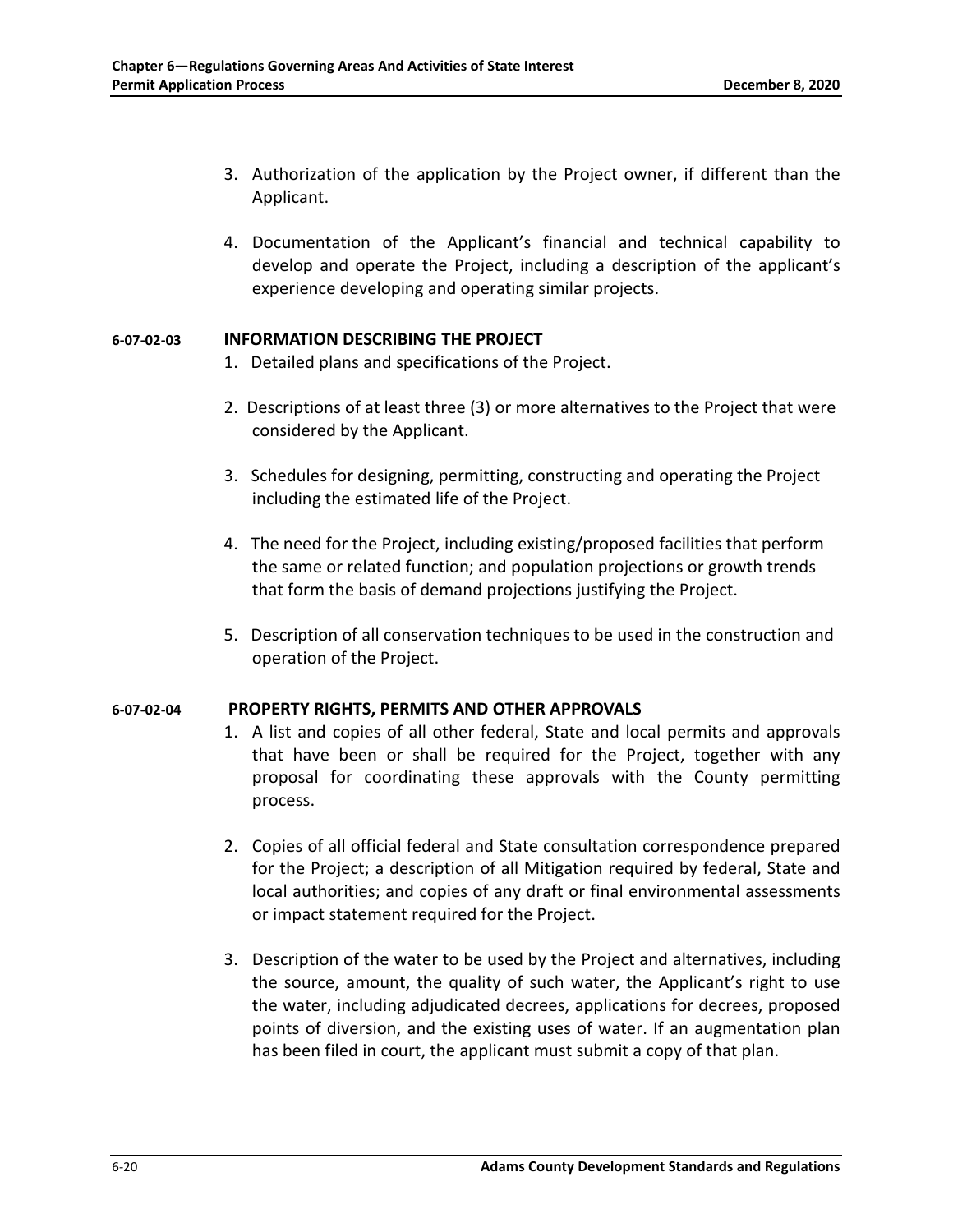4. Regional Water Quality Management Plan: Provisions of the regional Clean Water Plan, promulgated by the Denver Regional Council of Governments, that apply to the Project and assessment of whether the Project would comply with those provisions.

#### **6-07-02-05 FINANCIAL FEASIBILITY OF THE PROJECT**

- 1. The estimated construction costs and period of construction for each Development component.
- 2. Revenues and operating expenses for the Project.
- 3. The amount of any proposed debt and the method and estimated cost of debt service.
- 4. Details of any contract or agreement for revenues or services in connection with the Project.
- 5. Description of the persons or entity(ies) who shall pay for or use the Project and/or services produced by the Development and those who shall benefit from any and all revenues generated by it.
- 6. Cost of all mitigation measures proposed for the Project.
- 7. Detailed description as to how the Project shall be financed to show that the Applicant has the ability to finance the Project.

#### **6-07-02-06 LAND USE**

- 1. Description of existing land uses within and adjacent to the Impact Area.
- 2. Description of provisions from local land use plans that are applicable to the Project and an assessment of whether the Project shall comply with those provisions.
- 3. Description of impacts and Net Effect that the project would have on land use patterns.
- 4. Description of the surrounding and /or impacted community(ies).
- 5. Description of the surrounding and/or impacted Cultural Resources.
- 6. Description of existing and unique agricultural land in the area.

#### **6-07-02-07 LOCAL GOVERNMENT SERVICES**

- 1. Description of existing capacity of and demand for local government services including roads, schools, water and wastewater treatment, water supply, emergency services, transportation, infrastructure, housing, law enforcement, and other services necessary to accommodate Development.
- 2. Description of the impacts and Net Effect of the Project on the demand for local government services and the capability of local governments to provide services.
- 3. Description of the potential effect on the existing transportation network including, but not limited to: road hierarchy, circulation system, road connections, right-of-way dedications, conformance with Adams County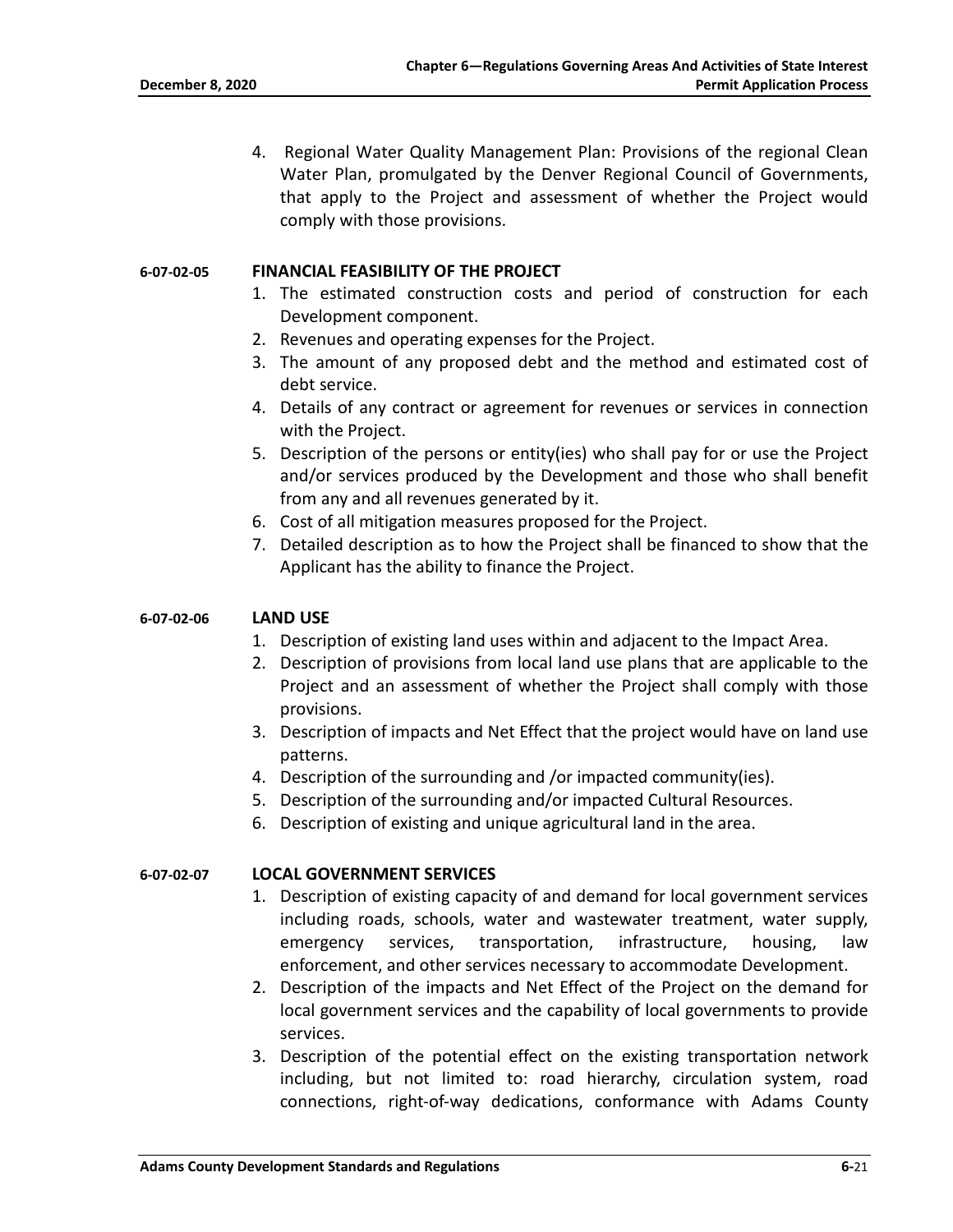engineering standards, road access, alignment of roads, intersections, sidewalks and trails, pedestrian access, parks and open space.

#### **6-07-02-08 FINANCIAL BURDEN ON COUNTY RESIDENTS**

- 1. Description of the existing tax burden and fee structure for government services including but not limited to assessed valuation, mill levy, rates for water and wastewater treatment, and costs of water supply.
- 2. Description of impacts and Net Effect of the Project on existing tax burden and fee structure for government services applicable to County residents and property owners.

### **6-07-02-09 LOCAL ECONOMY**

- 1. Description of the local economy including but not limited to revenues generated by the different economic sectors, and the value or productivity of different lands.
- 2. Description of impacts and Net Effect of the Project on the local economy and opportunities for economic diversification, including the number and types of jobs created.
- 3. Description of jobs created as a result of the Project.
- 4. Description of income potential from jobs created by or as a result of the Proposed Project.

### **6-07-02-10 RECREATIONAL OPPORTUNITIES**

- 1. Description of present and potential recreational uses, including the number of recreational visitor days for different recreational uses and the revenue generated by types of recreational uses.
- 2. Map depicting the location of recreational uses such as fishery stream segments, access points to recreational resources, and hiking and biking trails.
- 3. Description of the impacts and Net Effect of the Project on present and potential recreational opportunities and revenues to the local economy derived from those uses.

#### **6-07-02-11 ENVIRONMENTAL IMPACT ANALYSIS**

The following is a non-exclusive list of items the Applicant shall submit for review by the Community and Economic Development Department and other referral agencies:

- 1. Description of the existing natural environment and an analysis of the impacts of the project to the natural environment.
- 2. Descriptions in this section shall be limited to the Impact Area, and shall include an analysis of existing conditions, supported with data, and a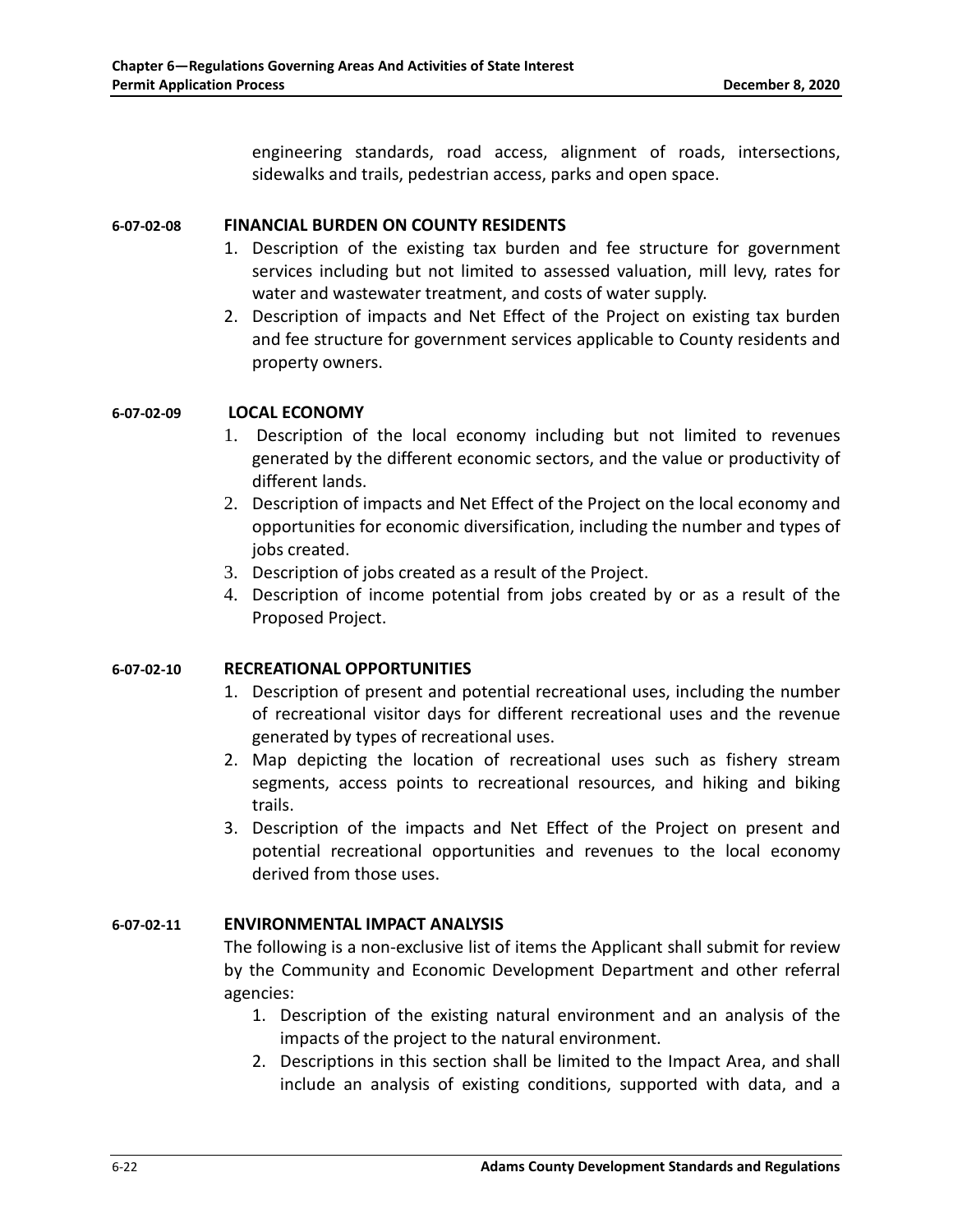projection of the impacts of the project in comparison to existing conditions.

- 3. The analysis shall include a description of how the Applicant shall comply with the Applicable Approval Criteria in Section 6-17.
	- a. Air quality.
		- 1. Description of the air sheds to be affected by the Project, including the seasonal pattern of air circulation and microclimates.
		- 2. Map and description of the ambient air quality and State air quality standards of the air sheds to be affected by the Project, including particulate matter and aerosols, oxides, hydrocarbons, oxidants and other chemicals, temperature effects and atmospheric interactions.
		- 3. Descriptions of the impacts and net effect that the Project would have on air quality during both construction and operation under both average and worst-case conditions.
	- b. Visual Quality.
		- 1. Map and description of ground cover and vegetation, tree canopies, waterfalls and streams or other natural features.
		- 2. Description of view sheds, scenic vistas, unique landscapes or land formations.
		- 3. Map and description of buildings, structure design and materials to be used for the Project. Include elevations of proposed buildings and other structures.
		- 4. Descriptions of the impacts and Net Effect that the Project would have on visual quality.
	- c. Surface Water Quality.
		- 1. Map and description of all surface waters, including applicable State water quality standards, to be affected by the project.
		- 2. Descriptions of the immediate and long-term impact and Net Effects that the Project would have on the quantity and quality of surface water under both average and worst case conditions.
		- 3. Descriptions of the immediate and long-term impacts and Net Effects that the project would have on the meandering characteristics and limits of the streambed under both average and worst case conditions.
	- d. Groundwater Quality and Quantity.
		- 1. Map and description of all groundwater, including any and all aquifers that are affected by the Proposed Project. At a minimum, the description should include:
			- a) Seasonal water levels in each subdivision of the aquifer affected by the Project.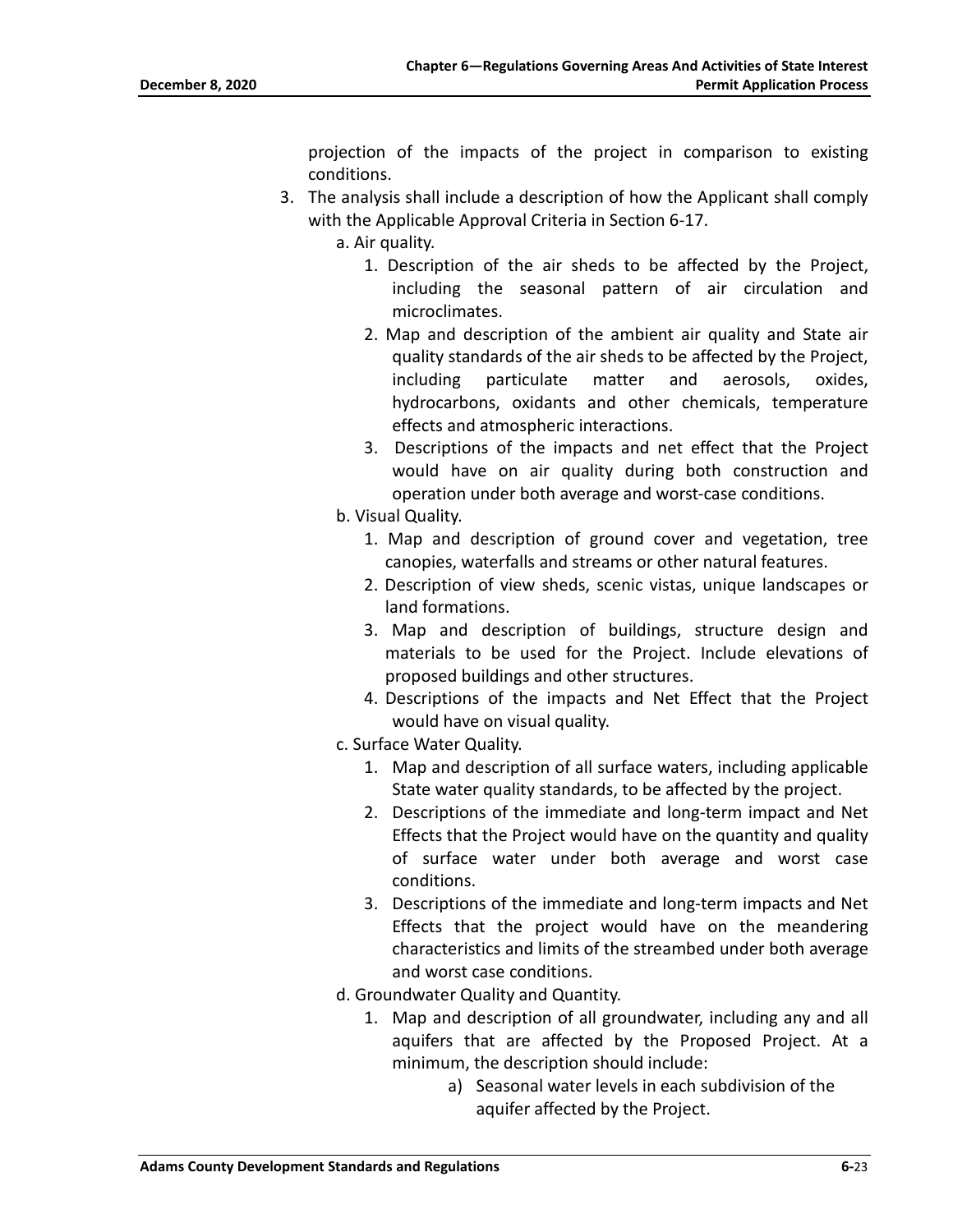- b) Artesian pressure in aquifers.
- c) Groundwater flow directions and levels.
- d) Existing aquifer recharge rates and areas and the methodology used to calculate recharge to the aquifer from any recharge sources.
- e) For aquifers to be used as part of a water storage system, methodology and results of tests used to determine the ability of aquifer to impound groundwater and aquifer storage capacity.
- f) Seepage losses expected at any subsurface dam and at stream/aquifer interfaces and methodology used to calculate seepage losses in the affected streams, including description and location of measuring devices.
- g) Existing groundwater quality and classification.
- h) Location of all water wells and their uses.
- i) Description of the impacts and Net Effect of the Project on groundwater.
- e. Wetlands and Riparian Areas.
	- 1. Map and description of all floodplains, wetlands, and riparian areas to be affected by the project, including a description of each type of wetlands, species composition, and biomass.
	- 2. Description of the source of water interacting with the surface systems to create each wetland (i.e., side-slope runoff, overbank flooding, groundwater seepage, etc.).
	- 3. Description of the impacts and Net Effect that the Project would have on the floodplains, delineated flood hazard zone(s), wetlands and riparian areas.

f. Terrestrial and Aquatic Animals and Habitat.

- 1. Map and description of terrestrial and aquatic animals including the status and relative importance of game and nongame wildlife, livestock and other animals.
- 2. A description of stream flows and lake levels needed to protect the aquatic environment.
- 3. Description of threatened or endangered animal species and their habitat.
- 4. Map and description of critical wildlife habitat and livestock range to be affected by the project including migration routes, calving areas, summer and winter range, and spawning beds.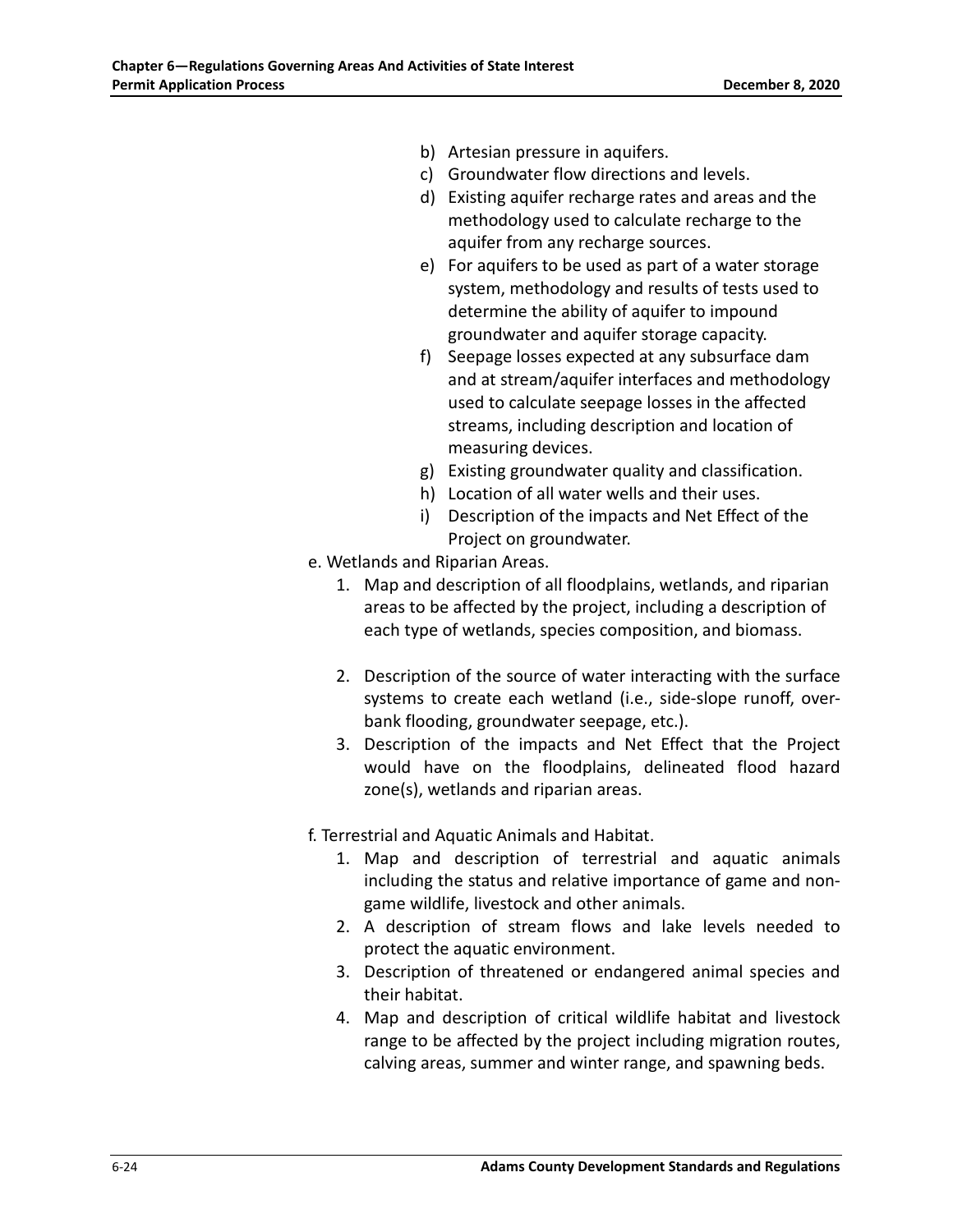- 5. Description of the impacts and Net Effect that the Project would have on terrestrial and aquatic animals, habitat and food chain.
- g. Terrestrial and Aquatic Plant Life.
	- 1. Map and description of terrestrial and aquatic plant life including the type and density, and threatened or endangered plant species and habitat.
	- 2. Descriptions of the impacts and Net Effect that the Project would have on terrestrial and aquatic plant life.
- h. Soils, Geologic Conditions and Natural Hazards.
	- 1. Map and description of soil, geologic conditions, and Natural Hazards including but not limited to soil types, drainage areas, slopes, avalanche areas, debris fans, mud flows, rock slide areas, faults and fissures, seismic history, and wildfire hazard areas.
	- 2. Descriptions of the risks to the Project from Natural Hazards.
	- 3. Descriptions of the impact and net effect of the project on soil and geologic conditions in the area, and their effects on streambed meander limits and aquifer recharge areas.
- i. Nuisances.

Descriptions and maps showing the range of noise, glare, dust, fumes, vibration, and odor levels caused by the Project, along with and indication of their significance.

- j. Areas of Paleontological, Historic or Archaeological Importance.
	- 1. Map and description of all sites of paleontological, historic or archaeological interest.
	- 2. Description of the impacts and Net Effect of the Project on sites of paleontological, historic or archaeological interest.
- k. Hazardous Materials Description.
	- 1. Description of all hazardous, toxic, and explosive substances to be used, stored, transported, disturbed or produced in connection with the Project, including the type and amount of such substances, their location, and the practices and procedures to be implemented to avoid accidental release and exposure, and any foreseeable impacts to the environment of such substances.
	- 2. Location of storage areas designated for equipment, fuel, lubricants, chemical and waste storage with an explanation of spill containment measures.
	- 3. Reportable quantities, emergency response plan, spill prevention, and counter measures plan due to the Proposed Project.
- l. Balance Between Benefits and Losses.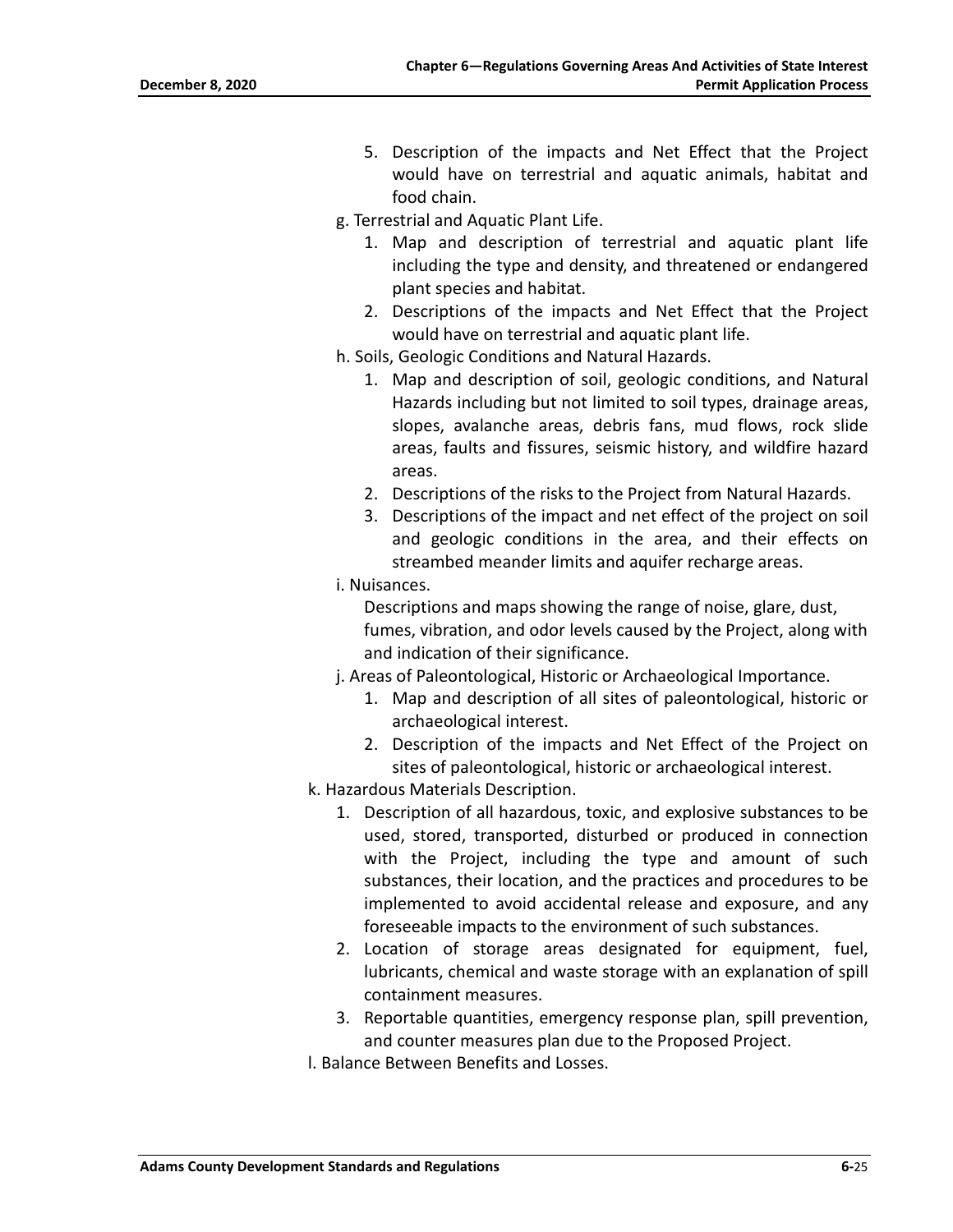- 1. Description of foreseeable benefits of natural, agricultural, recreational, range or industrial resources within the County and opportunities to develop those resources in the future.
- 2. Description of foreseeable losses of natural, agricultural, recreational, range or industrial resources within the County and loss of opportunities to develop those resources in the future.
- m. Monitoring and Mitigation Plan.
	- 1. Description of all Mitigation for the Project.
		- a. Describe how and when Mitigation shall be implemented and financed.
		- b. Describe Impacts that are unavoidable that cannot be Mitigated.
	- 2. Description of methodology used to measure impacts of the project and effectiveness of proposed Mitigation measures.
	- 3. Description, location and intervals of proposed monitoring to ensure that Mitigation shall be effective.

### **6-07-02-12 REFERRALS TO OUTSIDE AGENCIES, RESPONSE TO REFERRAL COMMENTS AND NEIGHBORHOOD / SCOPING MEETING**

- 1. The Community and Economic Development Department shall determine which outside referral agencies may be affected by the proposed development and should receive referral packets. Potential referral agencies may include, but not be limited to homeowner's associations, local, regional, state and federal governmental entities, and service providers.
- 2. The applicant shall provide written notice to property owners within five hundred (500') feet of the property lines of the parcel(s) of land which the development is proposed. The Community and Economic Development Director may extend the 500' foot property owner notice area as necessary. The written notice shall state the date, time, place, and purpose of the neighborhood/scoping meeting. All available information concerning the Proposed Project shall be presented by the Applicant or designee during the neighborhood/scoping meeting. A written summary of the meeting including comment sheets, and names, addresses, and phone numbers of attendees shall be submitted to the Community and Economic Development in order for an application to be considered complete.
- 3. The Community and Economic Development Department shall review the referral packets in order to determine that there is sufficient information in the referral packet, including, but not limited to, AASI Permit information that pertains to the referral agency.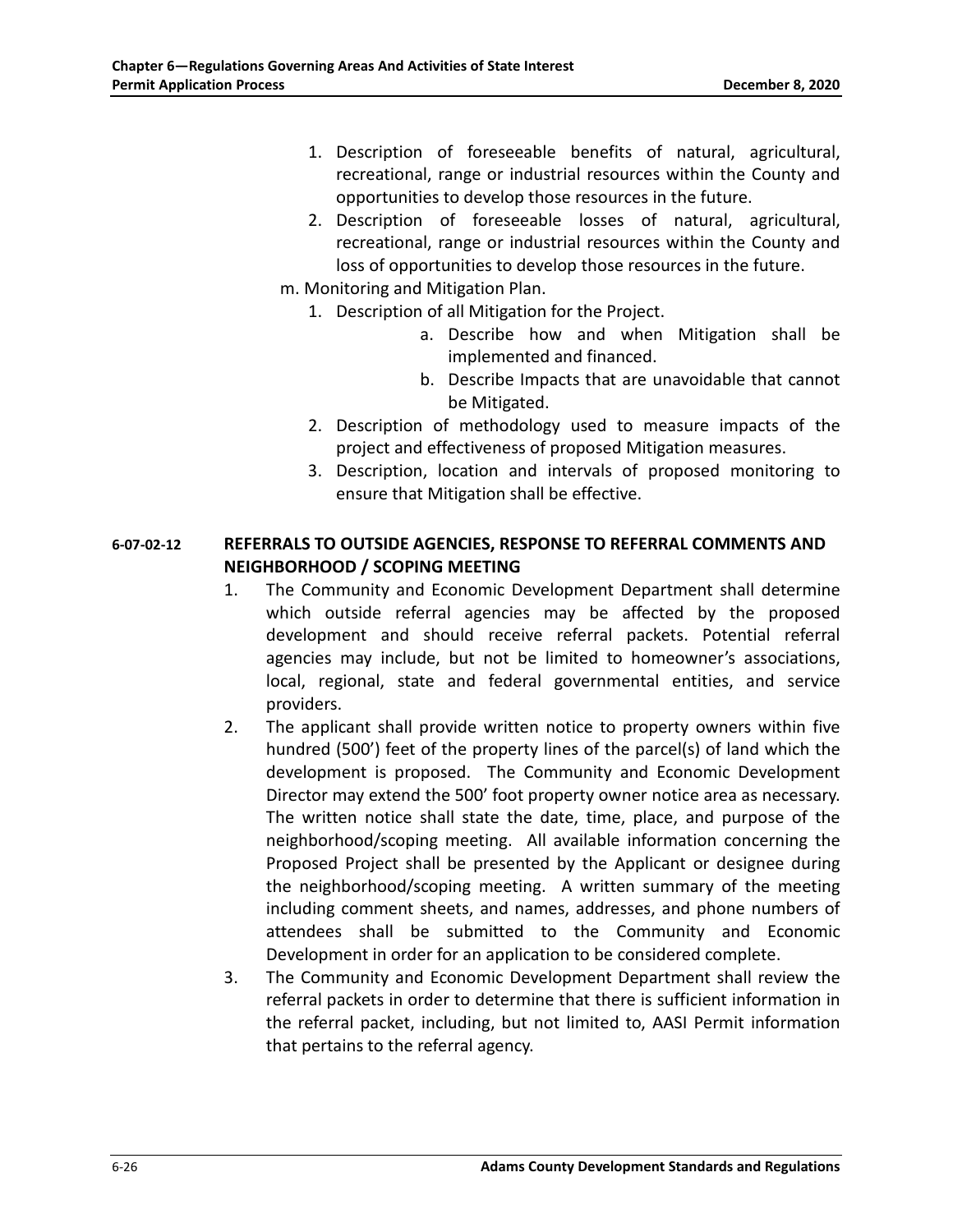- 4. The Applicant shall be responsible for putting the referral packets together and addressing the envelopes, but the Community and Economic Development Department shall be responsible for mailing the packets.
- 5. The referral entities shall have 30 days to respond.
- 6. The Applicant shall respond to all of the referral comments and that response shall be included as part of the application. This referral process is required, along with all other application submittal requirements, in order for an application to be considered complete.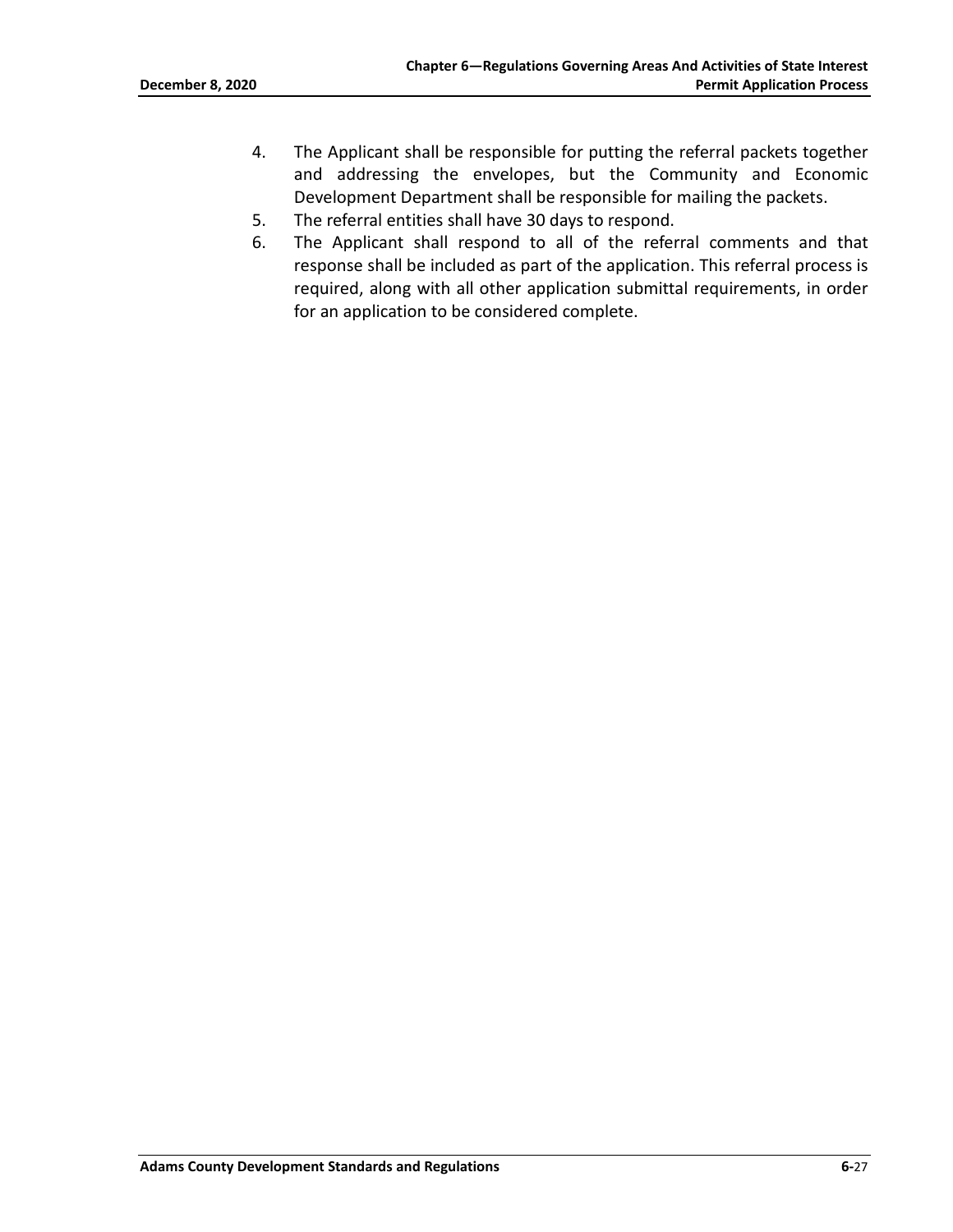### <span id="page-32-1"></span><span id="page-32-0"></span>**6-08 ADDITIONAL SUBMITTAL REQUIREMENTS**

### **6-08-01 MAJOR WATER AND SEWER PROJECTS**

In addition to the Submittal Requirements in Section 6-07 above, the following requirements shall apply to Major Water and Sewer Projects:

- 1. Description of existing Domestic Water and Wastewater Treatment Systems in the vicinity of the Project, including their capacity and existing service levels, location of intake and discharge points, discharge permit requirements, service fees and rates, debt structure and service plan boundaries and reasons for and against connecting to those facilities.
- 2. Description of other water and wastewater management agencies in the project area and reasons for and against consolidation with those agencies.
- 3. Description of how the Project may affect adjacent communities and users of wells.
- 4. Description of demands that this project expects to meet and basis for projections of that demand.
- 5. Description of efficient water use, recycling and reuse technology the Project intends to use.
- 6. Description of how the Project will affect urban/rural development, urban/rural densities, and site layout and design of storm water and sanitation systems.
- 7. Map and description of other municipal and industrial water projects in the vicinity and a discussion of how the project will compete with or duplicate those services in the County.

### <span id="page-32-2"></span>**6-08-02 MAJOR FACILITIES OF A PUBLIC UTILITY**

In addition to the Submittal Requirements in Section 6-07, above, the following requirements shall apply to Major Facilities of a Public Utility:

- 1. Map and description of areas around the proposed Major Facilities of a Public Utility.
- 2. Potential likelihood of nearby activities that may disrupt utility services.
- 3. Description of how facilities will affect existing community patterns.
- 4. Description of applicable adopted Comprehensive Plans and whether facilities comply with those provisions.
- 5. Projections/forecasts of need for electricity or natural gas and the basis for the projections and forecasts.
- 6. Expected effect and impact on nearby property owners and on current land uses, compared with alternate locations.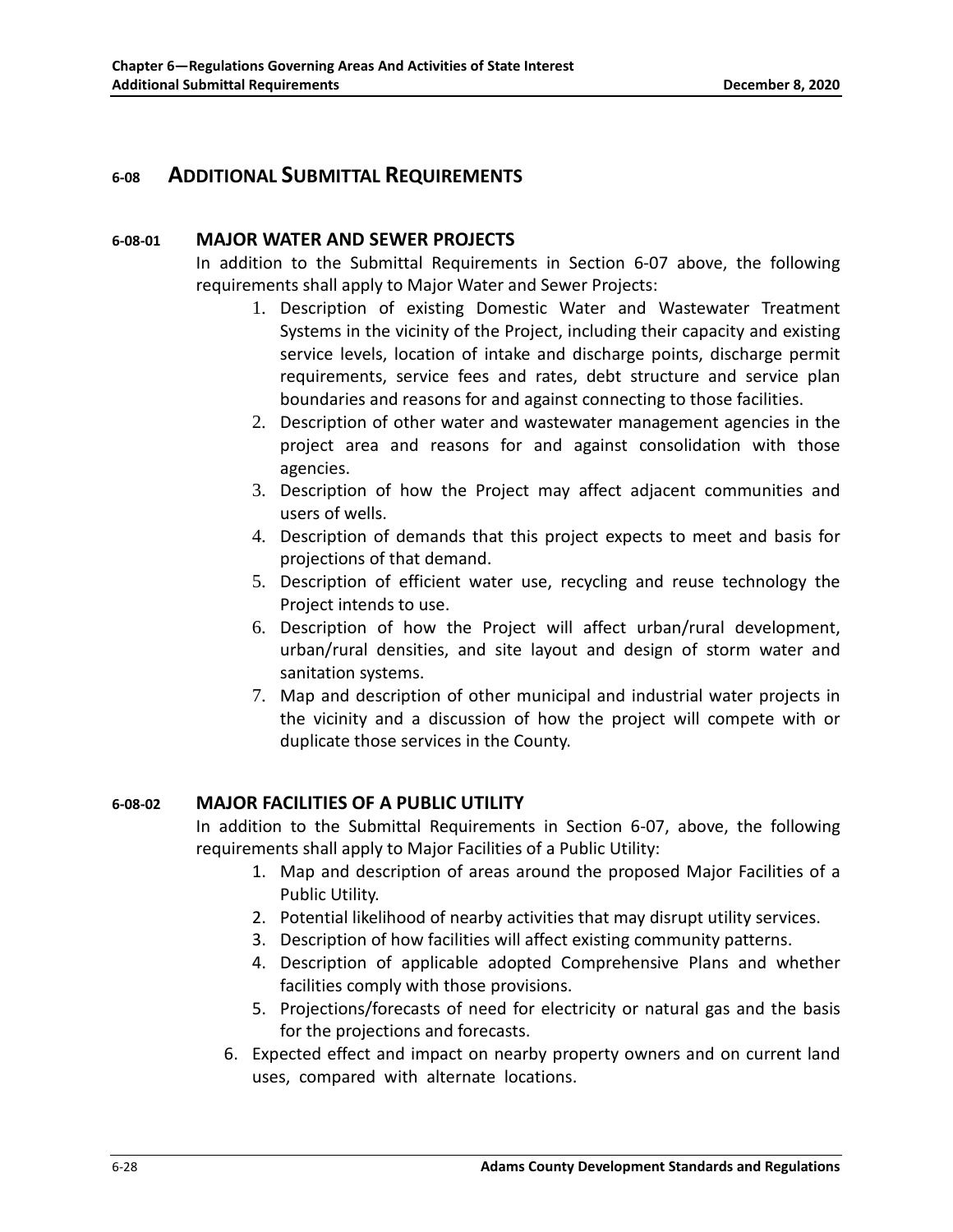#### <span id="page-33-0"></span>**6-08-03 AIRPORTS**

In addition to the Submittal Requirements in Section 6-07, above, the following requirements shall apply to Airports:

- 1. Map and description of nearby land uses. Expected impact of the new Airport on those land uses and nearby property owners from noise and traffic.
- 2. Map and description of flight patterns as related to other land uses. Description of potential public safety and property issues related to the airport and plane crashes.
- 3. Description of how the Airport will affect existing communities, the environment and existing community services.
- 4. Description of how the airport will affect economic and transportation needs of the state and the area.
- 5. Description of applicable adopted Master Plans and whether the Airport complies with these plans.
- 6. Description of applicable FAA permits and regulations. Provide applicable FAA permits.
- 7. Description of how the proposed Airport relates to existing Airports.

#### <span id="page-33-1"></span>**6-08-04 ARTERIAL HIGHWAYS, INTERCHANGES AND COLLECTOR HIGHWAYS**

In addition to the Submittal Requirements in Section 6-07, above, the following requirements shall apply to Arterial Highways, Interchanges and Collector Highways:

- 1. Description of how the Project will affect traffic patterns as well as nonmotorized traffic.
- 2. Description of how the new roads will likely affect surrounding land uses and existing community patterns.
- 3. Description of how new roads will affect community, regional, and statewide traffic demands.
- 4. Description of how new roads will comply with other local, State and federal regulations and master plans.

#### <span id="page-33-2"></span>**6-08-05 RAPID OR MASS TRANSIT FACILITIES**

In addition to the submittal requirements in Section 6-07, above, the following requirements shall apply to Rapid or Mass Transit Facilities:

- 1. Development in Areas Around Rapid or Mass Transit Facilities shall require the following submittals:
	- a. One or more maps at sufficient scale showing the location of the proposed Development and its relationship to the Rapid or Mass Transit Station or Terminal and the Interchanges, streets, highways, parking lots, and public facilities which are adjacent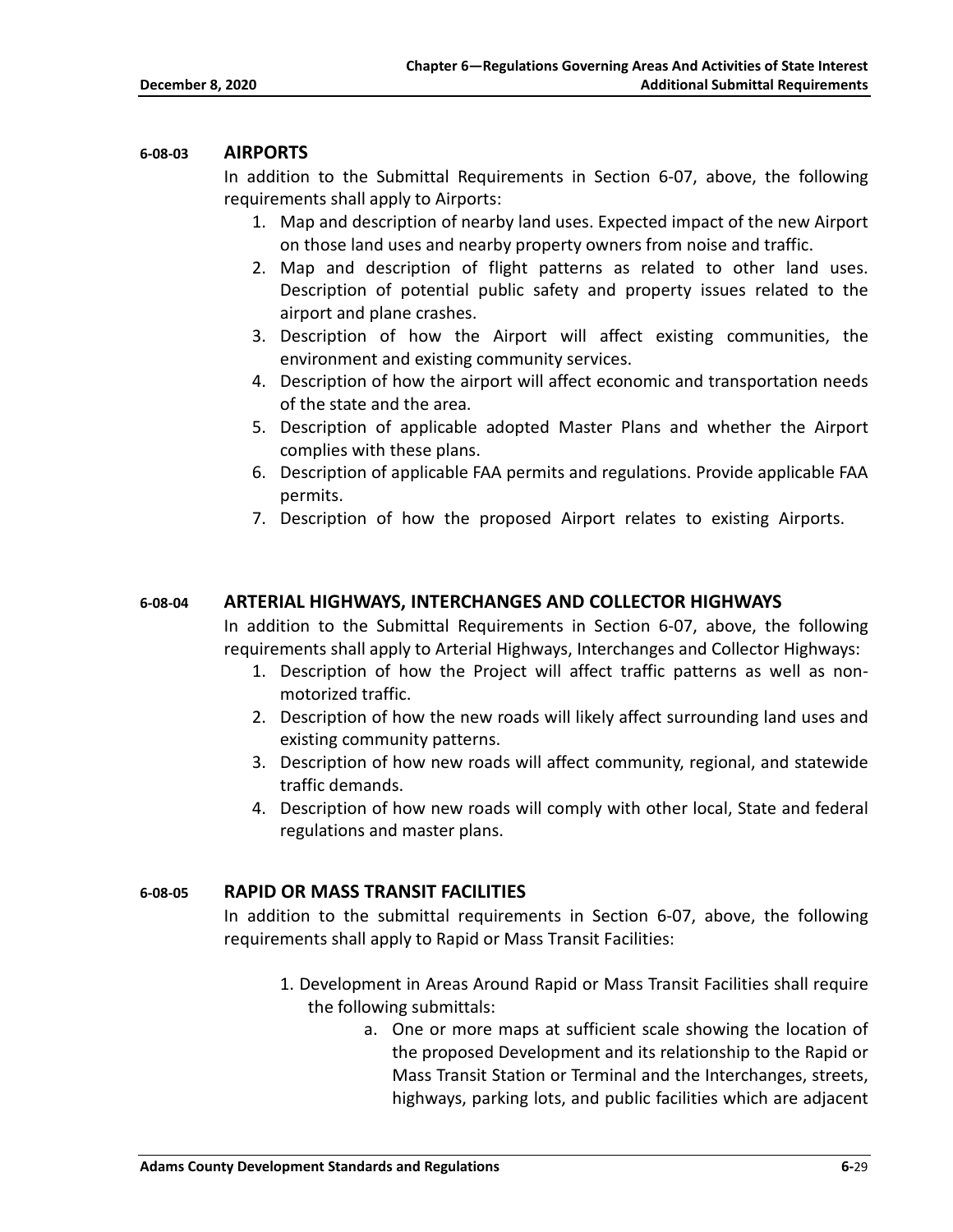to or form an integral part of the operation of the rapid or mass transit facility.

- b. A narrative description of the motor vehicle, bicycle, and pedestrian traffic likely to be generated by the Proposed Project, including but not limited to traffic generation at various times of the day, potential congestion, and potential demand for parking generated by the Development.
- c. A narrative description of the impacts of the Proposed Project to the Rapid or Mass Transit Facility.
- d. Maps or diagrams illustrating the pedestrian and bicycle routes that can be utilized to gain access between the proposed development and the adjacent Rapid or Mass Transit Facility.
- 2. Rapid or Mass Transit Facilities shall require the following additional submittals:
	- a. A general narrative description stating whether the Proposed Project is a Station, Terminal, Fixed Guideway or other Rapid or Mass Transit Facility. The narrative description shall give a description of the location of the Proposed Project, including Intersections, towns, existing and planned facilities and landmark features. The narrative description shall also describe the impacts of the facility, and associated activities, on the character of the area and its peculiar suitability for particular uses with a view to conserving the value of buildings and encouraging the most appropriate use of land throughout the unincorporated area of Adams County.
	- b. One or more maps at sufficient scale, showing the location of the proposed facility together with proposed or existing transportation corridors, zoning classification and land use within 2000 feet or more.
	- c. Fixed Guideways

If the proposed facility is a Fixed Guideway, the application shall also include:

- 1. Description of the type of motor power that shall be used to propel transit vehicles along the guideway and maximum anticipated speed of the transit vehicles along different segments of the system.
- 2. Maps showing the proposed right-of-way.
- 3. The minimum and maximum passenger capacity of the transit vehicles that will travel on the guideway and the anticipated frequency or scheduling of guideway use.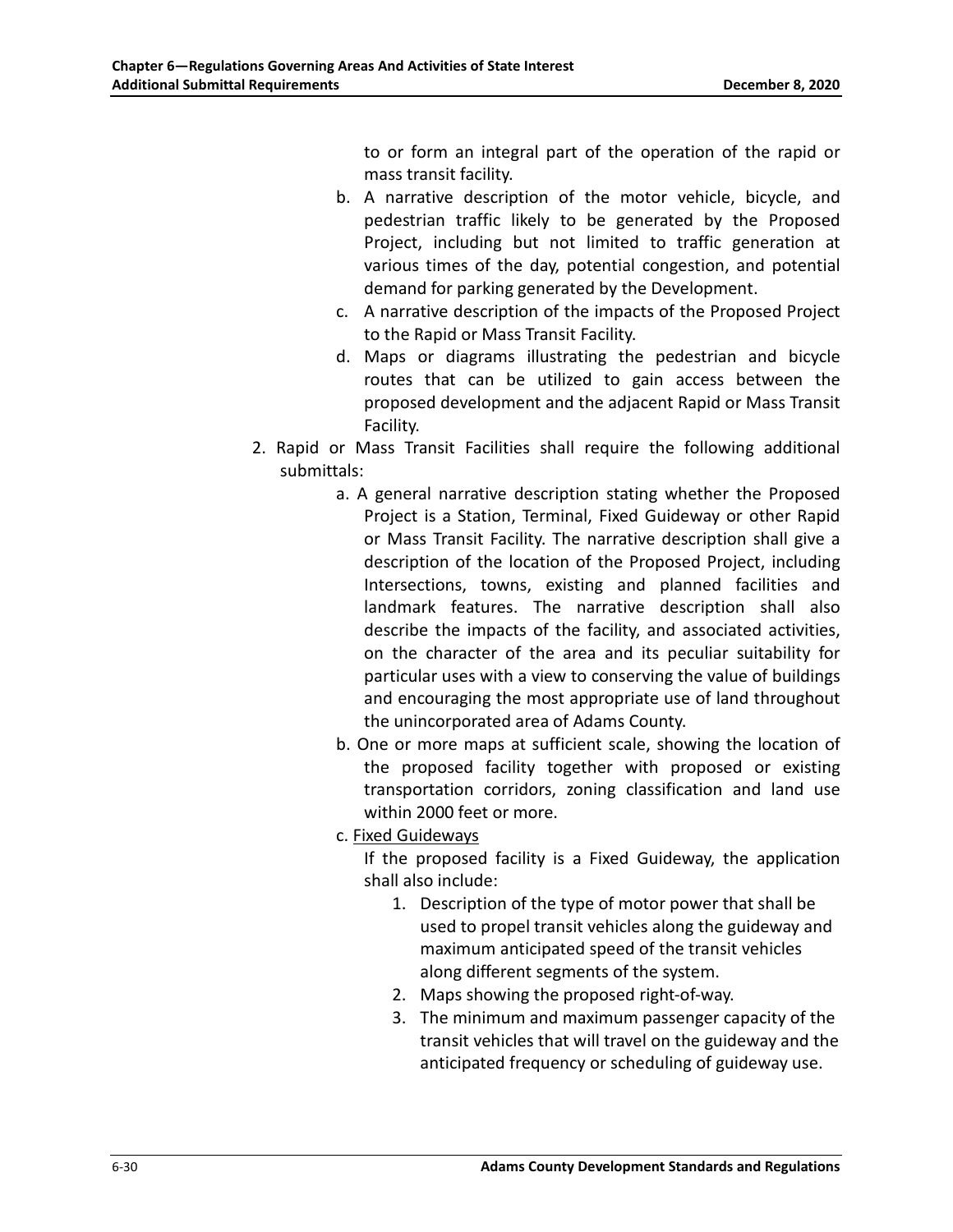- 4. The maximum proposed grade of the guideway and the maximum curvature. Proposed curves in excess of ten degrees shall be indicated on the map.
- 5. Identification of all buildings or other structures that must be removed in order for the proposed guideway to be built.
- 6. A plan for preventing collisions at points where the proposed guideway crosses other transportation corridors.
- 7. A study that describes and analyzes the effects of noise and vibration on neighboring property owners, with particular emphasis on residential land uses.

### d. Stations and Terminals

If the proposed facility is a Station or Terminal associated with a Rapid or Mass Transit Facility, the application shall also include:

- 1. A passenger impact analysis including:
	- a. The number of vehicle trips associated with the Station or Terminal at or just before any scheduled departure;
	- b. The number of passengers that will likely ride only one way on any given day; and
	- c. The number of passengers that can be expected to bring baggage, recreational equipment, tools, or other material.
- 2. The anticipated schedule of departures and arrivals at the Station or Terminal and the expected capacity of each transit unit.
- 3. The maximum length of any train that will serve the Station or Terminal, excluding propulsion units.
- 4. Basic floor plans and architectural sketches of each proposed building or structure, together with a site map showing the relative location of each building or structure.
- 5. A map of all roadways, parking areas with parking requirements, and other facilities showing details such as width, layout, traffic flow, pavement markings and traffic control devices.
- 6. Identification of all buildings or other structures that must be removed in order for the proposed Station or Terminal to be built.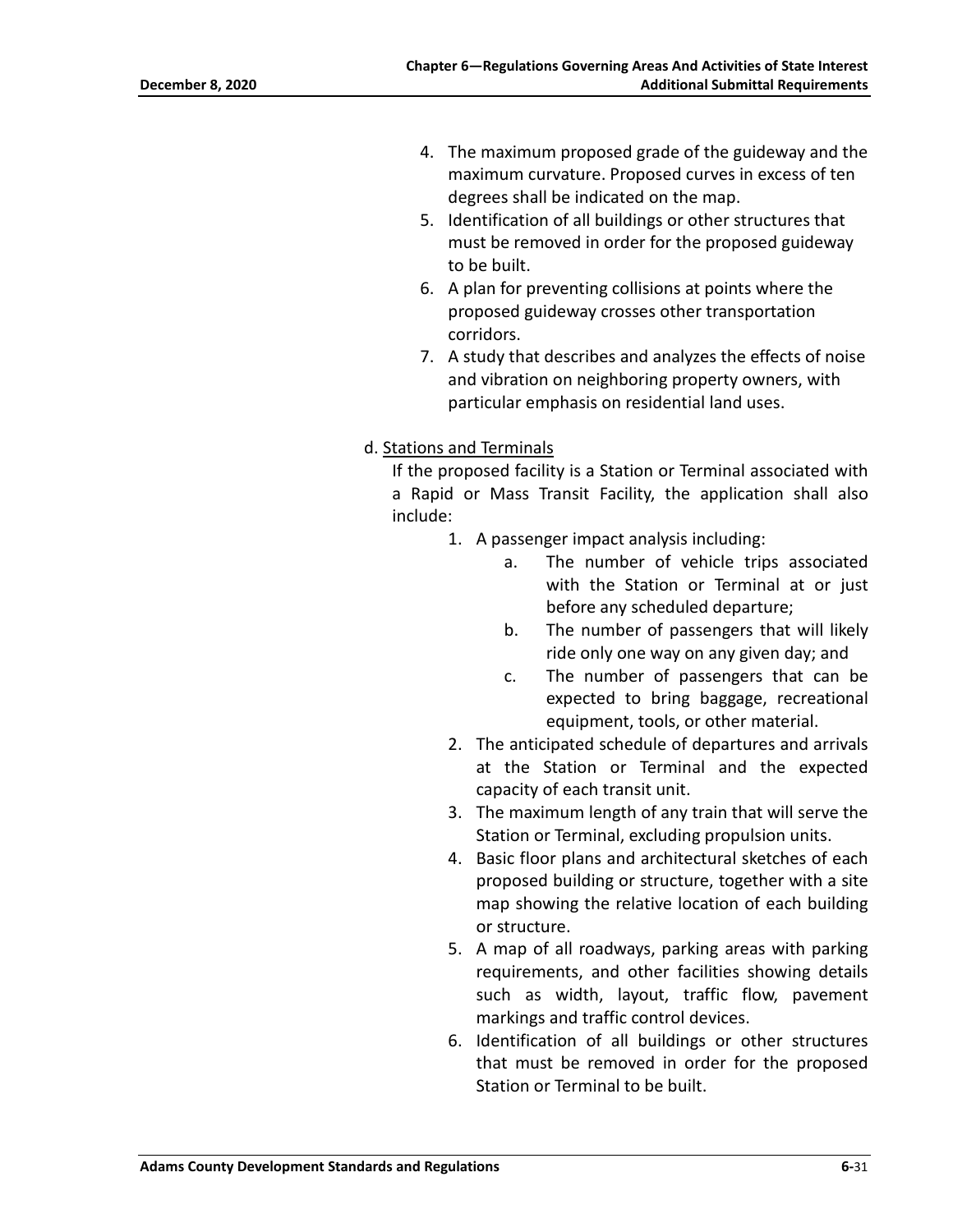### <span id="page-36-0"></span>**6-09 COMPLETENESS DETERMINATION**

An application shall not be accepted and deemed received for purposes of § 24-65.1- 501(2)(A), C.R.S. unless and until it is complete in accordance with the requirements of these Regulations. The Community and Economic Development Director shall determine whether the application is complete in accordance with the requirements contained in these Regulations. If the Community and Economic Development Director determines that the application is incomplete, then the Community and Economic Development Director shall specify in writing the additional information that is required. Only when the application is determined to be complete shall the process set forth below in the Permit Review and Hearing Procedures commence.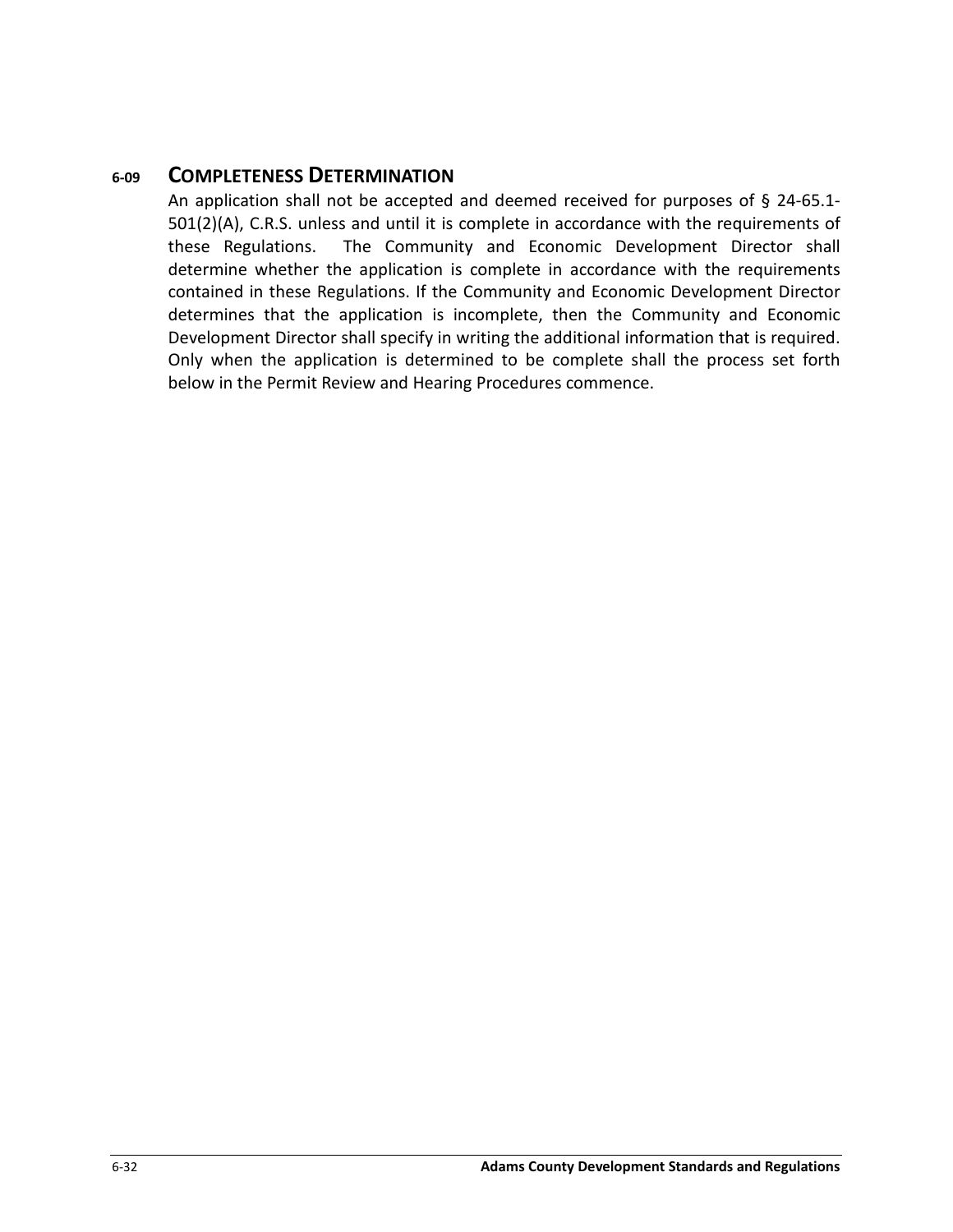# <span id="page-37-0"></span>**6-10 APPEAL OF COMMUNITY AND ECONOMIC DEVELOPMENT DIRECTOR DETERMINATION**

#### <span id="page-37-1"></span>**6-10-01 PURPOSE**

The purpose of this section is to detail the steps and requirements for appeals from a Determination by the Community and Economic Development Director to ensure these standards and regulations are administered properly and consistently with the policies adopted by the County.

#### <span id="page-37-2"></span>**6-10-02 APPLICABILITY**

All appeals from a Determination by the Community and Economic Development Director must be processed in accordance with this section. The Board of County Commissioners shall have the authority to hear and decide appeals by any aggrieved person, where it is alleged there is an error in the Community and Economic Development Director's Determination of whether an AASI Permit is required, the Community and Economic Development Director's Determination of whether the Technical Review Amendment (TRA) requirements have been met, or the Community and Economic Development Director's Determination denying a TRA.

### <span id="page-37-3"></span>**6-10-03 TIME LIMITATIONS**

All appeals must be submitted in writing within ten (10) calendar days of the date the Determination was made or rendered by the Community and Economic Development Director. The Community and Economic Development Director may waive or extend this deadline only upon finding the person filing the appeal received no actual or constructive form of notice of the Determination being appealed. Failure to file the appeal in a timely manner shall constitute a waiver of any rights to appeal under these Regulations.

#### <span id="page-37-4"></span>**6-10-04 APPEAL REVIEW PROCEDURES**

An appeal is initiated by submitting a completed appeal application form with the Community and Economic Development Director. An appeal shall be processed through a public hearing before the Board of County Commissioners (See Steps 1 through 10 below). The Board of County Commissioners shall grant the appeal, modify the Community and Economic Development Director's Determination, or deny the appeal based on consideration of the staff report, the evidence from the public hearing, and compliance with the criteria for approval.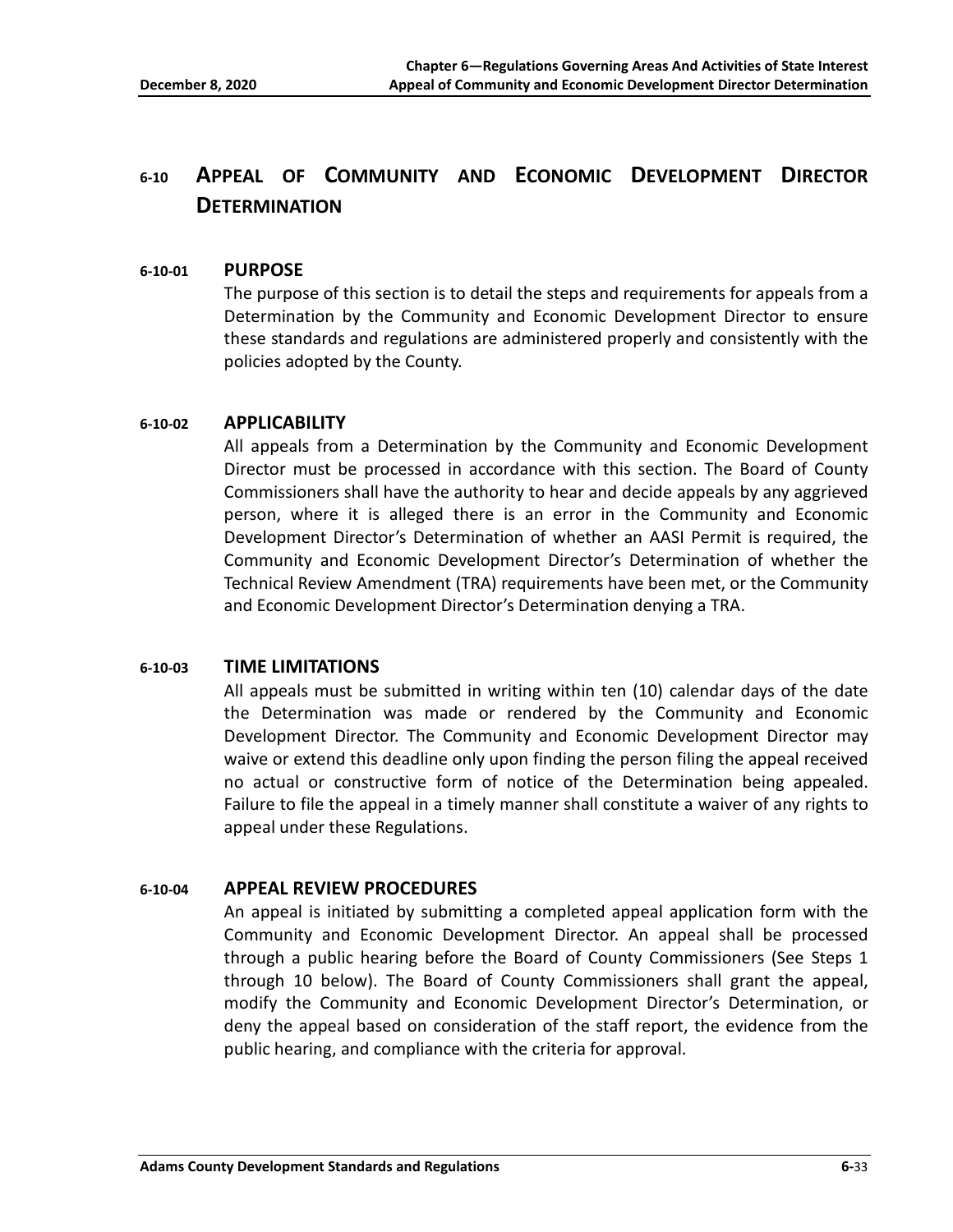### <span id="page-38-0"></span>**6-10-05 APPEAL REVIEW STEPS**

The processing of an appeal shall be according to, in compliance with, and subject to the provisions contained in Steps 1 through 10 of the Common Development Review Procedures as follows:

- 1. Conceptual Review: Applicable.
- 2. Neighborhood Meeting: Not Applicable.
- 3. Development Application Submittal:

Applicable. All items or documents required for an appeal as described in the appeal application submittal requirements shall be submitted to the Community and Economic Development Director at least thirty (30) days prior to the first unfilled Board of County Commissioners public hearing agenda.

4. Determination of Sufficiency:

Applicable. Upon a determination of sufficiency, the appeal shall stay any proceedings in furtherance of the contested action. The Community and Economic Development Director may certify in writing to the Board of County Commissioners that a stay poses an imminent peril to life or property or would seriously interfere with the enforcement of these standards and regulations. The Board of County Commissioners shall review the certification and may override the stay of further proceedings.

5. Staff Report:

Applicable. Copies of all written materials necessary to decide the appeal that are transmitted to or in the possession of the Community and Economic Development Director shall be incorporated into the staff report.

- 6. Notice:
	- Not Applicable.
- 7. Public Hearing:

Applicable. A public hearing shall be held before the Board of County Commissioners.

- 8. Standards: Applicable.
- 9. Conditions of Approval: Applicable.
- 10. Amendments:

Applicable.

### <span id="page-38-1"></span>**6-10-06 CRITERIA FOR APPROVAL**

The Board of County Commissioners, in granting an appeal or modifying the Community and Economic Development Director's Determination, shall have all the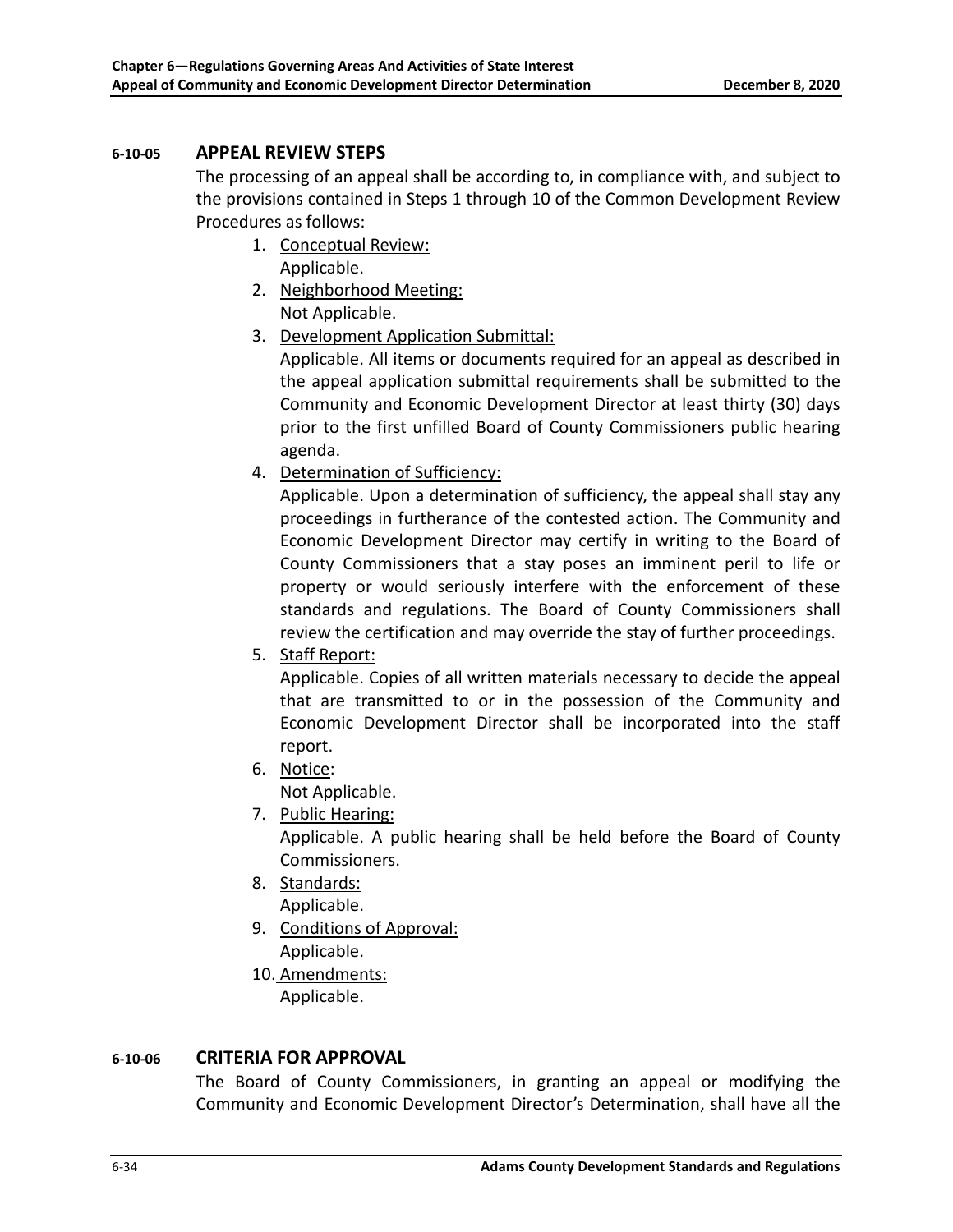powers of the Community and Economic Development Director. In making its decision to grant an appeal or modify a Determination, the Board shall find error in the application of these standards and regulations on the part of the Community and Economic Development Director. The decision concerning the appeal shall set forth the basis of the Board of County Commissioners decision.

### <span id="page-39-0"></span>**6-10-07 ACTION BY THE DIRECTOR OF COMMUNITY AND ECONOMIC DEVELOPMENT FOLLOWING THE GRANT OF AN APPEAL**

Upon the granting of an appeal or modification of the Community and Economic Development Director's Determination by the Board of County Commissioners, the Community and Economic Development Director shall send a letter of decision to the applicant. The letter of decision shall describe in detail the grant of appeal approved by the Board of County Commissioners.

#### <span id="page-39-1"></span>**6-10-08 EFFECT OF APPROVAL**

The Applicant shall be subject to all permits required by these standards and regulations. All orders, decisions, determinations, and interpretations made under those permit procedures shall be consistent with the reversal or modification granted to the appellant.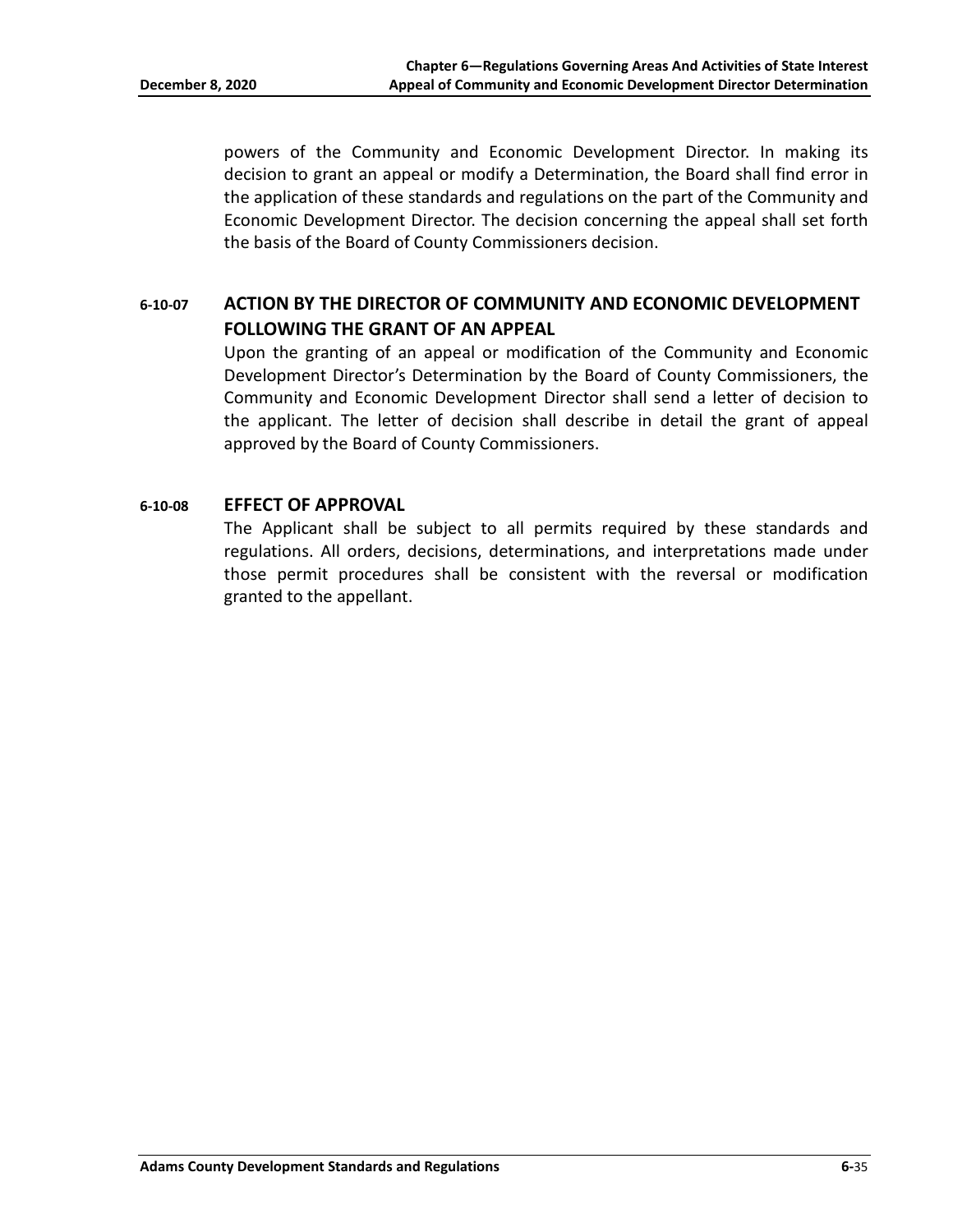### <span id="page-40-1"></span><span id="page-40-0"></span>**6-11 APPROVING AND ISSUING A PERMIT**

### **6-11-01 PERMIT REVIEW AND HEARING PROCEDURES**

- 1. Permit Review Procedures
	- a. Staff Review and Staff Report

The Community and Economic Development Department shall review the application and prepare a report recommending approval, conditional approval, denial, or continuance of the permit.

b. Hearing Date

The Community and Economic Development Department shall set a public hearing before the Planning Commission and the Board of County Commissioners. The hearing date for the Planning Commission Hearing shall be scheduled after receipt of a completed application. The Board of County Commissioners Hearing shall be scheduled, and notice of the hearing published, within thirty days of receipt of a completed application. The Hearing shall take place not less than thirty days nor more than sixty (60) days after receipt of a complete application.

### <span id="page-40-2"></span>**6-11-02 PLANNING COMMISSION HEARING AND DECISION**

1. Planning Commission Hearing

The Planning Commission shall conduct the hearing to determine whether the Proposed Project complies with the Approval Criteria in Section 6-17.

2. Planning Commission Hearing Notice

The County shall publish notice of the hearing in accordance with this section and with § 24-65.1-501, C.R.S. Notice shall be published once in a newspaper of general circulation in the County, not less than thirty (30) days nor more than sixty (60) days before the date set for the Board Hearing.

3. Notice to Property Owners

The Community and Economic Development Department is responsible for written notice of the public hearing which shall be delivered or mailed, first-class postage prepaid, to adjoining landowners within a minimum of 500 feet of the entire boundary of the proposed activity, not less than thirty (30) days nor more than sixty (60) days before the date set for the Board Hearing, except that the Community and Economic Development Director may extend the radius used for noticing based on the nature of the Proposed Project, its potential impacts and the general character of the area. The Department shall be responsible for public notice sign(s) per Adams County Development Standards and Regulations specifications, not less than thirty (30) days nor more than sixty (60) days before the date set for the Board Hearing.

4. Planning Commission Decision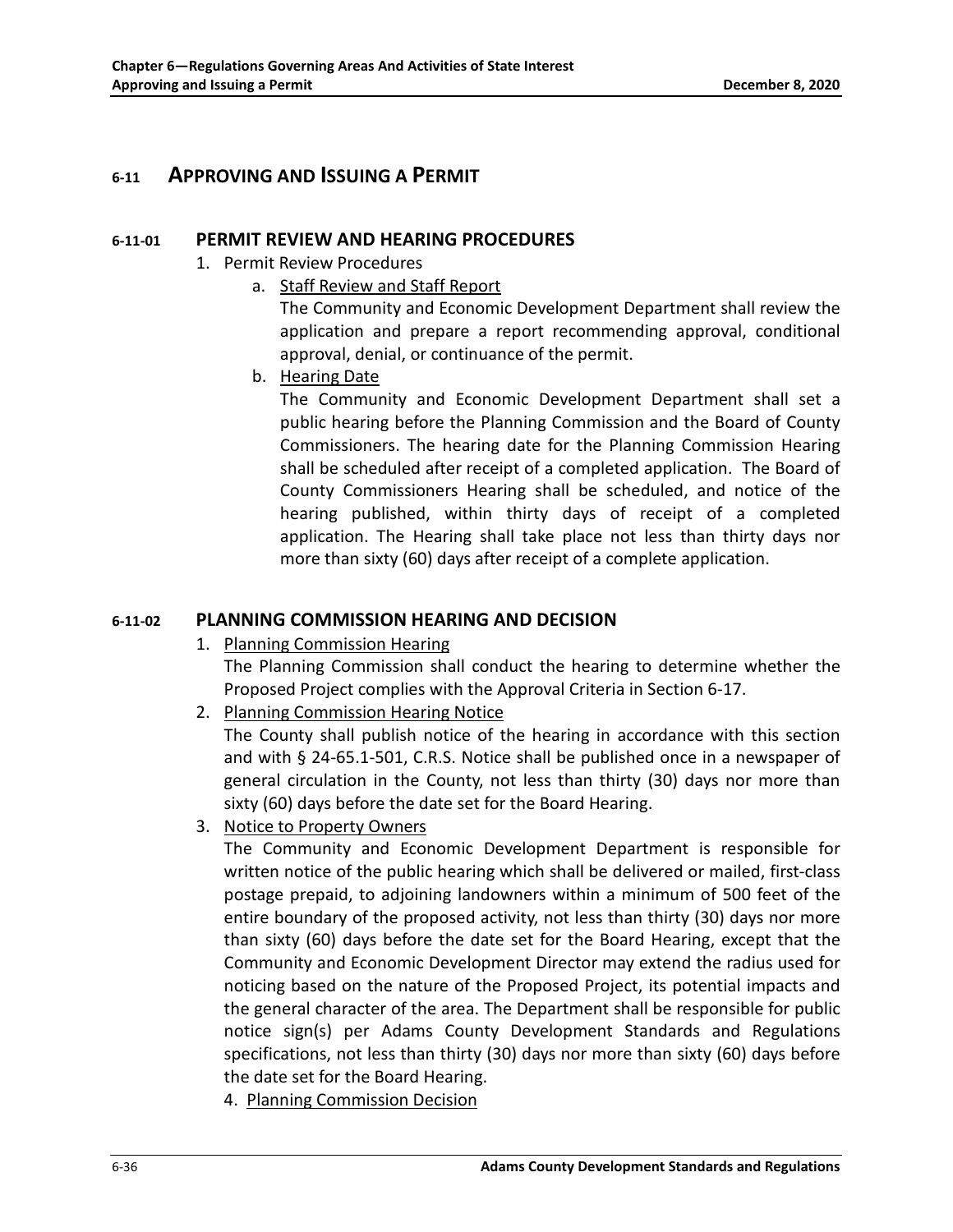If the Planning Commission determines that the Proposed Project complies with all the applicable provisions of these Regulations, then it shall recommend that the Board approve the application. If the Planning Commission determines that the proposed activity does not comply with all the applicable provisions of these Regulations, then it shall recommend that the Board deny the application or approve the application with conditions to ensure compliance with the Regulations. The Planning Commission may continue action on the application at its discretion.

#### <span id="page-41-0"></span>**6-11-03 BOARD OF COUNTY COMMISSIONERS HEARING AND DECISION**

1. Board Hearing

The Board shall conduct the hearing to determine whether the Proposed Project complies with the Approval Criteria in Section 6-17.

2. Board of County Commissioner Hearing Notice

The County shall publish notice of the hearing in accordance with this Section and with § 24-65.1-501, C.R.S. Notice shall be published once in a newspaper of general circulation in the County, not less than thirty (30) days nor more than sixty (60) days before the date set for the Board Hearing.

3. Notice to Property Owners

The Department is responsible for providing written notice of the public hearing which shall be delivered or mailed, first-class postage prepaid, to adjoining landowners within a minimum of 500 feet of the entire boundary of the proposed activity, not less than thirty (30) days nor more than sixty (60) days before the date set for the Board Hearing, except that the Community and Economic Development Director may extend the radius used for noticing based on the nature of the Proposed Project, its potential impacts and the general character of the area. The Department shall be responsible for public notice sign(s) per Adams County Development Standards and Regulations specifications, not less than thirty (30) days nor more than sixty (60) days before the date set for the Board Hearing.

4. Board Decision

If at the end of the hearing, after considering all information on the record, the Board finds that additional information is necessary for it to determine whether the Proposed Project will satisfy all of the Approval Criteria in Section 6-17, the Board may deny the Permit, or continue the hearing to accept additional information.

The Board may approve the application if it determines that the Proposed Project complies with all applicable provisions of these Regulations. If the Board determines that the application fails, or may fail, to comply with any one of the Approval Criteria, the Board, at its sole discretion, may either approve the permit application with reasonable conditions necessary to ensure compliance with the Regulations or deny the application.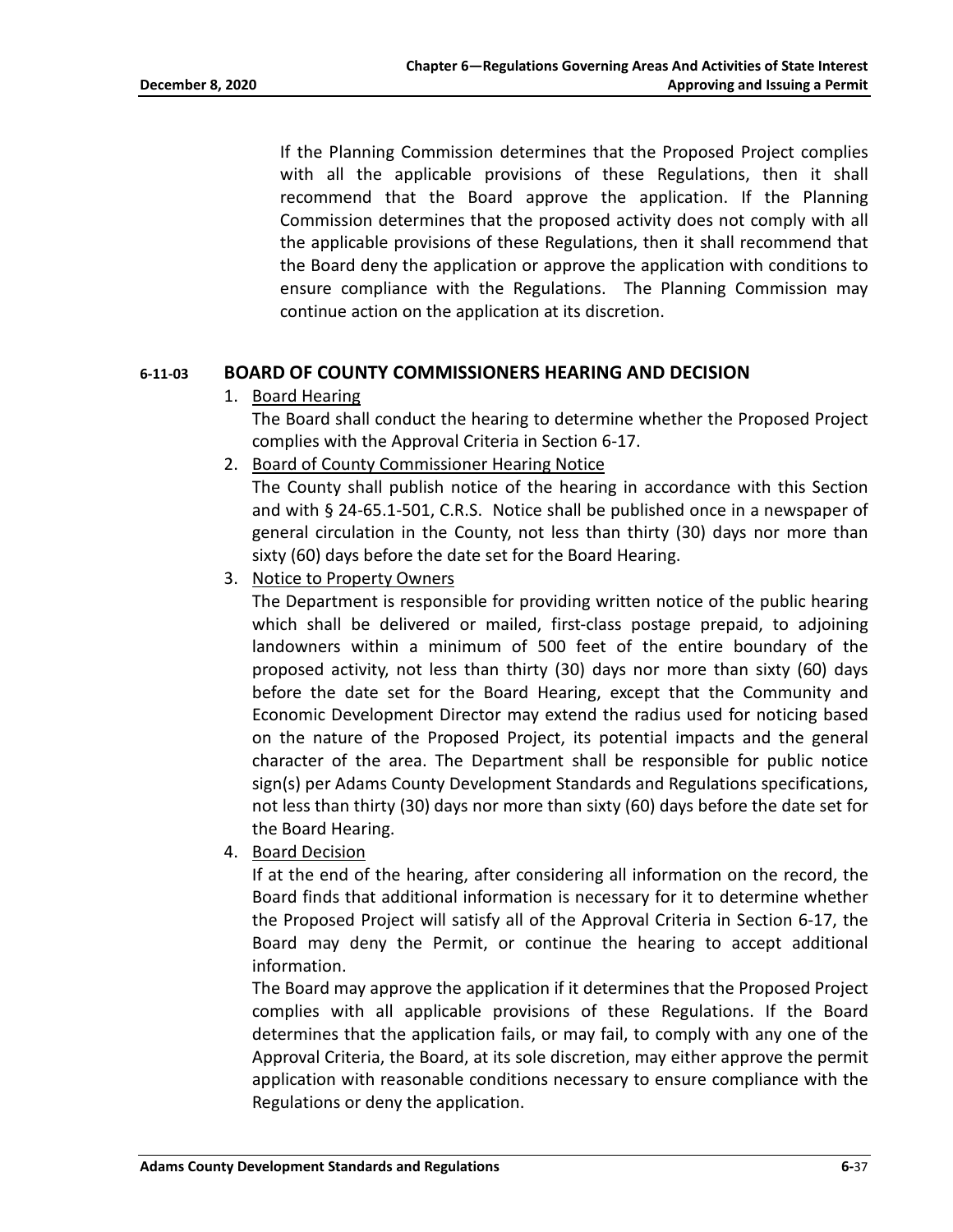### <span id="page-42-0"></span>**6-11-04 CONDUCT OF HEARINGS, HEARING RECORD, AND DECISION**

Hearings shall be conducted in a manner to afford procedural due process to the Applicant and any Affected Person.

- 1. The burden of proof is on the Applicant to demonstrate with evidence on the record that the Proposed Project complies with all of these Regulations.
- 2. The Board's decision shall be made by resolution. A copy of the resolution shall be recorded in the Office of the County Clerk and Recorder and shall be mailed to the Applicant.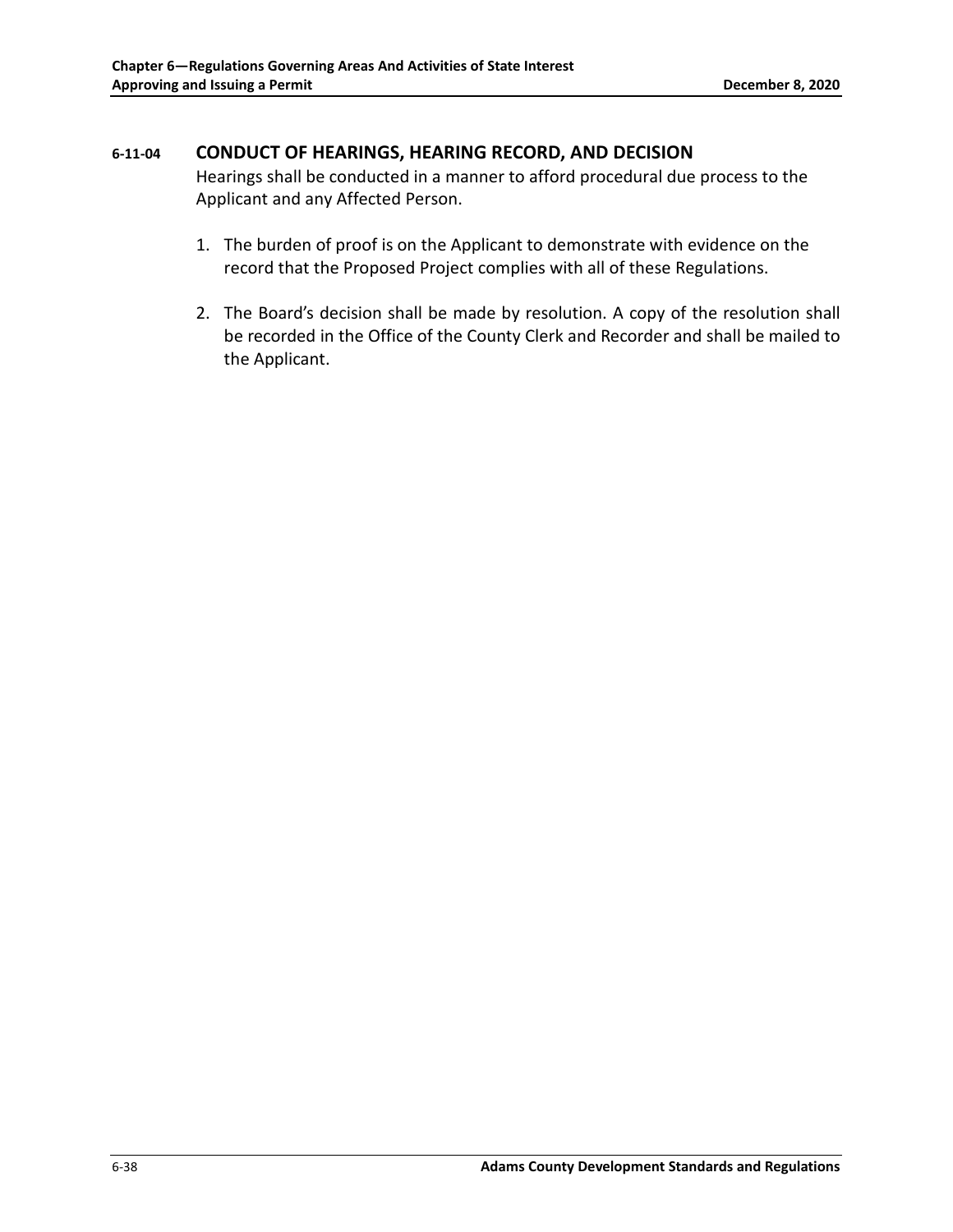### **6-12 TERM OF PERMIT**

<span id="page-43-0"></span>Approval of a Permit shall lapse after twelve (12) months, unless:

- 1. Development permits for the Proposed Project for construction are obtained for commencement of construction, if such permits are required; and remain in effect, or
- 2. Activities described in the Permit have substantially commenced; or
- 3. The Board specifies in its resolution granting the Permit a different time period in which building permits or construction must be obtained or activities must commence.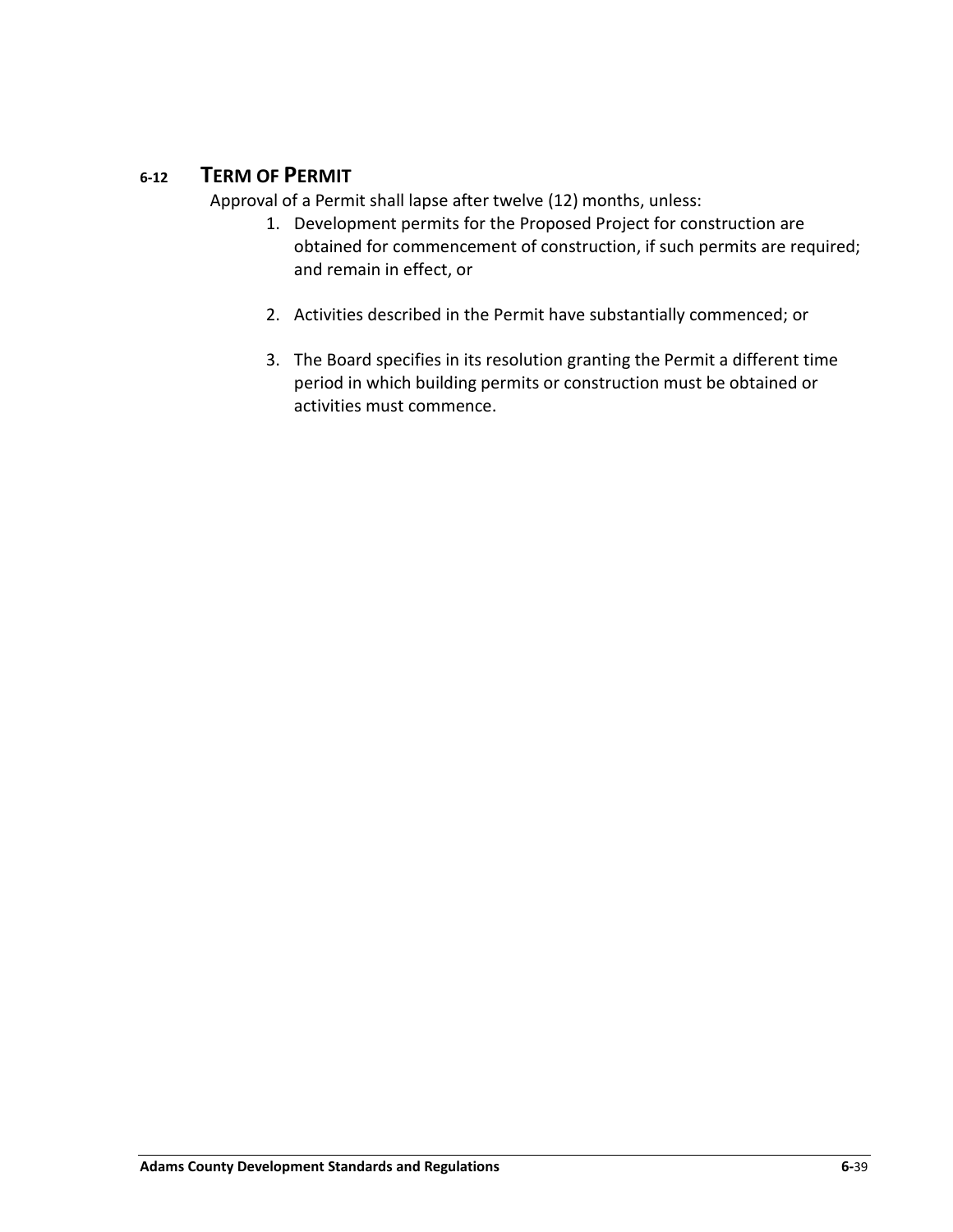### <span id="page-44-0"></span>**6-13 RENEWAL**

Permits issued under these Regulations may be renewed following the same procedure for approval of new Permits. The Board may impose additional conditions at the time of renewal if necessary to ensure that the Project shall comply with these Regulations.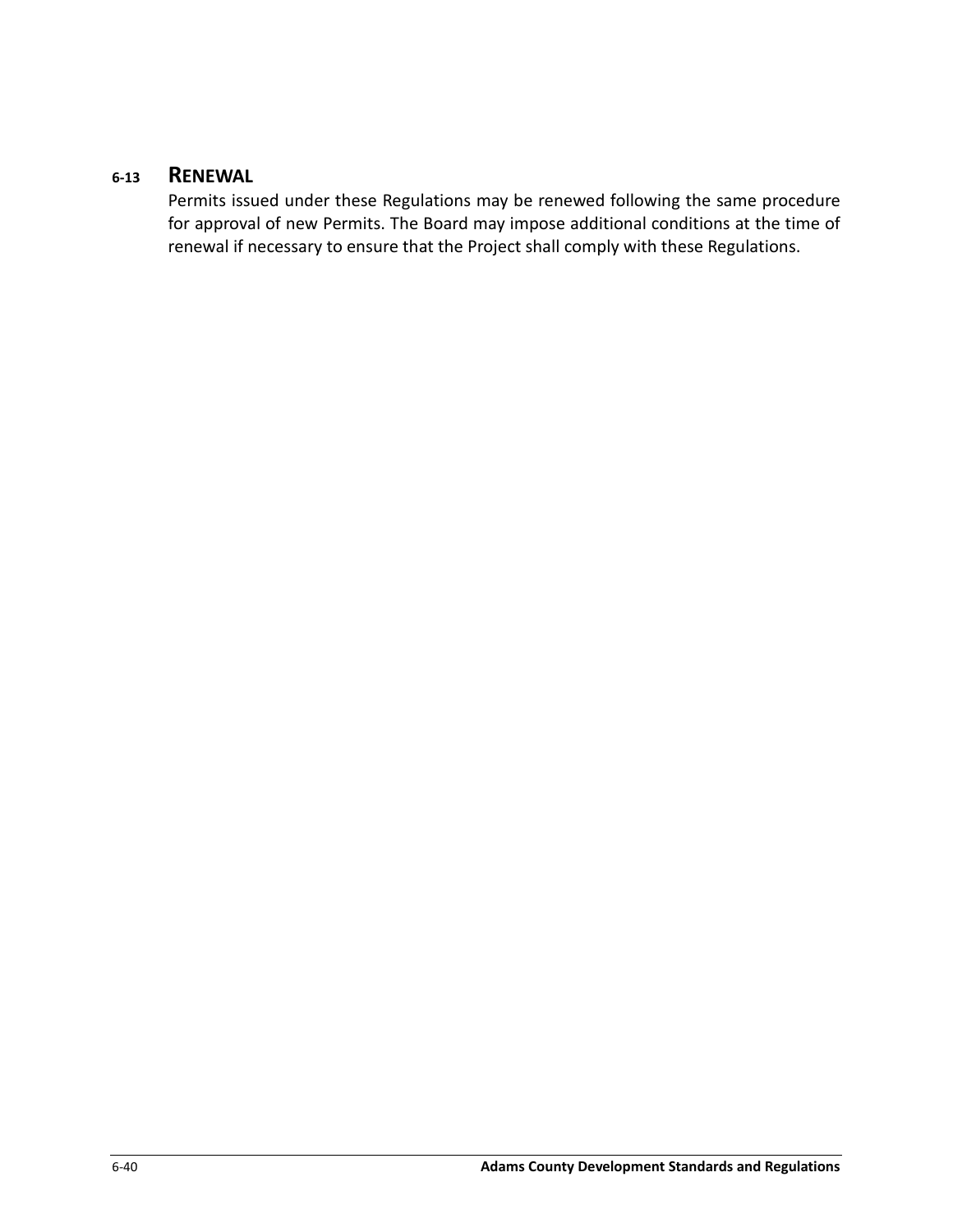# <span id="page-45-0"></span>**6-14 PERMIT DOES NOT EXEMPT DEVELOPMENT FROM LAND DEVELOPMENT AND OTHER CODE REQUIREMENTS**

Permits issued under these Regulations shall not exempt the Proposed Project from also complying with zoning and other requirements of the Adams County Development Standards and Regulations. Notwithstanding the issuance of a Permit under these Regulations, no building permit shall be issued and no construction shall begin until all requirements of the Development Standards and Regulations have been satisfied.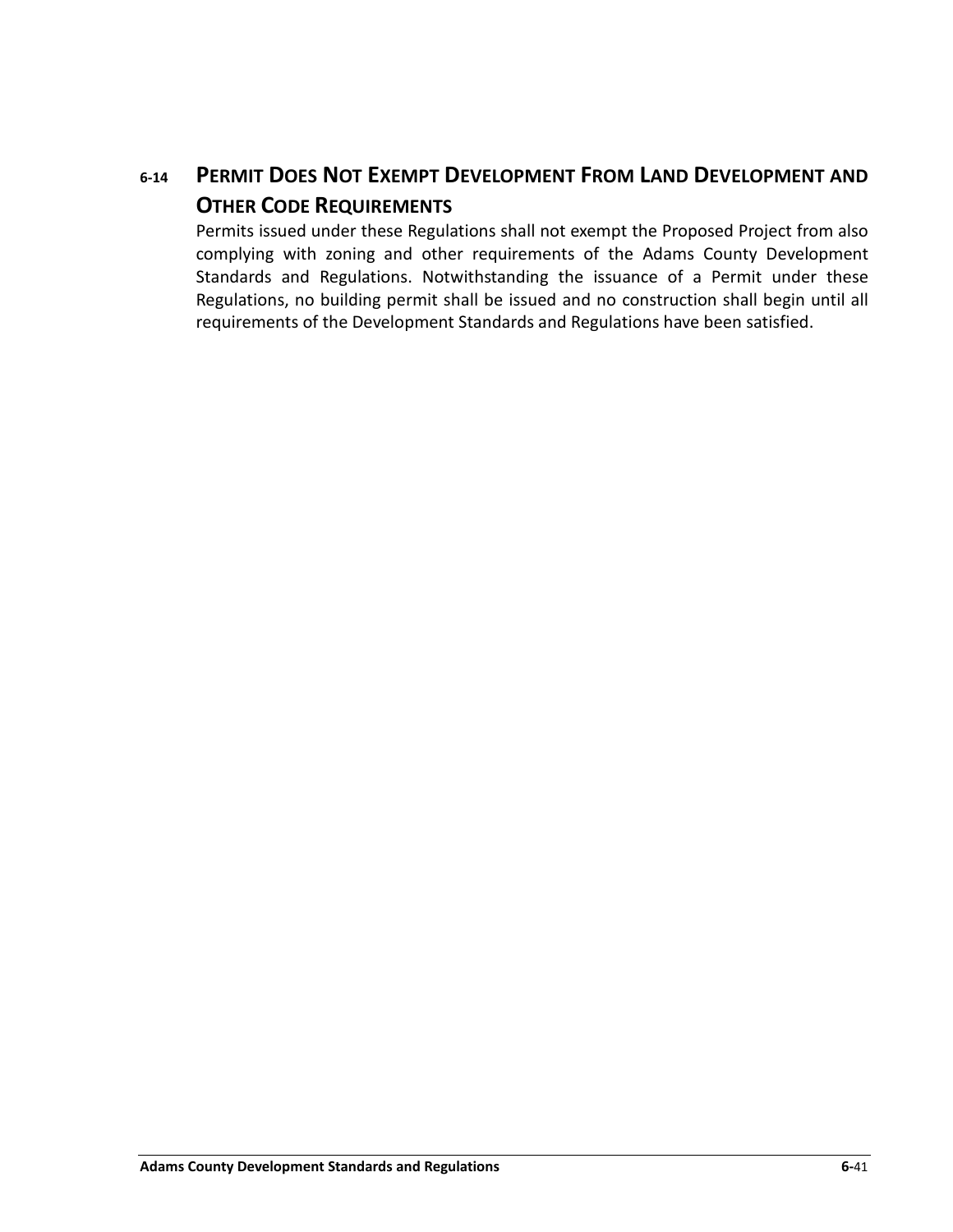# <span id="page-46-0"></span>**6-15 PERMIT AMENDMENT/TECHNICAL REVIEW AMENDMENT (TRA)**

Any change in the application, design, construction or operation of the Project from that approved by the Board shall require either a Full Amendment or a Technical Review Amendment. The criteria for this determination shall be based on the additional size of the area affected and/or the intensity of impact of the Project.

### <span id="page-46-1"></span>**6-15-01 FULL AMENDMENT**

If the proposed amendment meets the criteria necessary for an AASI Permit, then the Full Amendment shall need to meet the requirements and process for an AASI Permit as outlined in these Regulations for the particular Area and Activity of State Interest.

### <span id="page-46-2"></span>**6-15-02 TECHNICAL REVIEW AMENDMENT**

The process and requirements for a Technical Review Amendment would occur when changes in the original AASI Permit are of such a limited nature or scope that a formal AASI Permit Full Amendment would be unnecessary. Such Technical Review Amendments may include, but are not limited to, minor changes to building facades, location and type of landscape material, relocation of light poles or fixtures that do not affect light levels at the property line, and the relocation of interior pedestrian walks and trails.

### **6-15-02-01 PREREQUISITES FOR A TECHNICAL REVIEW AMENDMENT (TRA)**

The following factors shall be used by the Community and Economic Development Director to determine if an application is eligible for a TRA. These factors shall include, but are not necessarily limited to the following:

- 1. Proposed amendments do not fall within the criteria listed for an AASI Permit Full Amendment as specified in these Regulations.
- 2. Proposed amendments do not violate existing zoning or subdivision regulations.
- 3. Proposed amendments do not relate to any site, building, or sign detail that was a condition of approval through the public hearing process.
- 4. Proposed amendments do not substantially change any of the original plans or items that may have been conditioned through the public hearing process.

### **6-15-02-02 SUBMITTAL REQUIREMENTS FOR TECHNICAL REVIEW AMENDMENT (TRA)**  Submittal requirements for a TRA include: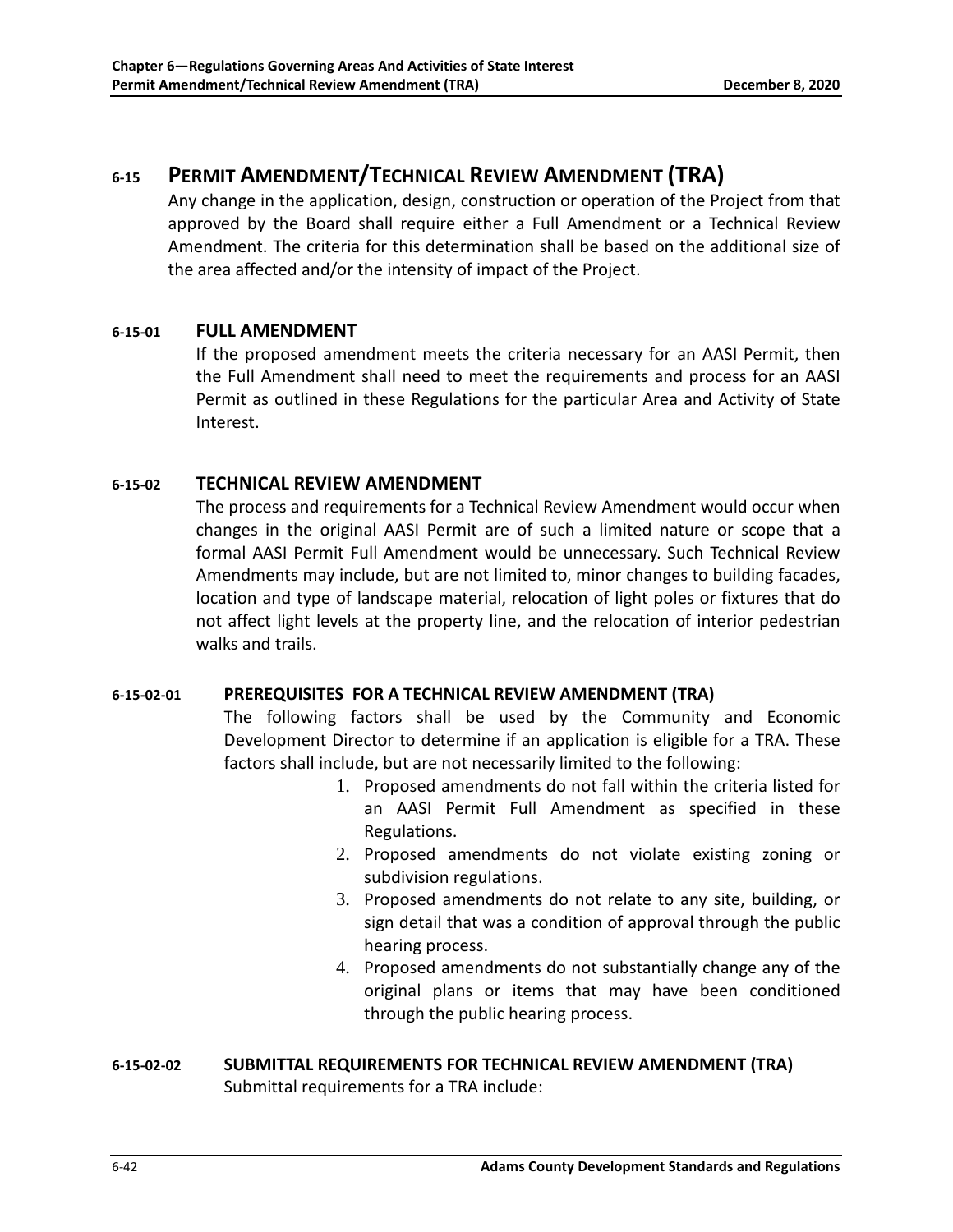- 1. Completed application (available at the Department).
- 2. Application fee.
- 3. Proof of ownership or notarized letter of authorization from the landowner permitting a representative to process the application with a disclaimer that no other party's consent is required.
- 4. A letter of intent indicating the purpose and need for the TRA.
- 5. The first and any other subsequently approved AASI Permit, development plan exhibits and associated material. (Typically copied from the approved AASI Permit and associated material).
- 6. A revised blueline plan exhibit (24" x 36") with the proposed amendment highlighted. Font size shall be readable when reduced to an 11 x 17 inch size. No plans shall include copyright restrictions.

#### **6-15-02-03 APPROVAL CRITERIA FOR A TECHNICAL REVIEW AMENDMENT (TRA)**

Prior to approval of a Technical Review Amendment, the Community and Economic Development Director or designee shall consider the following criteria:

- 1. Will the TRA ensure the efficient development and preservation of the original AASI Permit, and the underlying development plan or subdivision plat?
- 2. Will the TRA adversely affect reasonable development expectations and the use and enjoyment of adjacent land or the public interest?
- 3. Will the TRA preserve the spirit and intent of the original AASI Permit and development plan and not weaken the purposes of these regulations?
- 4. Will approval of the amendment adversely affect the public health, safety, and welfare?

#### **6-15-02-04 TECHNICAL REVIEW AMENDMENT PROCESS**

The following is the review process for a Technical Review Amendment (TRA).

- 1. Upon receipt of all required information, the Community and Economic Development Director or designee shall review the submittal and prepare comment.
- 2. The Applicant shall be notified of any outstanding issues upon completion of a fourteen (14) calendar day staff review and referral process. The applicant shall resolve all outstanding issues raised through the referral process.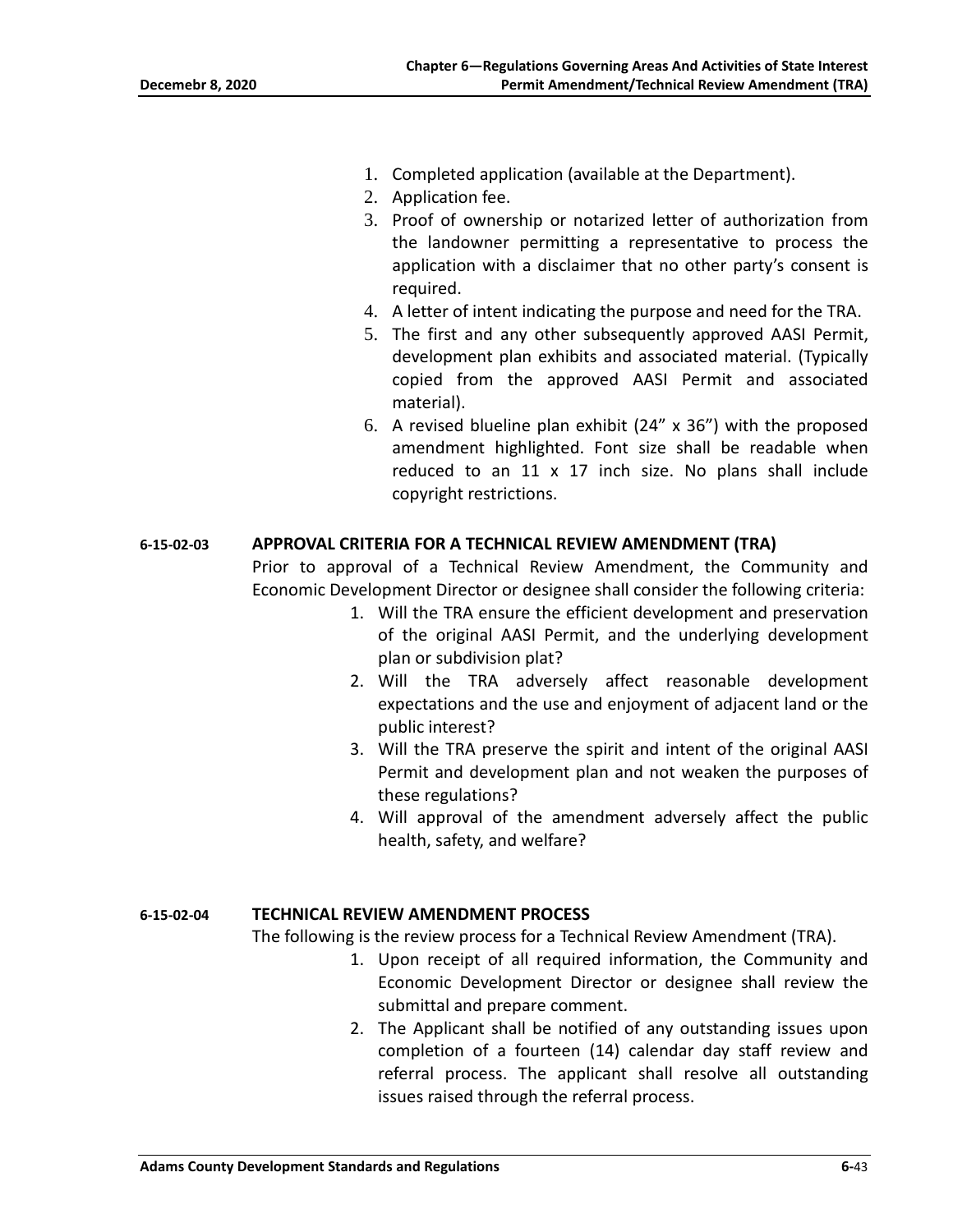- 3. The Applicant shall submit a final mylar which shall be an original drawing in black ink on 24" x 36" single/double matte mylar or photographic blackline positive mylar of the same, or equivalent.
- 4. Upon acceptance of the final mylar by the Department, the Community and Economic Development Director or designee shall approve the Technical Review Amendment.
- 5. After the Community and Economic Development Director approves and signs the Technical Review Amendment, building permits may be applied for and/or obtained.
- 6. If any Person or entity is aggrieved by Community and Economic Development Director's Determination to exempt a TRA application because it does not meet TRA requirements or if a TRA is denied by the Community and Economic Development Director, that person or entity may file an appeal to the Board of County Commissioners, no later than ten (10) working days after the date of the Community and Economic Development Director's written Determination. See Section 6-10.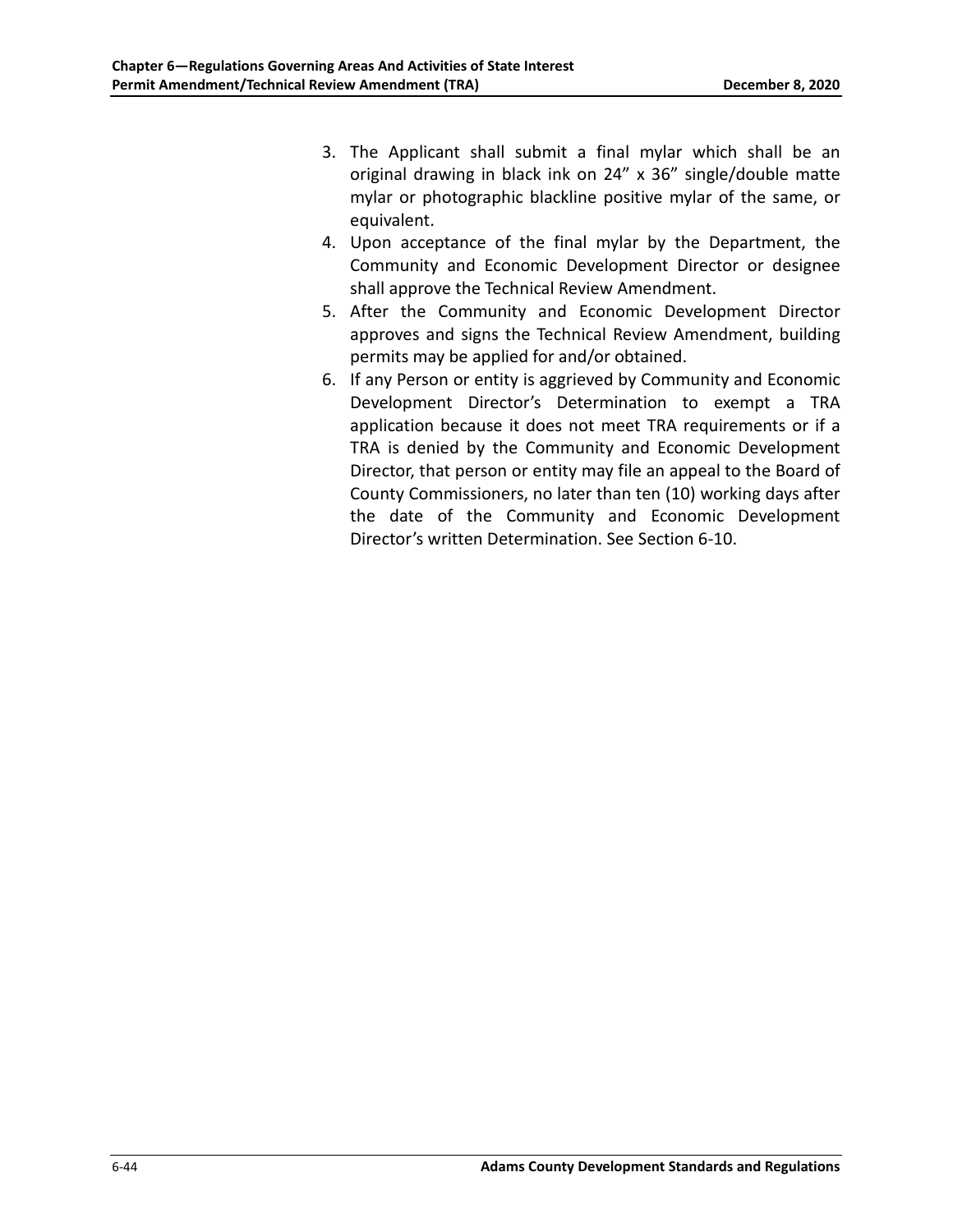### <span id="page-49-0"></span>**6-16 INTERGOVERNMENTAL AGREEMENTS**

In lieu of a permit application and review as provided by these regulations, the County, at its sole discretion, may elect to negotiate an intergovernmental agreement with the State of Colorado or a political subdivision of the State as defined by Section 29-1- 202(1), C.R.S. for activities of state interest. The County encourages intergovernmental agreements to promote mutually beneficial relationships and effectively address areas and activities of state interest. In the event such an intergovernmental agreement is approved by the Board of County Commissioners, the intergovernmental agreement shall be deemed to satisfy all requirements of these regulations and an AASI Permit shall be issued provided that all of the following conditions are met:

- 1. The state or political subdivision and the County must both be authorized to enter into the intergovernmental agreement.
- 2. The purpose, intent, and applicable criteria of Section 24-65.1-101, et seq., C.R.S. and of these regulations must be satisfied by the terms of the intergovernmental agreement.
- 3. A neighborhood/scoping meeting shall be held by the Applicant, and a summary addressing the concerns of the neighborhood shall be submitted by the Applicant to the Community and Economic Development Department which shall include, but is not limited to, the names, addresses, telephone numbers, and concerns. The neighborhood/scoping meeting summary shall be submitted to the Community and Economic Development Department along with a presubmittal meeting application prior to the scheduling of a public hearing. The boundaries of the residents notified for the neighborhood/scoping meeting shall be determined by the Community and Economic Development Director or designee and shall not be less than 500 feet from the property lines of the location of the Proposed Project.
- 4. A public hearing must be conducted by the Board to publicly review and approve the proposed intergovernmental agreement. Notice of the public hearing shall be published once at least 30 and not more than 60 days prior to the hearing in a newspaper of general circulation in the County. Property owners within a minimum of 500 feet from the property lines of the location of the Proposed Project shall be notified by the Community and Economic Development Department of the date and time of the public hearing not less than 14 calendar days prior to the Board of County Commissioners hearing date.
- 5. Both the Board and the governing body of the State or political subdivision must approve the intergovernmental agreement in the manner required by the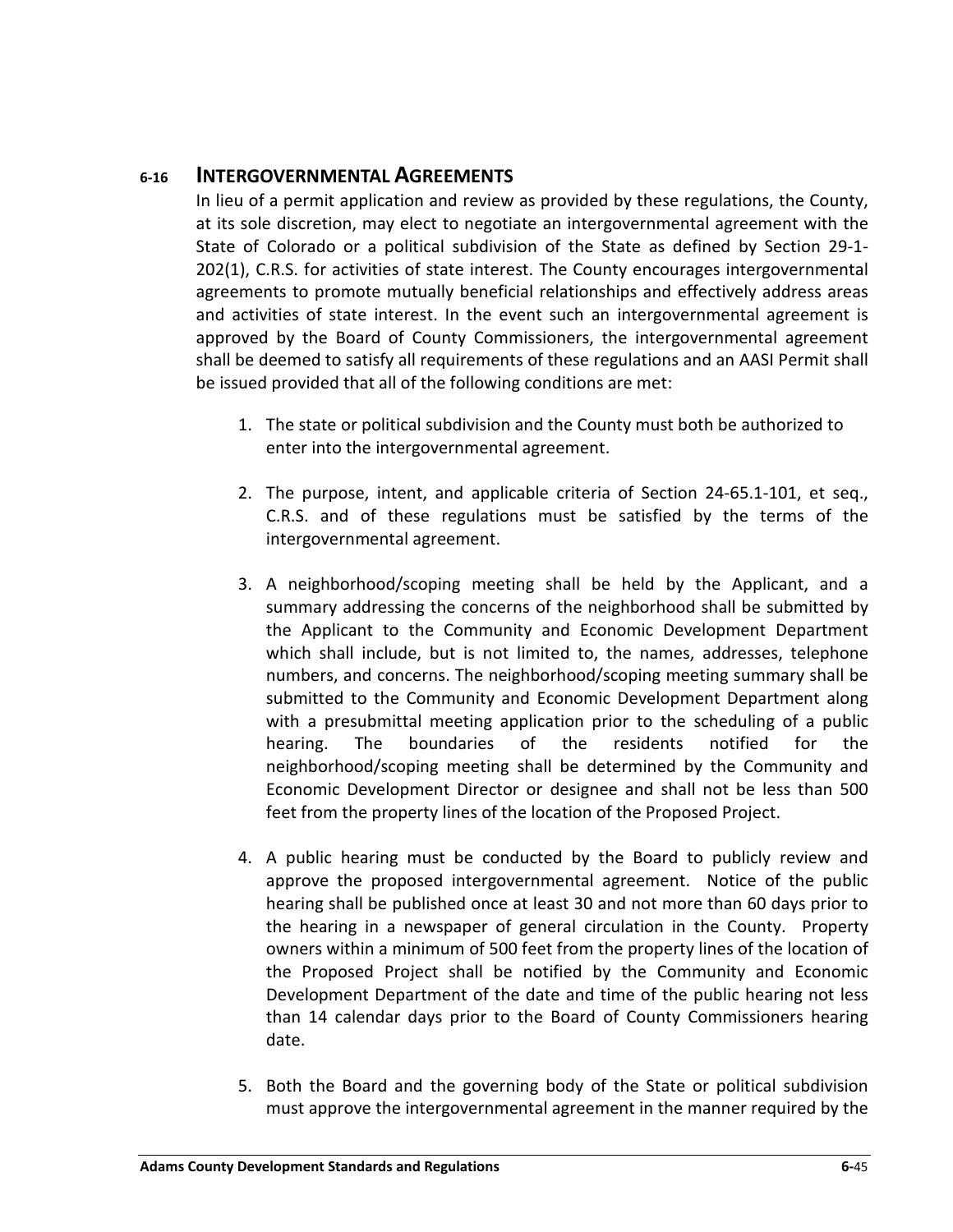Colorado Constitution, state statutes, and any applicable charter, ordinance or resolution.

- 6. Exercise of the provisions of this section 6-16 by the State or political subdivision shall not prevent the entity from electing at any time to proceed under the permit provisions of these regulations.
- 7. Nothing in this section 6-16 shall be construed to waive the applicability of these regulations or to create in the State or any political subdivision a right or interest to an intergovernmental agreement with the County.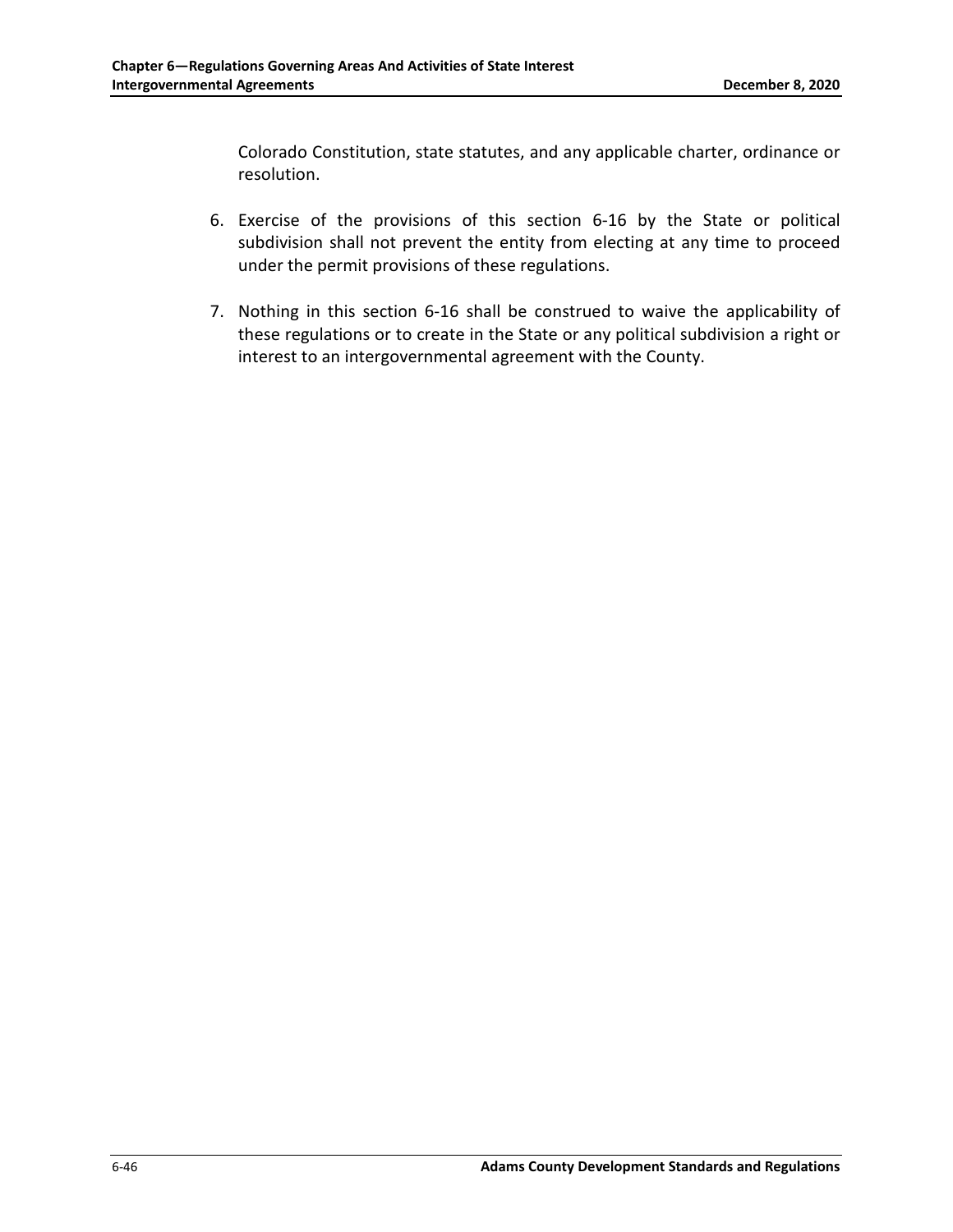### **6-17 APPROVAL CRITERIA**

<span id="page-51-0"></span>A Permit may be approved if the proposed activity complies with the following general criteria and any additional applicable criteria in this section. In determining whether the proposed activity complies with the criteria, the Board shall take into consideration the construction, operation and cumulative impacts of the proposed activity. Also see Appendix A for some examples of these criteria.

### **6-17-01 GENERAL APPROVAL CRITERIA**

- <span id="page-51-1"></span>1. Documentation that prior to site disturbance associated with the Proposed Project, the Applicant can and will obtain all necessary property rights, permits and approvals. The Board may, at its discretion, defer making a final decision on the application until outstanding property rights, permits and approvals are obtained or the Board may grant a Permit with conditions and/or conditions precedent which will adequately address outstanding concerns.
- 2. The Proposed Project considers the relevant provisions of the regional water quality plans.
- 3. The Applicant has the necessary expertise and financial capability to develop and operate the Proposed Project consistent with all requirements and conditions.
- 4. The Proposed Project is technically and financially feasible.
- 5. The Proposed Project is not subject to significant risk from Natural Hazards.
- 6. The Proposed Project is in general conformity with the applicable comprehensive plans.
- 7. The Proposed Project does not have a significant adverse effect on the capability of local government to provide services or exceed the capacity of service delivery systems.
- 8. The Proposed Project does not create an undue financial burden on existing or future residents of the County.
- 9. The Proposed Project does not significantly degrade any substantial sector of the local economy.
- 10. The Proposed Project does not unduly degrade the quality or quantity of recreational opportunities and experience.
- 11. The planning, design and operation of the Proposed Project reflects principals of resource conservation, energy efficiency and recycling or reuse.
- 12. The Proposed Project does not significantly degrade the environment. Appendix A includes the considerations that shall be used to determine whether there will be significant degradation of the environment. For purposes of this section, the term environment shall include:
	- a. Air quality.
	- b. Visual quality.
		- c. Surface water quality.
		- d. Groundwater quality.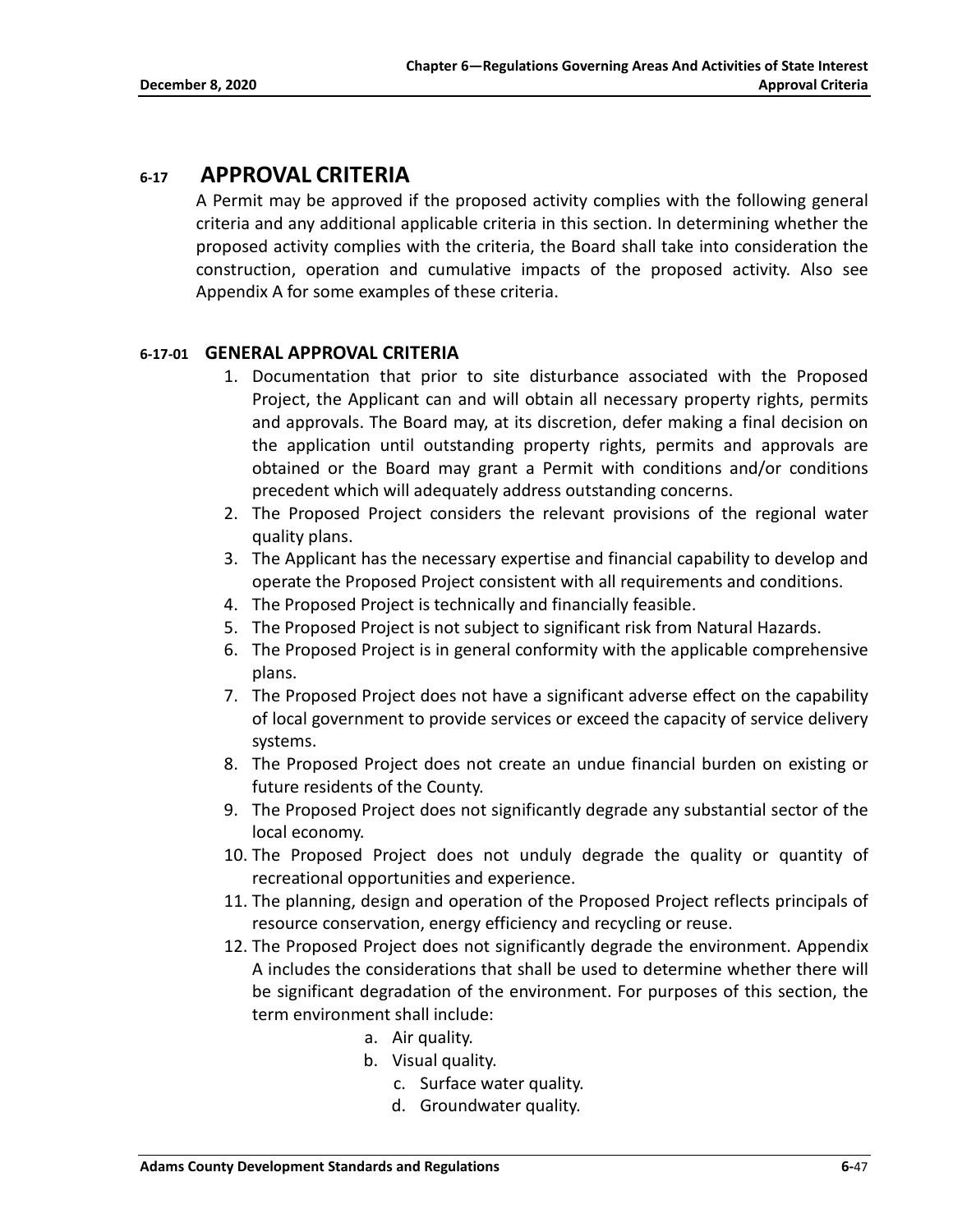- e. Wetlands, flood plains, streambed meander limits, recharge areas, and riparian areas.
- f. Terrestrial and aquatic animal life.
- g. Terrestrial and aquatic plant life.
- h. Soils and geologic conditions.
- 13. The Proposed Project does not cause a nuisance and if a nuisance has been determined to be created by the Proposed Project the nuisance has been mitigated to the satisfaction of the County.
- 14. The Proposed Project does not significantly degrade areas of paleontological, historic, or archaeological importance.
- 15. The Proposed Project does not result in unreasonable risk of releases of hazardous materials. In making this determination as to such risk, the Board's consideration shall include:
	- a. Plans for compliance with federal and State handling, storage, disposal and transportation requirements.
	- b. Use of waste minimization techniques.
	- c. Adequacy of spill prevention and counter measures, and emergency response plans.
- 16. The benefits accruing to the County and its citizens from the proposed activity outweigh the losses of any resources within the County, or the losses of opportunities to develop such resources.
- 17. The Proposed Project is the best alternative available based on consideration of need, existing technology, cost, impact and these Regulations.
- 18. The Proposed Project shall not unduly degrade the quality or quantity of agricultural activities.
- 19. The proposed Project does not negatively affect transportation in the area.
- 20. All reasonable alternatives to the Proposed Project, including use of existing rights-of-way and joint use of rights-of-way wherever uses are compatible, have been adequately assessed and the Proposed Project is compatible with and represents the best interests of the people of the County and represents a fair and reasonable utilization of resources in the Impact Area.
- 21. The nature and location of the Proposed Project or expansion will not unduly interfere with existing easements, rights-of-way, other utilities, canals, mineral claims or roads.
- 22. Adequate electric, gas, telephone, water, sewage and other utilities exist or shall be developed to service the site.
- 23. The proposed project will not have a significantly adverse Net Effect on the capacities or functioning of streams, lakes and reservoirs in the impact area, nor on the permeability, volume, recharge capability and depth of aquifers in the impact area.
- 24. If the purpose and need for the Proposed Project are to meet the needs of an increasing population within the County, the area and community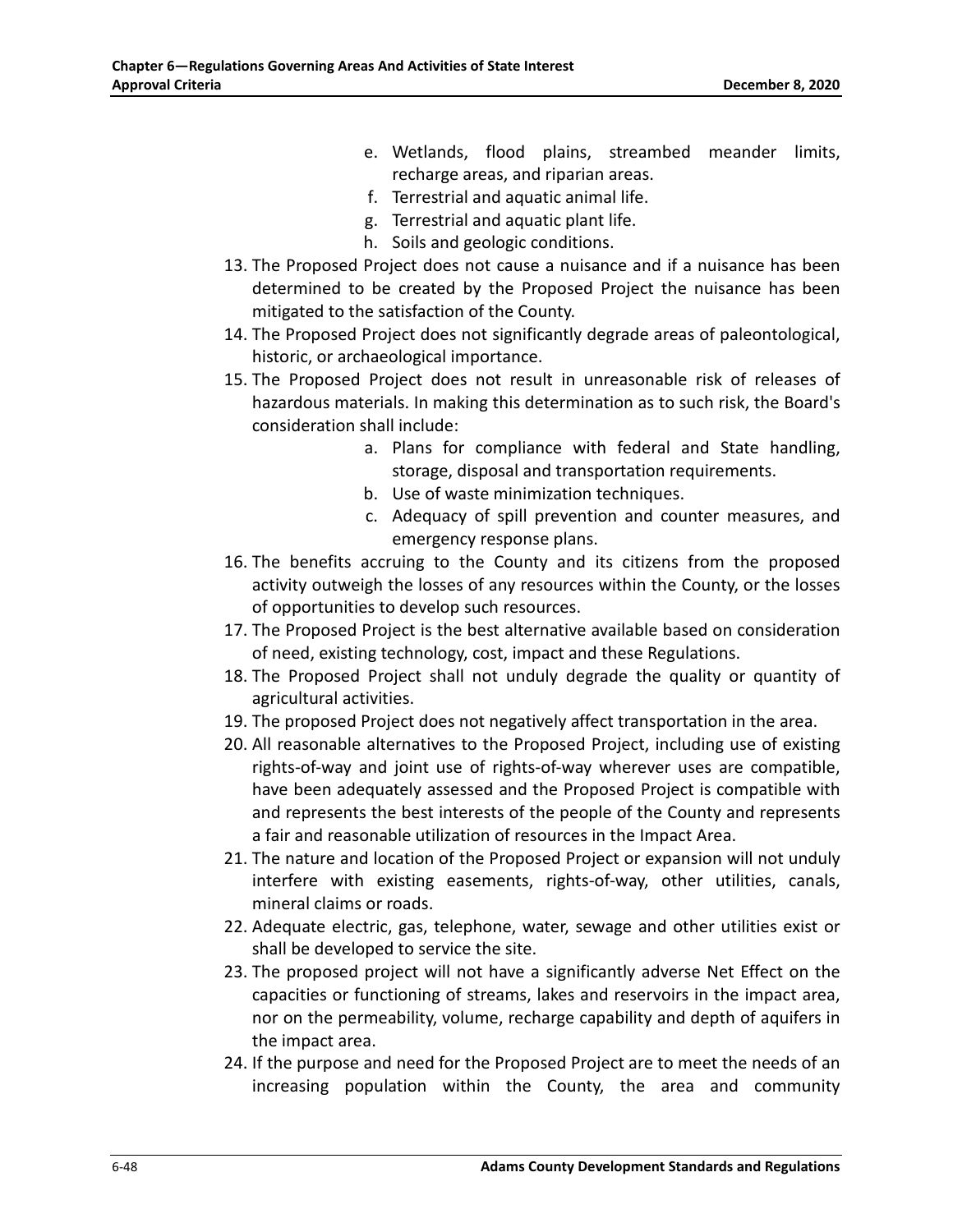development plans and population trends demonstrate clearly a need for such development.

25. The Proposed Project is compatible with the surrounding area, harmonious with the character of the neighborhood, not detrimental to the immediate area, not detrimental to the future development of the area, and not detrimental to the health, safety, or welfare of the inhabitants of the area.

### <span id="page-53-0"></span>**6-17-02 ADDITIONAL APPROVAL CRITERIA**

### **6-17-02-01 THE FOLLOWING ADDITIONAL CRITERIA APPLY TO MAJOR WATER AND SEWER PROJECTS**

- 1. To the extent practicable, Domestic Water and Wastewater Treatment Systems will be consolidated with existing facilities within the area. The determination of whether consolidation is practicable shall include but not be limited to the following considerations:
	- a. Distance to and capacity of nearest Domestic Water or Wastewater Treatment System.
	- b. Technical, legal, managerial and financial feasibility of connecting to existing Domestic Water or Wastewater Treatment System.
	- c. Scope of the Service Area for existing Domestic Water or Wastewater Treatment System.
	- d. Projected growth and development in the Service Area of existing Domestic Water or Wastewater Treatment System.
- 2. The Proposed Project will not result in duplicative services within the County.
- 3. The Proposed Project will be constructed in areas that will result in the proper utilization of existing treatment plants and the orderly development of domestic water and sewage treatment systems of adjacent communities.
- 4. If the Proposed Project is designed to serve areas within the County, it will meet community development and population demands in those areas.
- 5. The Proposed Project emphasizes the most efficient use of water, including the recycling, reuse and conservation of water.
- 6. The Applicant demonstrates sufficient managerial expertise and capacity to operate the facility.

### **6-17-02-02 THE FOLLOWING ADDITIONAL CRITERIA APPLY TO MAJOR FACILITIES OF A PUBLIC UTILITY**

1. Areas around Major Facilities of a Public Utility are administered so as to minimize disruption of the service provided by the public utility.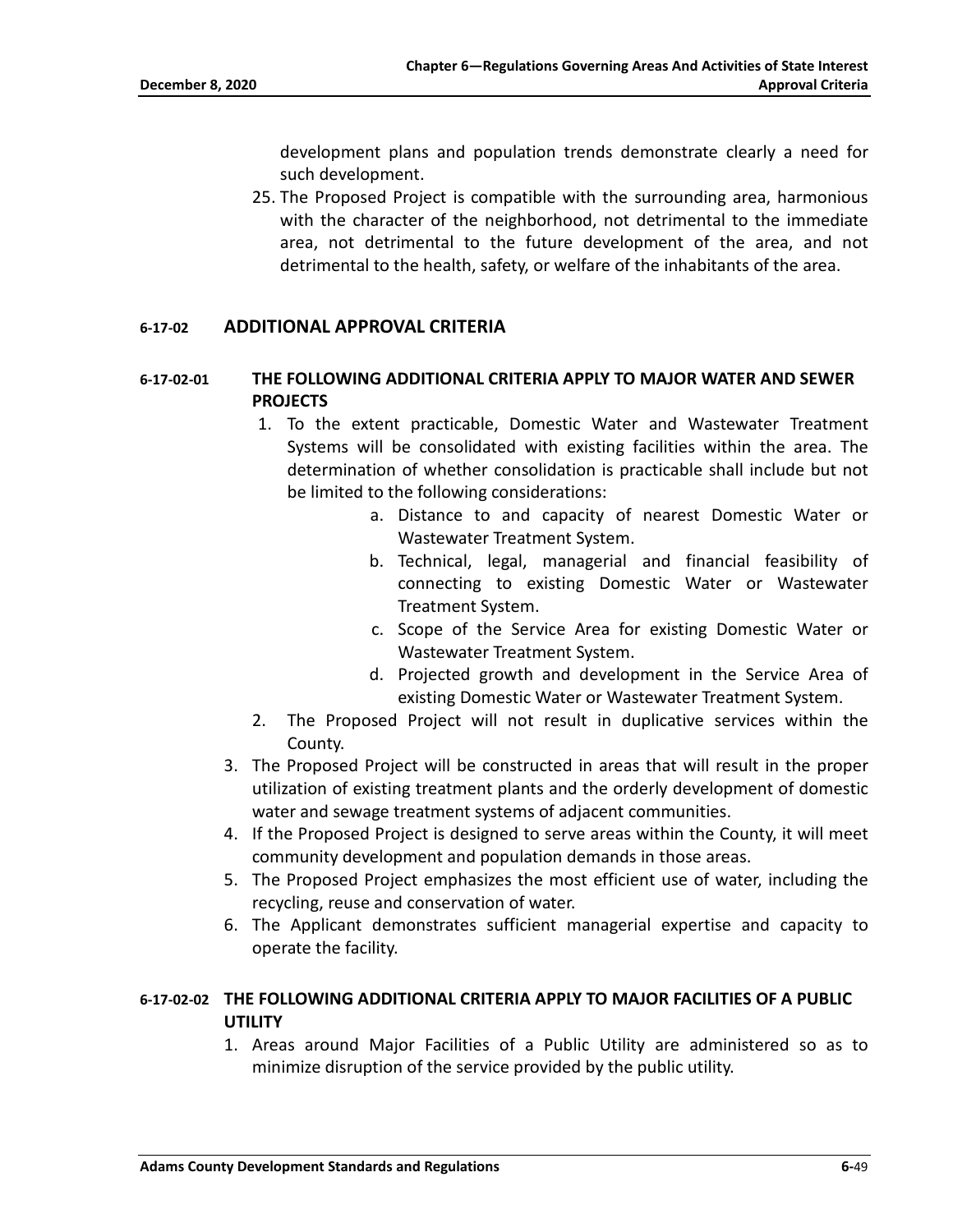- 2. Areas around Major Facilities of a Public Utility are administered so as to preserve desirable existing community and rural patterns.
- 3. Where feasible, Major Facilities of a Public Utility are located so as to avoid direct conflict with adopted local comprehensive, State and regional master plans.
- 4. Where feasible, Major Facilities of a Public Utility are located so as to minimize dedication of new right-of-way and construction of additional infrastructure (e.g., gas pipelines, roads, and distribution lines.)
- 5. The applicant has provided an approved Water Supply Plan using an aquifer life assumption of a 300-year supply.

#### **6-17-02-03 THE FOLLOWING ADDITIONAL CRITERIA APPLY TO AIRPORTS:**

- 1. Areas around Airports are administered to encourage land use patterns that separate uncontrollable noise sources from residential and other noisesensitive areas.
- 2. Areas around Airports are administered to avoid danger to public safety and health or to property due to aircraft crashes.
- 3. Airports are located or expanded in a manner that minimizes disruption to the environment, minimizes the impact on existing community service, and complements the economic and transportation needs of the State and the area.

### **6-17-02-04 THE FOLLOWING ADDITIONAL CRITERIA APPLY TO ARTERIAL HIGHWAYS, INTERCHANGES AND COLLECTOR HIGHWAYS:**

- 1. Areas around interchanges involving Arterial Highways are administered to:
	- a. Encourage the smooth flow of traffic;
	- b. Foster the development of such areas in a manner calculated to preserve the smooth flow of such traffic.
	- c. Preserve desirable existing community travel patterns.
	- d. Arterial Highways and interchanges are located so that community traffic needs are met.
	- e. Arterial Highways and interchanges are located so that desirable community patterns are not disrupted.

### **6-17-02-05 THE FOLLOWING ADDITIONAL CRITERIA APPLY TO RAPID OR MASS TRANSIT FACILITIES**

- 1. Areas around Rapid or Mass Transit Facilities are administered to:
	- a. Promote the efficient utilization of the Rapid or Mass Transit Facility.
	- b. Facilitate traffic circulation patterns of roadways serving the mass transit facility.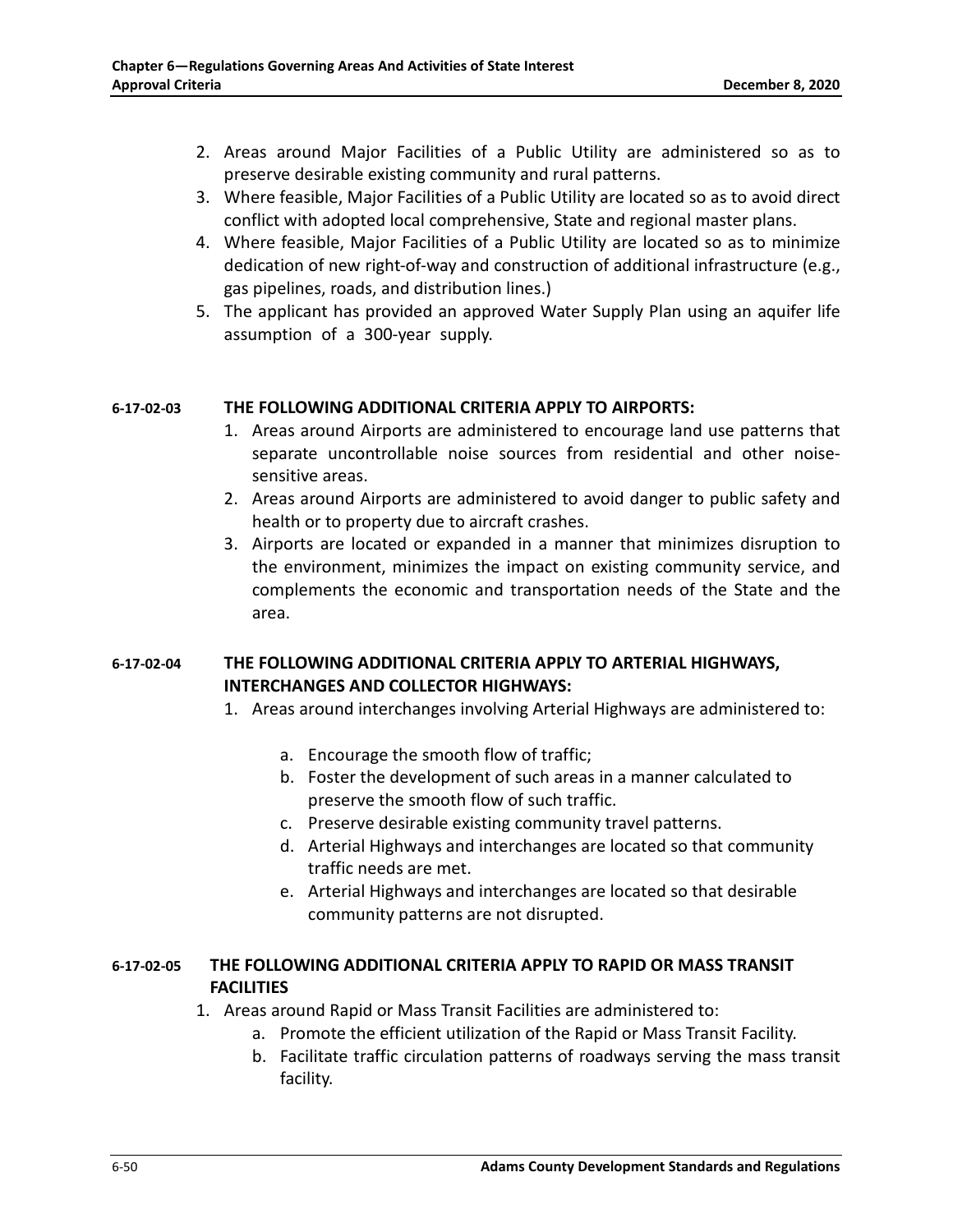- c. Promote development that shall include bike and pedestrian paths providing access to the Rapid or Mass Transit Facility.
- 2. Rapid or Mass Transit Facilities are located so as to preserve the value of buildings at the site and avoid demolition of businesses or residences to the extent possible. Proposed locations of Rapid or Mass Transit Terminals, Stations, and Fixed Guideways which will not require the demolition of residences or businesses are given preferred consideration over competing alternatives.
- 3. Rapid or Mass Transit Facilities are located and such activities conducted with reasonable consideration, among other things, as to the character of the area and its peculiar suitability for particular uses and with a view to conserving the value of buildings and encouraging the most appropriate use of land throughout the unincorporated area of Adams County.
- 4. Stations, shelters and terminals are appropriately located to attract maximum ridership to the extent feasible and to meet transit needs.
- 5. Rapid or Mass Transit Facilities have adequate and safe ingress and egress for all transit modes.
- 6. The location of Fixed Guideways maximizes joint use of rights-of-way for trails and bikeways and other transportation alternatives.
- 7. Rapid or Mass Transit Facilities are designed and located in a manner that will reduce traffic congestion.
- 8. Guideway design and location does not permit snow plumes from snow removal equipment on the guideway to reach the travel surface of a plowed public road except at intersections, nor will guideways be placed or designed so that snow plumes from snow removal equipment on public roads will reach the guideway.
- 9. The parking areas associated with a Station or Terminal are capable of holding a number of automobiles that equals the Station or Terminal number of passengers expected to park at the during peak periods.
- 10. Access roads to a Station or Terminal are designed and located to accommodate, during a 15 minute period, the maximum number of automobiles anticipated to arrive before the scheduled departure of the mass transit conveyance without causing cars to back up onto the public road serving the facility.
- 11. The Manual on Traffic Control Devices applies to safety devices at intersections of a Fixed Guideway and other transportation corridors.
- 12. A proposed location of a Rapid or Mass Transit Facility that imposes a burden or deprivation on a local government cannot be justified on the basis of local benefit alone, nor shall a permit for such a location be denied solely because the location places a burden or deprivation on one local government.
- 13. Rapid or Mass Transit Facilities minimize the effects of noise and vibration on neighboring property owners, with particular emphasis on residential land uses.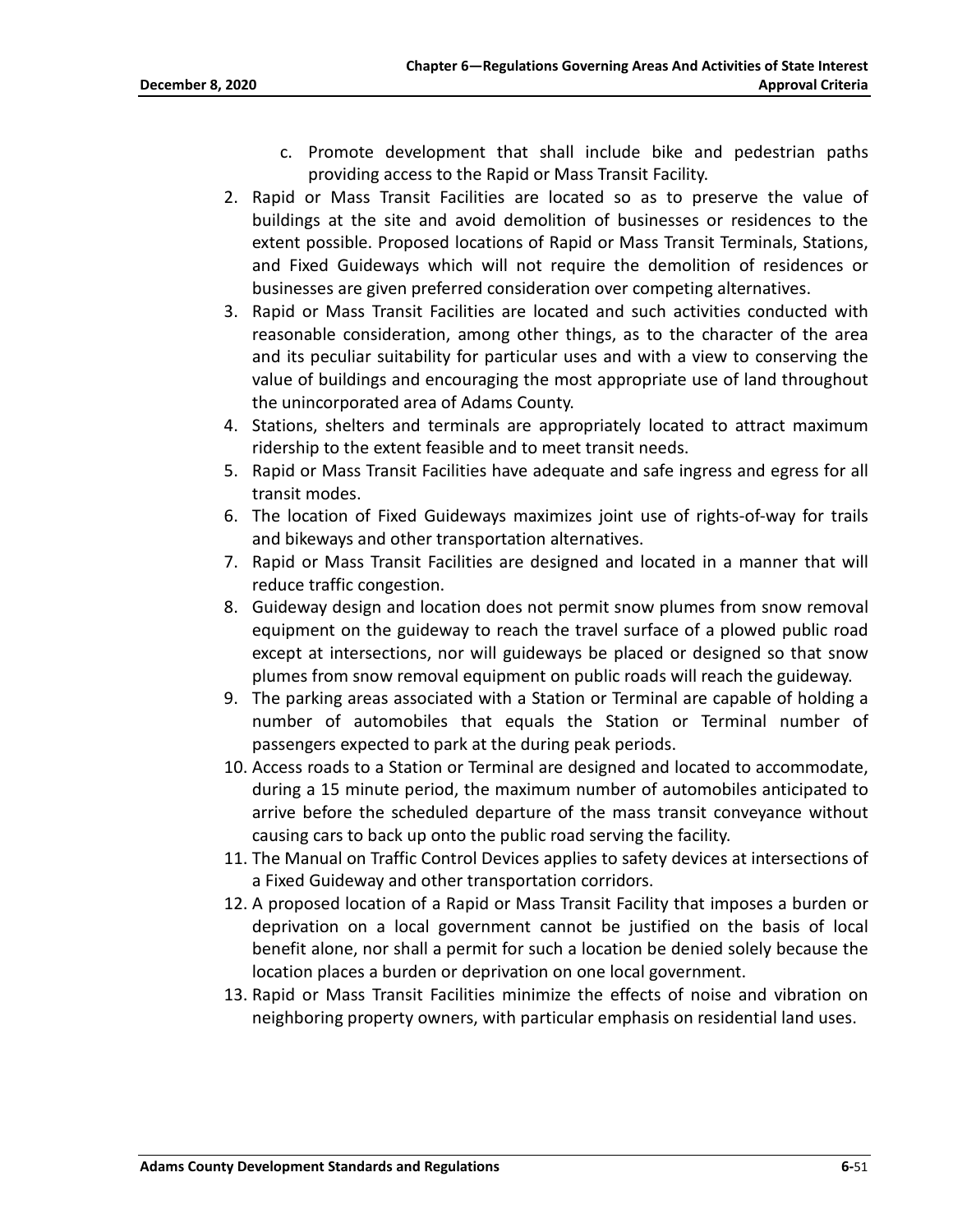### <span id="page-56-0"></span>**6-18 FINANCIAL GUARANTEE**

Before any Permit is issued under these Regulations, the Board may (but shall not be required to) require the Applicant to file a guarantee of financial security deemed adequate by the Board and payable to the County. The purpose of the financial guarantee is to assure the following:

- 1. That the Proposed Project is completed and, if applicable, that the Development Area is properly reclaimed.
- 2. That the Applicant performs all Mitigation requirements and Permit conditions in connection with the construction, operation and termination of the Proposed Project.
- 3. That increases in public facilities and services necessitated by the construction, operation and termination of the Proposed Project are borne by the Permit Holder.
- 4. That the County can recover from the Applicant any additional expenses incurred by the County as a result of a Project that has been suspended or abandoned.

### <span id="page-56-1"></span>**6-18-01 AMOUNT OF FINANCIAL GUARANTEE**

In determining the amount of the financial guarantee, the County shall consider the following factors:

- 1. The estimated cost of completing the Proposed Project and, if applicable, of returning the Development Area to its original condition or to a condition acceptable to the County.
- 2. The estimated cost of performing all Mitigation requirements and Permit conditions in connection with the construction, operation, and termination of the Proposed Project, including:
	- a. The estimated cost of providing all public services necessitated by the proposed activity until two (2) years after the proposed activity ceases to operate.
	- b. The estimated cost of providing all public facilities necessitated by the proposed activity until all such costs are fully paid.

### <span id="page-56-2"></span>**6-18-02 ESTIMATE**

Estimated cost shall be based on the Applicant's submitted cost estimate plus the Board's estimate of the additional cost to the County of bringing in personnel and equipment to accomplish any unperformed purpose of the financial guarantee. The Board shall consider the duration of the development or activity and compute a reasonable projection of increases due to inflation. The Board may require, as a condition of the Permit, that the financial security be adjusted upon receipt of bids to perform the requirements of the Permit and Regulations.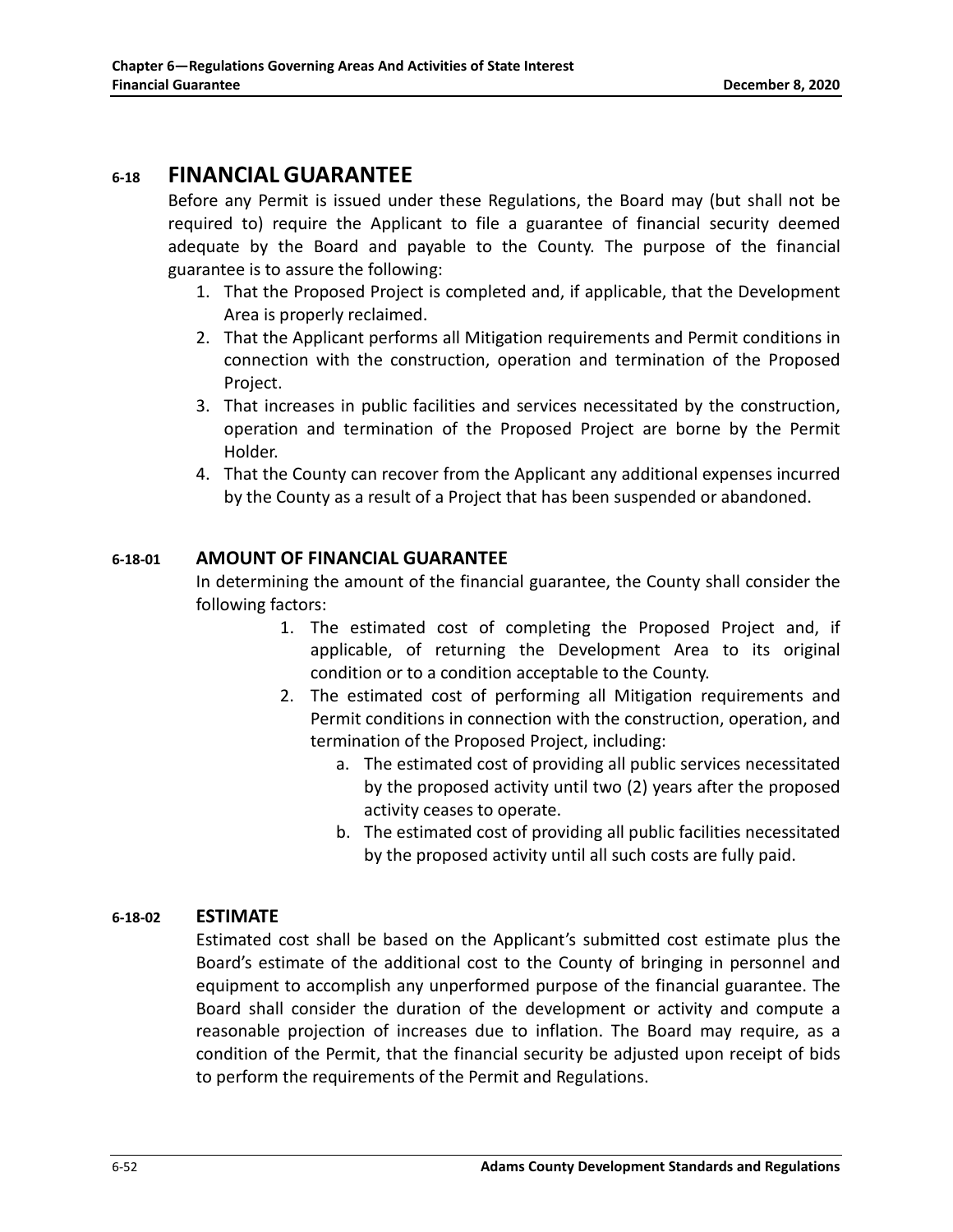#### <span id="page-57-0"></span>**6-18-03 FORM OF FINANCIAL GUARANTEE**

The financial guarantee may be in the form of a letter of credit or some other form acceptable to the Board.

### <span id="page-57-1"></span>**6-18-04 RELEASE OF GUARANTEE**

The financial guarantee shall be released when:

- 1. The Permit has been surrendered to the Board before commencement of any physical activity on the site of the permitted Project; or
- 2. The Project has been abandoned and either the site has been returned to its original condition or to a condition acceptable to the County; or
- 3. The Project has been satisfactorily completed; or
- 4. A phase or phases of the Project have been satisfactorily completed allowing for partial release of the financial guarantee consistent with Project phasing and as determined appropriate by the Board; or The applicable guaranteed conditions have been satisfied.

#### <span id="page-57-3"></span><span id="page-57-2"></span>**6-18-05 CANCELLATION OF THE FINANCIAL GUARANTEE**

Any financial guarantee may be canceled only upon the Board's written consent.

#### **6-18-06 FORFEITURE OF FINANCIAL GUARANTEE**

- 1. If the Board determines that a financial guarantee should be forfeited because of any violation of the Permit, Mitigation requirements, conditions or any applicable Regulations adopted by the Board, it shall provide written notice to the surety and the Permit Holder that the financial guarantee shall be forfeited unless the Permit Holder makes written demand to the Board, within thirty (30) days after Permit Holder's receipt of notice, requesting a hearing before the Board. If no demand is made by the Permit Holder within said period, then the Board shall order the financial guarantee forfeited.
- 2. If a written demand is received, the Board shall hold a hearing within thirty (30) days after the receipt of the demand by the Permit Holder. At the hearing, the Permit Holder shall present for the consideration of the Board statements, documents, and other information with respect to the alleged violation. At the conclusion of the hearing, the Board shall either withdraw the notice of violation or enter an order forfeiting the financial guarantee.
- 3. The deposit described above shall be used by the Board, in the event of the default of the Permit Holder, for the purposes of recovering on the surety or fulfilling the permit obligation of the Permit Holder. That portion of any moneys expended by the County from the escrow funds relating to such default shall be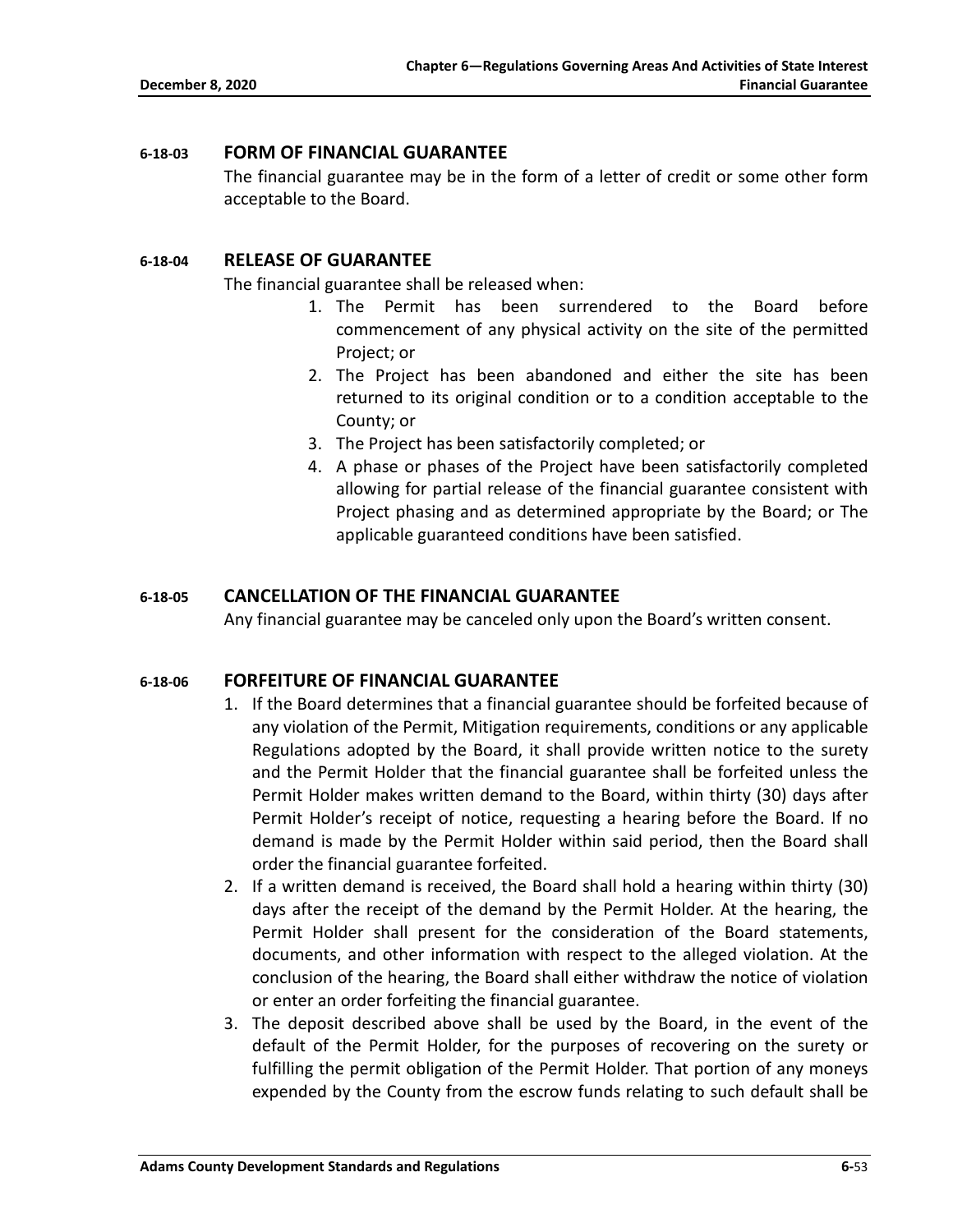replaced in the escrow account by the Permit Holder immediately following notice of such expenditure. The County may arrange with a lending institution, which provides money for the Permit Holder, that said institution may hold in escrow any funds required for said deposit. Funds shall be disbursed out of escrow by the institution to the County upon County's demand for the purpose specified in this section.

4. If the forfeiture results in inadequate revenue to cover the costs of accomplishing the purposes of the financial guarantee, the County Attorney's Office shall take such steps as deemed proper to recover such costs where recovery is deemed possible.

### <span id="page-58-0"></span>**6-18-07 SUBSTITUTE OF FINANCIAL GUARANTEE**

If the license to do business in Colorado of any business issuing or holding a financial guarantee pursuant to this regulation is suspended or revoked by any State authority, then the applicant shall immediately, after receiving notice thereof, substitute a good and sufficient financial guarantee from a business licensed to do business in Colorado. Upon failure of the permittee to make substitution within the time allowed, the Board shall suspend the Permit and/or take such other enforcement action until proper substitution has been made.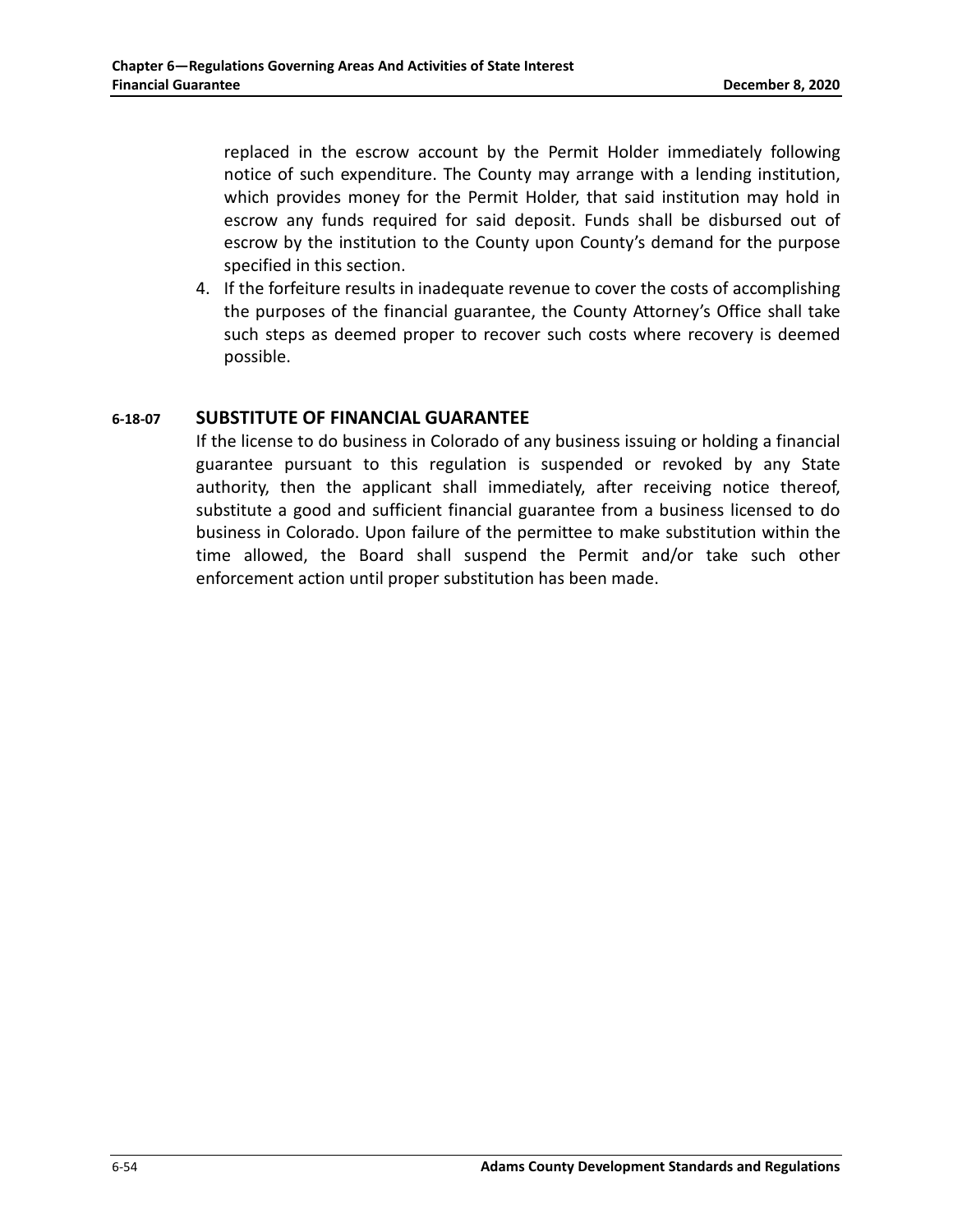# <span id="page-59-1"></span><span id="page-59-0"></span>**6-19 PERMIT ADMINISTRATION AND ENFORCEMENT**

### **6-19-01 ENFORCEMENT AND PENALTIES**

- 1. Any person engaging in a development in the designated Area of State Interest or conducting a designated Activity of State Interest who does not obtain a Permit pursuant to these Regulations, who does not comply with Permit requirements, or who acts outside the jurisdiction of the Permit may be subject to such criminal or civil liability as may be prescribed by law.
- 2. If the County determines at any time that there are material changes in the construction or operation of the Project from that approved by the County, the permit may be immediately suspended by the Community and Economic Development Director and a hearing shall be held before the Board of County Commissioners to determine whether new conditions are necessary to ensure compliance with the Approval Criteria or if the permit should be revoked. The Hearing shall follow the procedures set forth in Section 6-11.

### <span id="page-59-2"></span>**6-19-02 PERMIT SUSPENSION OR REVOCATION**

- 1. The Board may temporarily suspend the Permit for a period of thirty (30) days for any violation of the Permit or the applicable Regulations. The Permit holder shall be given written notice of the violation and shall have a minimum of fifteen (15) days to correct the violation. If the violation is not corrected, the Permit shall be temporarily suspended for thirty (30) days.
- 2. The County may revoke a Permit granted pursuant to these Regulations if any of the activities conducted by the permittee violates the conditions of the Permit or these Regulations, or the County determines that the project as constructed or operated has impacts not disclosed in the application. Prior to revocation, the permittee shall receive written notice and be given an opportunity for a hearing before the Board. The Board may revoke the permit or may specify a time by which action shall be taken to correct any violations for the permit to be retained.
- 3. In addition to suspending or revoking the Permit as set forth above, the County may pursue all civil and/or criminal remedies as allowed by law.

### <span id="page-59-3"></span>**6-19-03 TRANSFER OF PERMITS**

A permit may be transferred only with the written consent of the Board of County Commissioners. Consent shall be in the sole discretion of the Board of County Commissioners. The Board of County Commissioners shall ensure, in approving any transfer, that the proposed transferee can and will comply with all the requirements, terms, and conditions contained in the permit and County Regulations; that such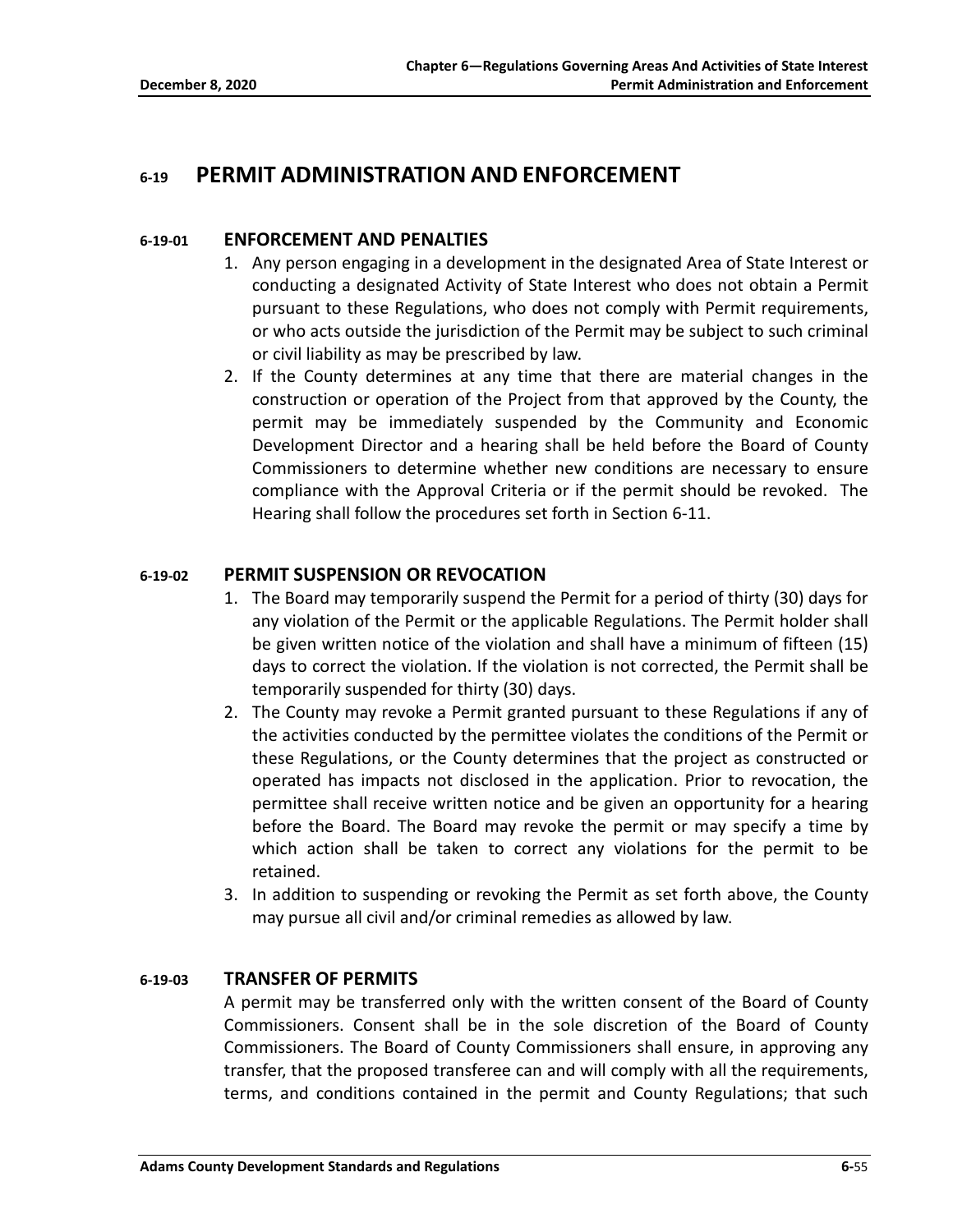requirements, terms, and conditions remain sufficient to protect the health, welfare, and safety of the public; and that an adequate guarantee of financial security can be made.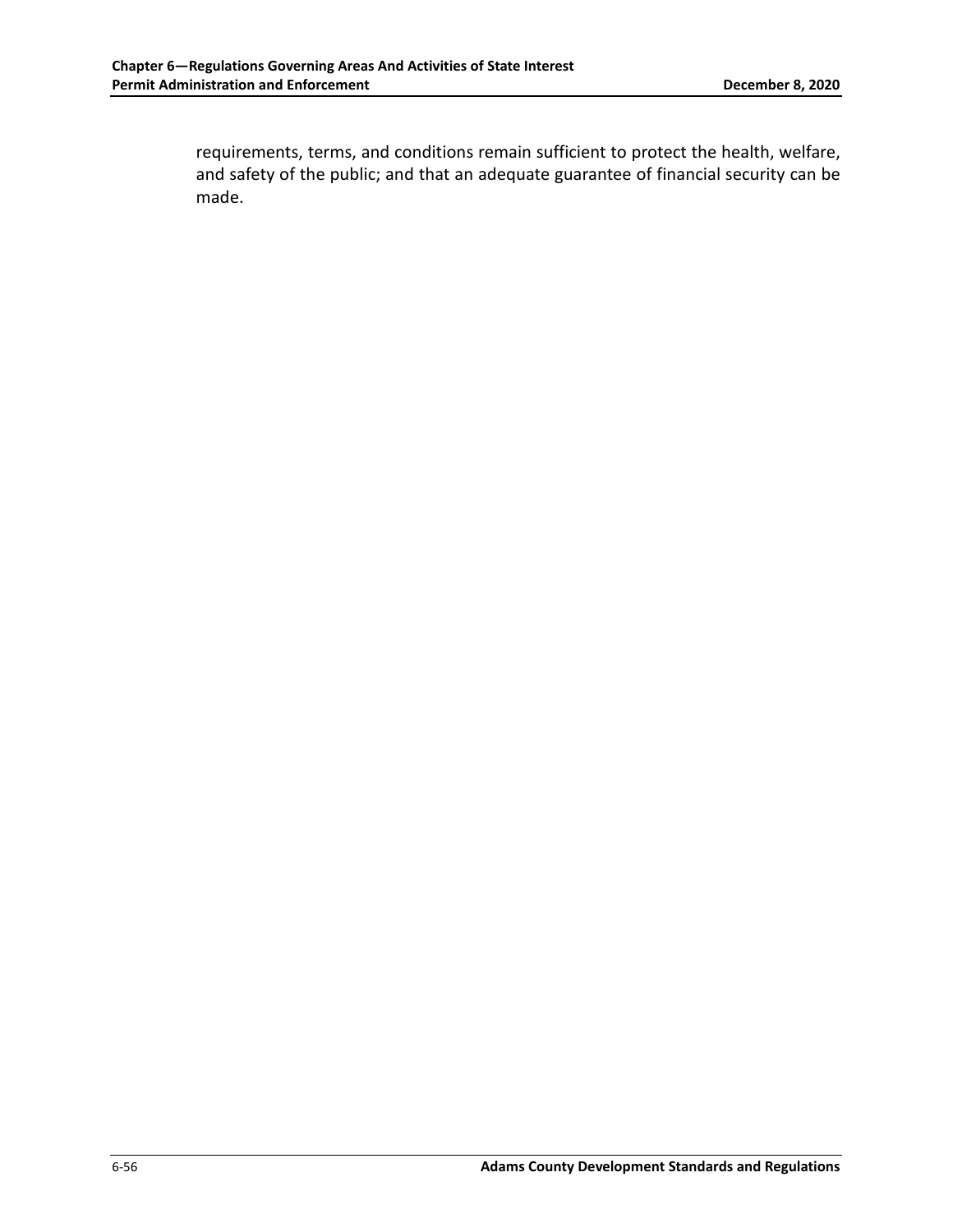### <span id="page-61-0"></span>**6-20 APPENDIX**

This Appendix provides examples of the types of concerns that the Board of County Commissioners shall take into consideration in determining whether an application for a Permit has complied with the Approval Criteria contained in Section 6-17 of these Regulations.

### <span id="page-61-1"></span>**6-20-01 GENERAL CONSIDERATIONS**

### **6-20-01-01 TECHNICAL AND FINANCIAL FEASIBILITY**

The determination of technical and financial feasibility may include but is not limited to the following considerations:

- a. Amount of debt associated with the proposed activity.
- b. Debt retirement schedule and sources of funding to retire the debt.
- c. Estimated construction costs and construction schedule.
- d. Estimated annual operation, maintenance and monitoring costs.
- e. Market Conditions.
- f. Anticipated revenue generation.

#### **6-20-01-02 RISK FROM NATURAL HAZARDS**

The determination of risk from Natural Hazards may include but is not limited to the following considerations:

- a. Faults and fissures.
- b. Unstable slopes including landslides and rockslides.
- c. Expansive or evaporative soils and risk of subsidence or upheaval.
- d. Wildfire hazard areas.
- e. Floodplains and floodways.

#### **6-20-01-03 SERVICES**

The determination of the effects of the Proposed Project on the capability of local government to provide services or to exceed the capacity of service delivery systems may include but is not limited to the following considerations:

- a. Existing and potential financial capability of local governments to accommodate Development related to the proposed activity.
- b. Current and projected capacity of roads, schools, infrastructure, housing, and other services and impact of the proposed activity upon the capacity.
- c. Changes caused by the Proposed Project in the cost of providing education, transportation networks, water treatment and wastewater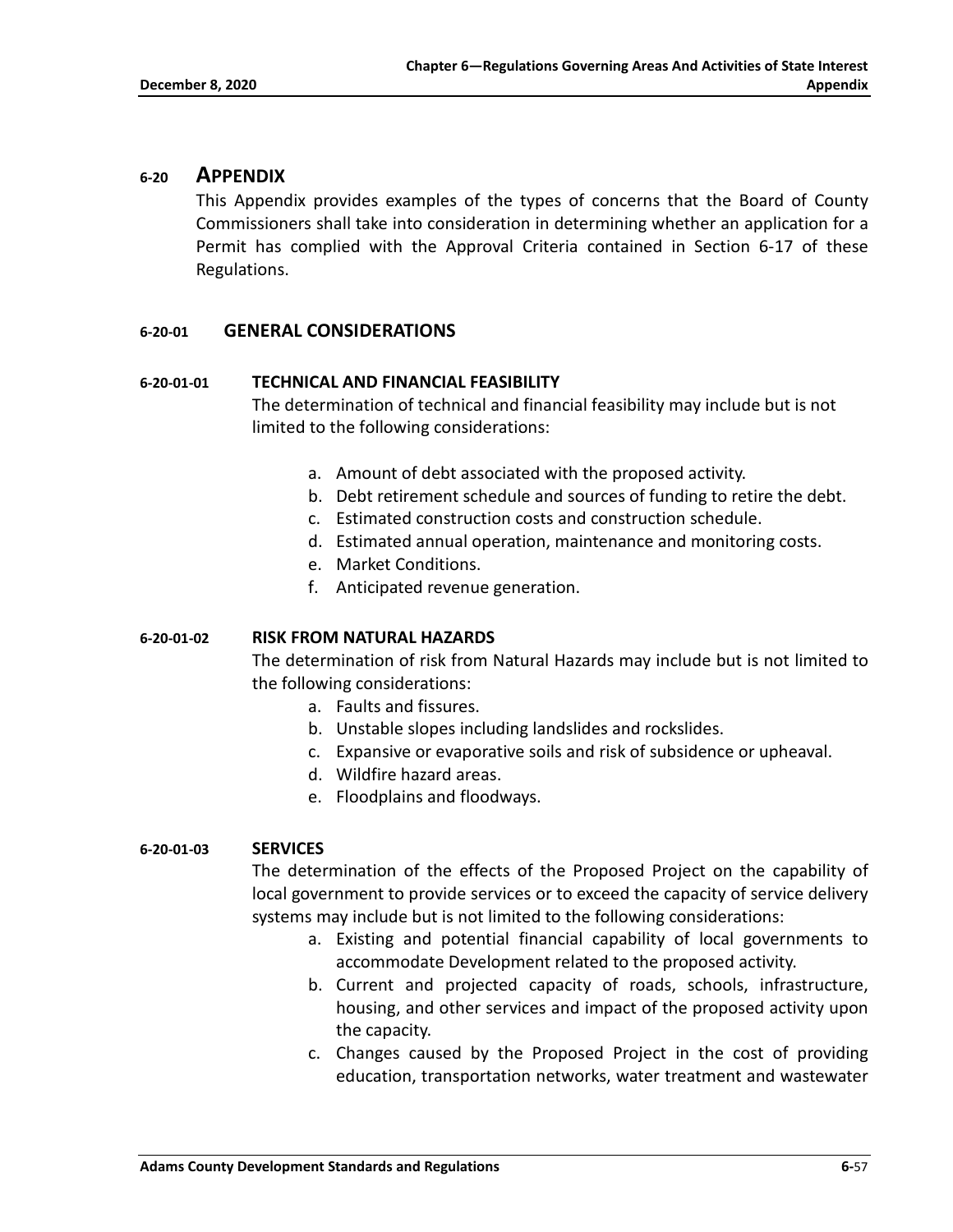treatment, emergency services, or other governmental services or facilities.

- d. Changes in short- or long-term housing availability, location, cost or condition.
- e. Need for temporary roads to access the construction of the Proposed Project.
- f. Change in demand for public transportation.
- g. Change in the amount of water available for future water supply in the County.

### **6-20-01-04 FINANCIAL BURDEN OF EXISTING OR FUTURE RESIDENTS**

The determination of the effects of the Proposed Project on the financial burden of existing or future residents of the County may include but is not limited to the following considerations:

- a. Changes in assessed valuation.
- b. Tax revenues and fees to local governments that will be generated by the Proposed Project.
- c. Changes in tax revenues caused by agricultural lands being removed from production.
- d. Changes in costs to water users to exercise their water rights.
- e. Changes in costs of water treatment or wastewater treatment.
- f. Effects on wastewater discharge permits.
- g. Inability of water users to get water into their diversion structures.
- h. Changes in total property tax burden.

### **6-20-01-05 LOCAL ECONOMY**

The determination of the effects of the Proposed Project on any substantial sector of the local economy may include but is not limited to the following considerations:

- a. Changes to projected revenues generated from each economic sector.
- b. Changes in the value or productivity of any lands.
- c. Changes in opportunities for economic diversification.

### **6-20-01-06 RECREATIONAL OPPORTUNITIES**

The determination of effects of the Proposed Project on recreational opportunities and experience may include but is not limited to the following considerations:

- a. Changes in quality and quantity of fishing.
- b. Changes in access to recreational resources.
- c. Changes to quality and quantity of hiking trails.
- d. Changes to the rural experience or other opportunity for solitude in the natural environment.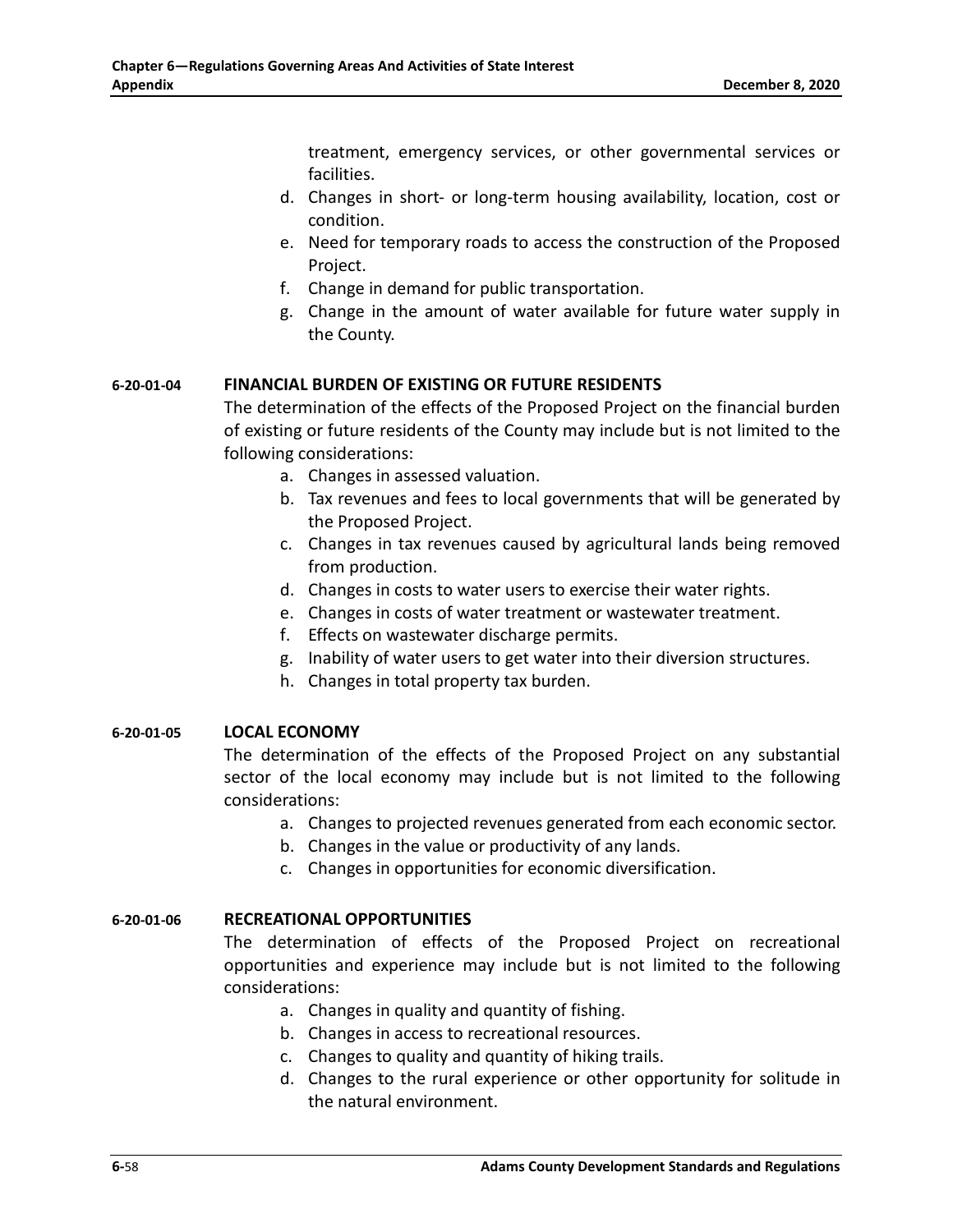e. Changes to hunting.

### **6-20-01-07 AIR QUALITY**

The determination of effects of the Proposed Project on air quality may include but is not limited to the following considerations:

- a. Changes to seasonal ambient air quality.
- b. Changes in visibility and microclimates.
- c. Applicable air quality standards.

#### **6-20-01-08 VISUAL EFFECTS**

The determination of visual effects of the Proposed Project may include but is not limited to the following considerations:

- a. Visual changes to ground cover and vegetation, waterfalls and streams, or other natural features.
- b. Interference with viewsheds, ridgelines, and scenic vistas.
- c. Changes in riparian tree canopies.
- d. Changes in landscape character types or unique land formations.
- e. Compatibility of building and structure design and materials with surrounding land uses.

#### **6-20-01-09 SURFACE WATER**

The determination of effects of the Proposed Project on surface water quality may include but is not limited to the following considerations:

- a. Changes to existing water quality, including patterns of water circulation, temperature, conditions of the substrate, extent and persistence of suspended particulates and clarity, odor, color or taste of water.
- b. Applicable narrative and numeric water quality standards.
- c. Changes in point and nonpoint source pollution loads.
- d. Increase in erosion.
- e. Changes in sediment loading to water bodies.
- f. Changes in stream channel or shoreline stability.
- g. Changes in streambed meander limits.
- h. Changes in storm water runoff flows.
- i. Changes in trophic status or in eutrophication rates in lakes and reservoirs.
- j. Changes in the capacity or functioning of streams, lakes or reservoirs.
- k. Changes in flushing flows.
- l. Changes in dilution rates of mine waste, agricultural runoff and other unregulated sources of pollutants.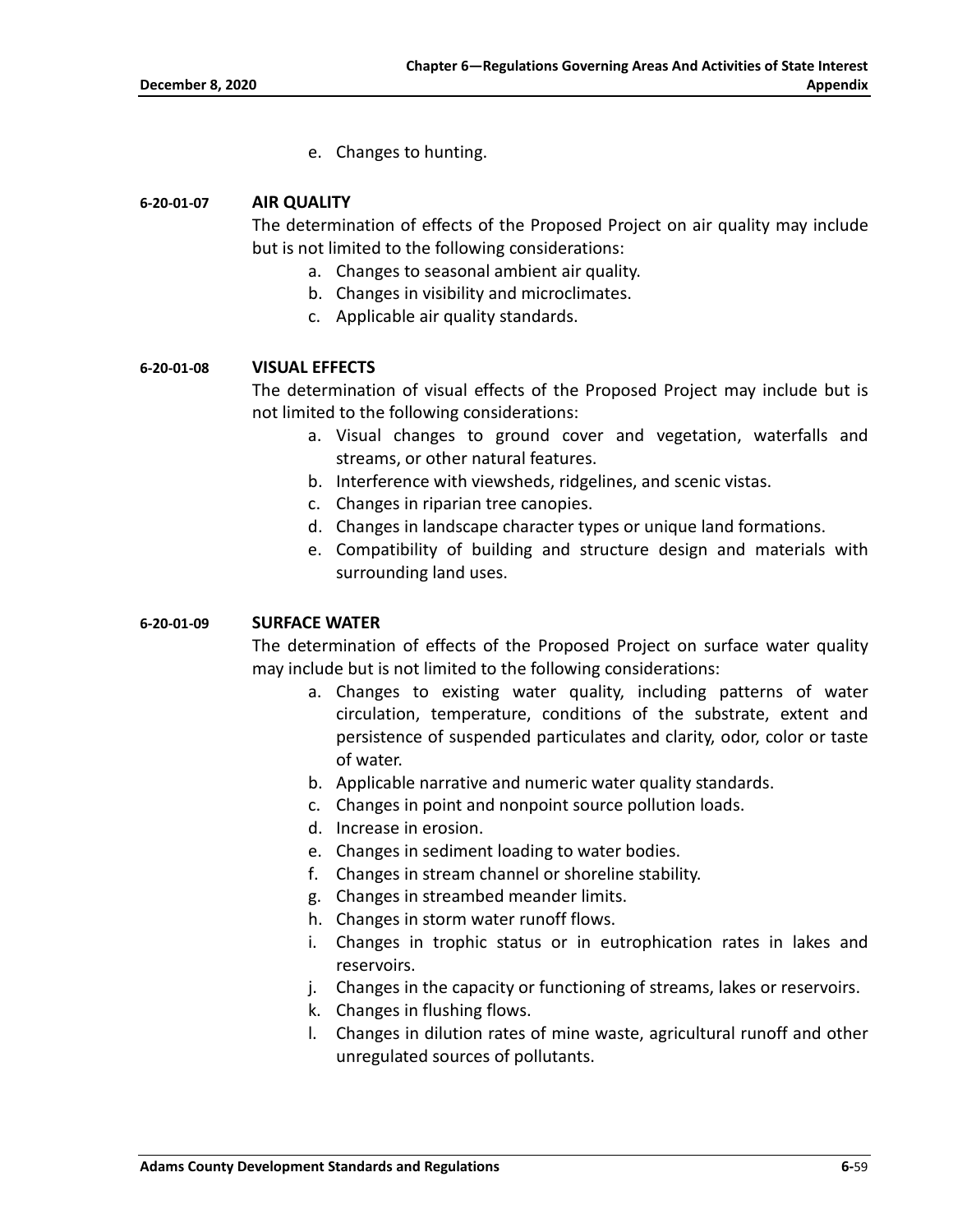#### **6-20-01-10 GROUNDWATER**

The determination of effects of the Proposed Project on groundwater quality may include but is not limited to the following considerations:

- a. Changes in aquifer recharge area extent, recharge rates, groundwater levels and aquifer capacity including seepage losses through aquifer boundaries and at aquifer-stream interfaces.
- b. Changes in capacity and function of wells within the impact area.
- c. Changes in quality of well water within the impact area.
- d. Draw-down of reservoir pressure or changes in recovery rate and reserves of nonrenewable water for water users.

#### **6-20-01-11 WETLANDS AND RIPARIAN AREAS**

The determination of effects of the Proposed Project on wetlands and riparian areas may include but is not limited to the following considerations:

- a. Changes in the structure and function of wetlands.
- b. Changes to the filtering and pollutant uptake capacities of wetlands and riparian areas.
- c. Changes to aerial extent of wetlands.
- d. Changes in species' characteristics and diversity.
- e. Transition from wetland to upland species.
- f. Changes in function and aerial extent of floodplains.

### **6-20-01-12 TERRESTRIAL OR AQUATIC LIFE**

The determination of effects of the Proposed Project on terrestrial or aquatic life may include but is not limited to the following considerations:

- a. Changes that result in loss of oxygen for aquatic life.
- b. Changes in flushing flows.
- c. Changes in species composition or density.
- d. Changes in number of threatened or endangered species.
- e. Changes to habitat and critical habitat, including calving grounds, mating grounds, nesting grounds, summer or winter range, migration routes, or any other habitat features necessary for the protection and propagation of any terrestrial animals.
- f. Changes to habitat and critical habitat, including streambed and banks, spawning grounds, riffle and side pool areas, flushing flows, nutrient accumulation and cycling, water temperature, depth and circulation, stratification and any other conditions necessary for the protection and propagation of aquatic species.
- g. Changes to the aquatic and terrestrial food webs.